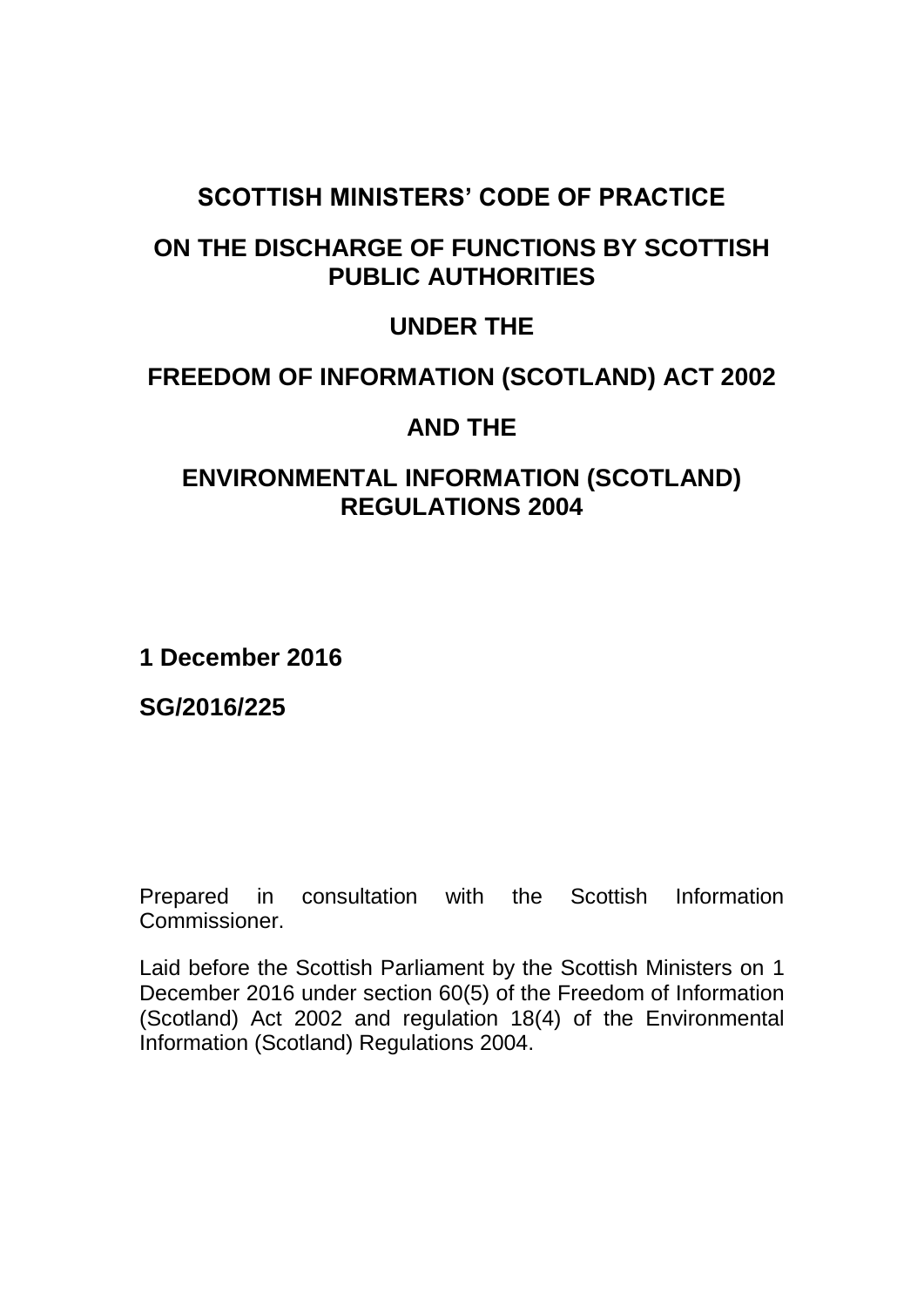# **CONTENTS**

# Page 3 **[Foreword](#page-2-0)**

# **Part 1: Introduction**

- 4 1. [Purpose of the Code](#page-3-0)
- 5 2. [Main terms of the regimes](#page-4-0)
- 7 3. [Bodies subject to the regimes](#page-6-0)
- 7 4. [Role of the Scottish Information Commissioner](#page-6-1)

# **Part 2: Recommended good practice**

- 9 1. [Responsibility for FOI within an authority](#page-8-0)
- 12 2. [Recording and reporting statistics](#page-11-0)
- 13 3. [Proactive publication](#page-12-0)
- 15 4. [Receiving a request for information](#page-14-0)
- 19 5. [Providing advice and assistance to applicant,](#page-18-0)  [seeking clarification of requests, charging a fee](#page-18-0)
- 23 6. [Locating and retrieving information and record](#page-22-0)  [keeping](#page-22-0)
- 24 7. [Consulting third parties](#page-22-1)
- 28 8. [The disclosure of information relating to contracts or](#page-27-0)  [procurement processes](#page-27-0)
- 34 9. [Responding to requests](#page-33-0)
- 40 [10.Handling reviews](#page-39-0)
- 42 [11.Appeals to the Scottish Information Commissioner](#page-41-0)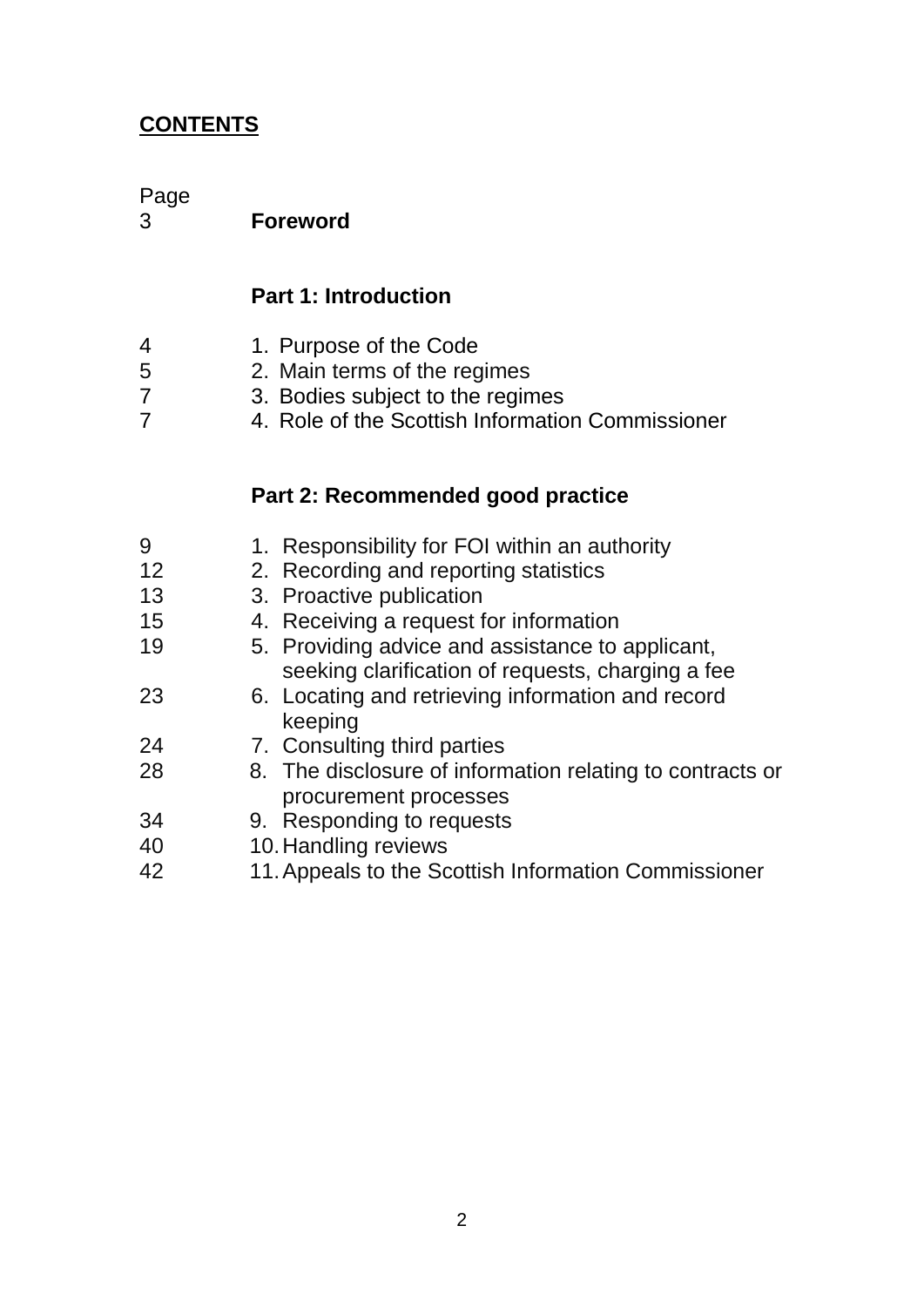### <span id="page-2-0"></span>**FOREWORD**

The Freedom of Information (Scotland) Act 2002 ('FOISA') and the Environmental Information (Scotland) Regulations 2004 ('EIRs') enable the public to access information held by Scottish public authorities. These regimes require authorities to either make available the information requested by an applicant or to explain why the information is not being made available. Public authorities subject to FOISA must also have a Publication Scheme which sets out the information that they will routinely publish. The Scottish Information Commissioner (the Commissioner) is responsible for enforcing and promoting both regimes.

Throughout this code, reference to "the regimes" and to FOI is a reference collectively to the Freedom of Information (Scotland) Act 2002 and the Environmental Information (Scotland) Regulations 2004.

Under section 60 of FOISA and regulation 18 of the EIRs, Scottish Ministers may publish a Code of Practice which describes the practice which they consider would be desirable for Scottish public authorities to follow in connection with the discharge of their functions under FOISA and the EIRs. (The references to "good" or "best" practice in this Code are references to the practice the Ministers consider would be desirable.) The Scottish Government has consulted the Commissioner about the content of this Code, and it has been laid before the Scottish Parliament. It supersedes the Section 60 Code of Practice issued by the Scottish Ministers in December 2014.

Since FOISA came into effect on 1 January 2005, a considerable body of guidance has been developed by the Commissioner, and this Code seeks to avoid duplication or overlap with this. It also avoids repetition of the statutory requirements contained in FOISA and the EIRs, focusing instead on providing guidance on what an authority can do to ensure that best practice is demonstrated at every stage of dealing with a request for information. Where authorities require further information on the application of FOISA and the EIRs, they should refer to the guidance published by the Commissioner (see [www.itspublicknowledge.info\)](http://www.itspublicknowledge.info/).

Further guidance on records management is set out in the Code of Practice on Records Management by Scottish Public Authorities, issued in December 2011 by the Scottish Ministers under section 61 of FOISA.

By setting out best practice as it has developed over the past ten years, Scottish Ministers intend this revised Code to further support and encourage Scottish public authorities to act in both the letter and spirit of the law. It stresses in particular the best practice to be followed in providing advice and assistance to requesters, and promotes the importance of proactively publishing information. As such, the Code supports and promotes the improved openness and accountability of public authorities.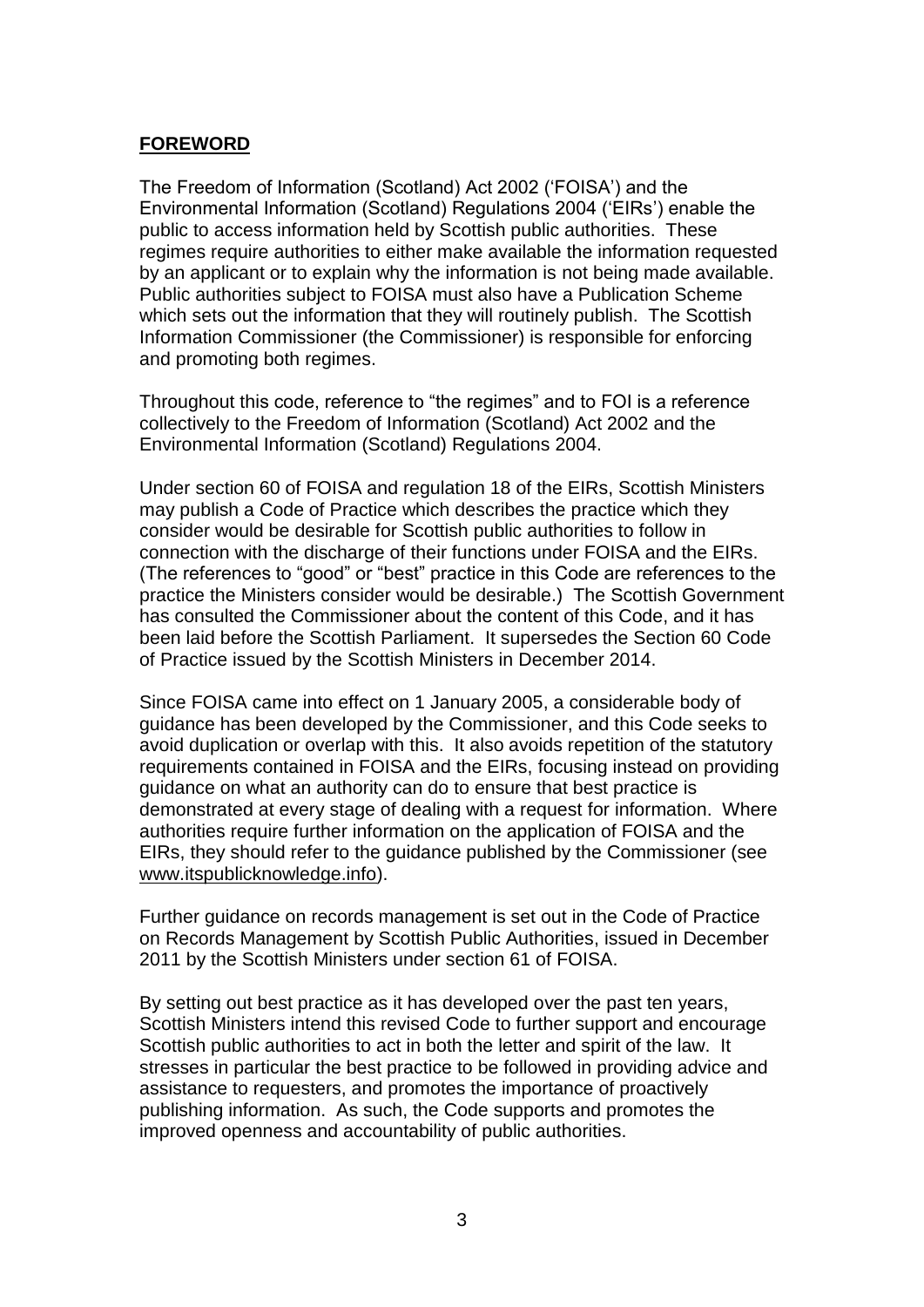# **PART 1**

### **INTRODUCTION**

This Part explains the purpose of the Code, provides an overview of the main terms of the regimes and the bodies subject to them, and explains the role of the Commissioner in enforcing the Code.

### <span id="page-3-0"></span>**1. Purpose of the Code**

This Code provides guidance to Scottish public authorities on the practice which Scottish Ministers consider desirable for authorities to follow in connection with the discharge of their functions under the regimes<sup>1</sup>.

In particular it includes guidance on:-

- responsibility for FOI within an authority;
- handling a request for information;
- training and staffing arrangements;
- records management and searching for information;
- the provision of advice and assistance by authorities to people who propose to make, or have made, requests for information;
- responding to requests;
- transferring requests to other authorities;
- consulting third parties to whom information requested relates, or people whose interests are likely to be affected by the disclosure of such information;
- the disclosure of contractual and procurement-related information;
- responding to reviews;
- monitoring compliance, collecting and recording statistics about request handling;
- proactively publishing information; and
- appeals to the Commissioner

 $1$  This fulfils the statutory obligation on the Scottish Ministers under section 60 of FOISA and regulation 18 of the EIRs.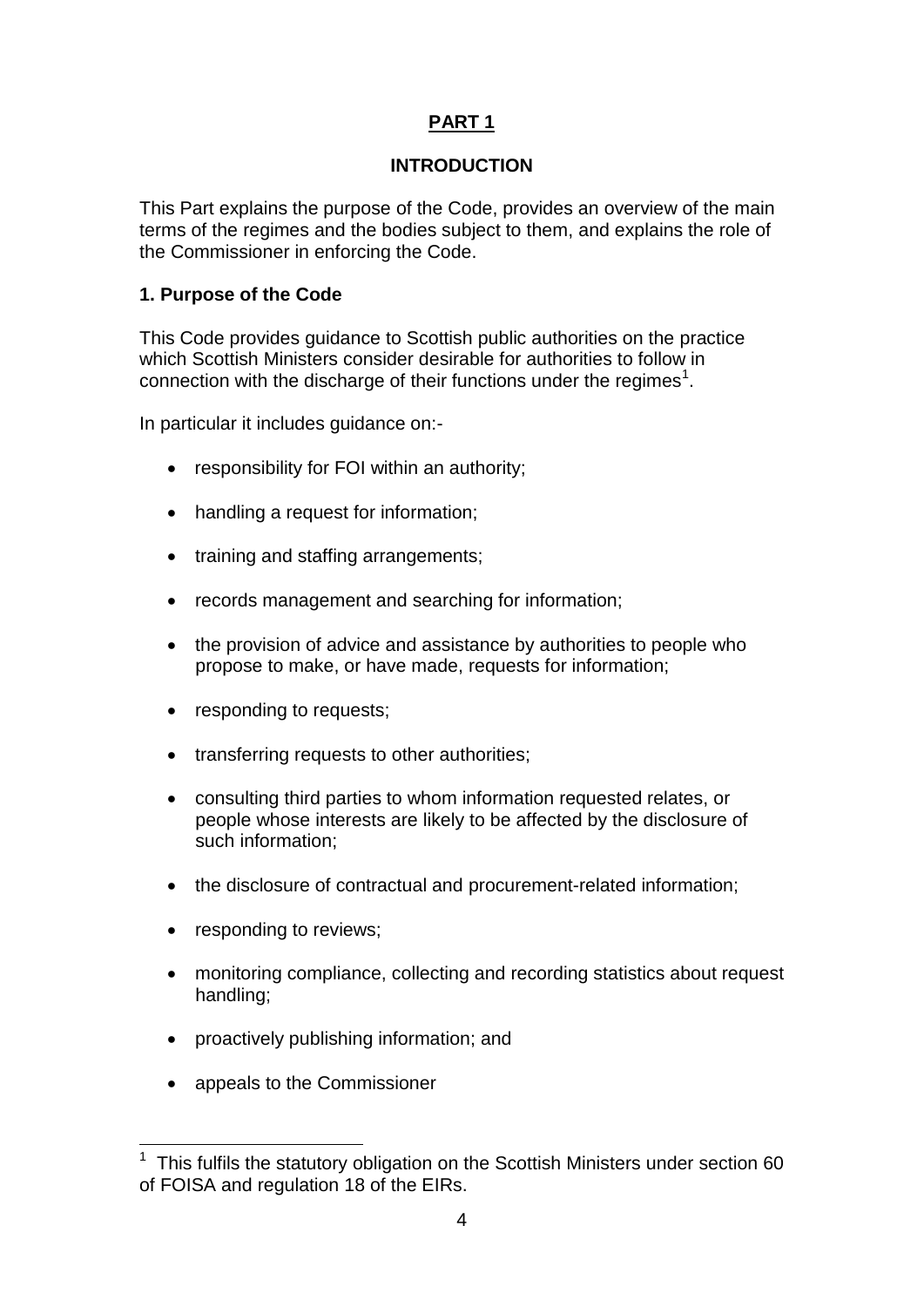The Code sits between the regimes and the Commissioner's guidance. It contains good practice guidance to supplement the statutory provisions, but it is not intended to provide detailed, comprehensive guidance on the regimes. Such guidance is already available from the Commissioner $^2$ .

The Code is not a substitute for the legislation and does not duplicate or conflict with the legislation. The Commissioner will promote observance of the Code and can serve a practice recommendation on any authority whose practice does not conform to the Code. Should an authority fail to comply with the Code it may be failing in its duties under the regimes. The Commissioner has a range of powers to address any such failures to comply.

## <span id="page-4-0"></span>**2. Main terms of the regimes**

By way of an overview, it is helpful to outline the main terms of the regimes, both of which encourage a more open culture across the public sector by conferring on the public a statutory right of access to information of any age that is held by Scottish public authorities $3$ .

- Anyone may make a request for recorded information. FOISA applies to all information<sup>4</sup> while the EIRs apply to environmental information only. Section 39(2)(a) of FOISA allows an authority to exempt environmental information which the authority is obliged to make available to the public under the EIRs (or would be so obliged if not for an exception in the EIRs). By applying the exemption at section 39(2)(a), the authority can then go on to consider the request under the EIRs alone. Authorities who do not claim this exemption for a request for environmental information are required to consider that request fully under both FOISA and the EIRs.
- The request may seek information which is held by another person on behalf of the public authority (e.g. information held by an outsourcing partner);
- Requests for information must be answered as soon as possible and within 20 working days. If a request is for environmental information and the information held is both complex and voluminous, the authority may extend this period up to a maximum of 40 working days<sup>5</sup>;

 2 <http://www.itspublicknowledge.info/Law/FOISA-EIRsGuidance/Briefings.asp>

<sup>&</sup>lt;sup>3</sup> Under FOISA information supplied in confidence by the UK Government to a Scottish public authority is not be considered held, but may still be requested from the relevant UK government department subject to UK FoI provision.

<sup>&</sup>lt;sup>4</sup> A Court of Session Decision (Glasgow City Council and Dundee City Council v Scottish Information Commissioner [2009] CSIH 73, issued on 30 September 2009) clarified that FOISA provides a right to obtain 'information' not copies of specific 'documents'. However, an authority can provide copies of documents if that is the easiest way to provide the information requested. <sup>5</sup> Under regulation 7 of the EIRs.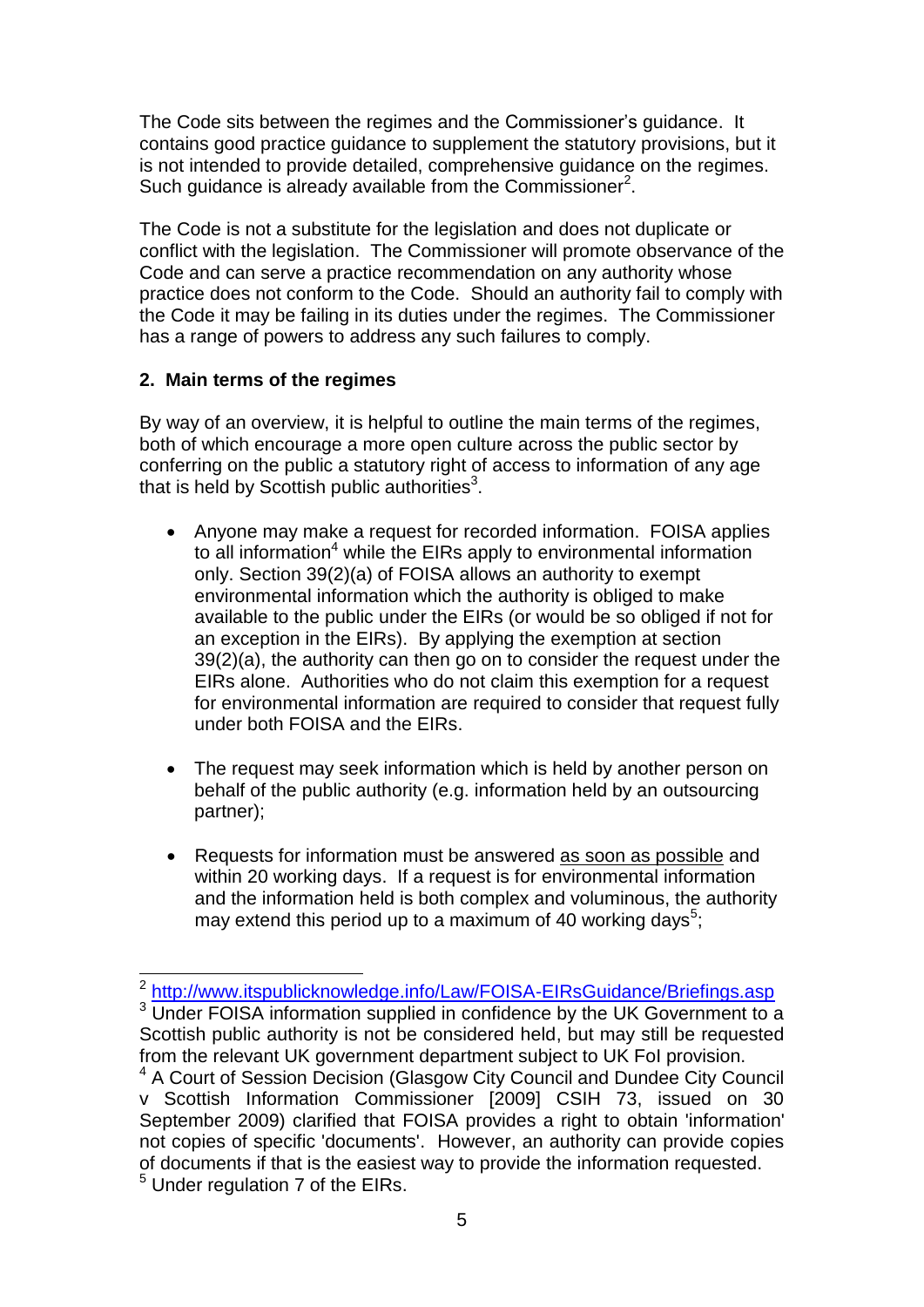- A fee may be payable for receipt of the information requested. Regulations set out the basis on which fees may be charged for FOI requests, which are subject to an upper cost limit.<sup>6</sup> There are no comparable fees regulations for EIRs; when responding to EIRs authorities may charge "a reasonable amount"<sup>7</sup>. Authorities should publish their scheme of charges for all requests for information.
- There is a presumption in favour of disclosure under both regimes, but the right of access is not absolute. FOISA and the EIRs set out 'exemptions' and 'exceptions' respectively under which information may be withheld. If any information is withheld, the authority must explain why. Authorities are not obliged by either regime to apply exemptions or exceptions, even where they could be applied. This means they can disclose information through choice, unless prevented by other legislative provisions such as the Data Protection Act 1998. When deciding whether to release or withhold information, authorities must be mindful of their statutory duties under other legislation.
- Where information is subject to an exemption or exception, in many cases the authority must also decide whether it is more in the public interest to withhold the information than to make it available. There is an in-built presumption in the regimes that it is in the public interest to disclose information unless the authority can show why there is a greater public interest in withholding the information. Where competing public interests are evenly balanced, the information should be disclosed.
- If the applicant does not receive a response or is dissatisfied with the response (e.g. because they have not received all of the information asked for or they disagree with the authority's reasons for withholding the information), they may ask the authority to review their decision within 40 working days of receiving the response (or, where no response has been received, within 40 working days of the deadline for the original request).
- If the applicant is still dissatisfied after the internal review, or fails to receive a review response, they have six months to appeal to the Commissioner for a decision on whether the authority has appropriately handled their request. Thereafter the applicant and the authority may have a right of appeal to the Court of Session on a point of law.

 $\frac{1}{6}$ For FOISA, see the Freedom of Information (Fees for Required Disclosure) (Scotland) Regulations 2004 and the Freedom of Information (Fees for Required Disclosure under section 13) (Scotland) Regulations 2004. For the EIRs see regulation 8.

 $7$  Regulation 8(3) of the EIRs.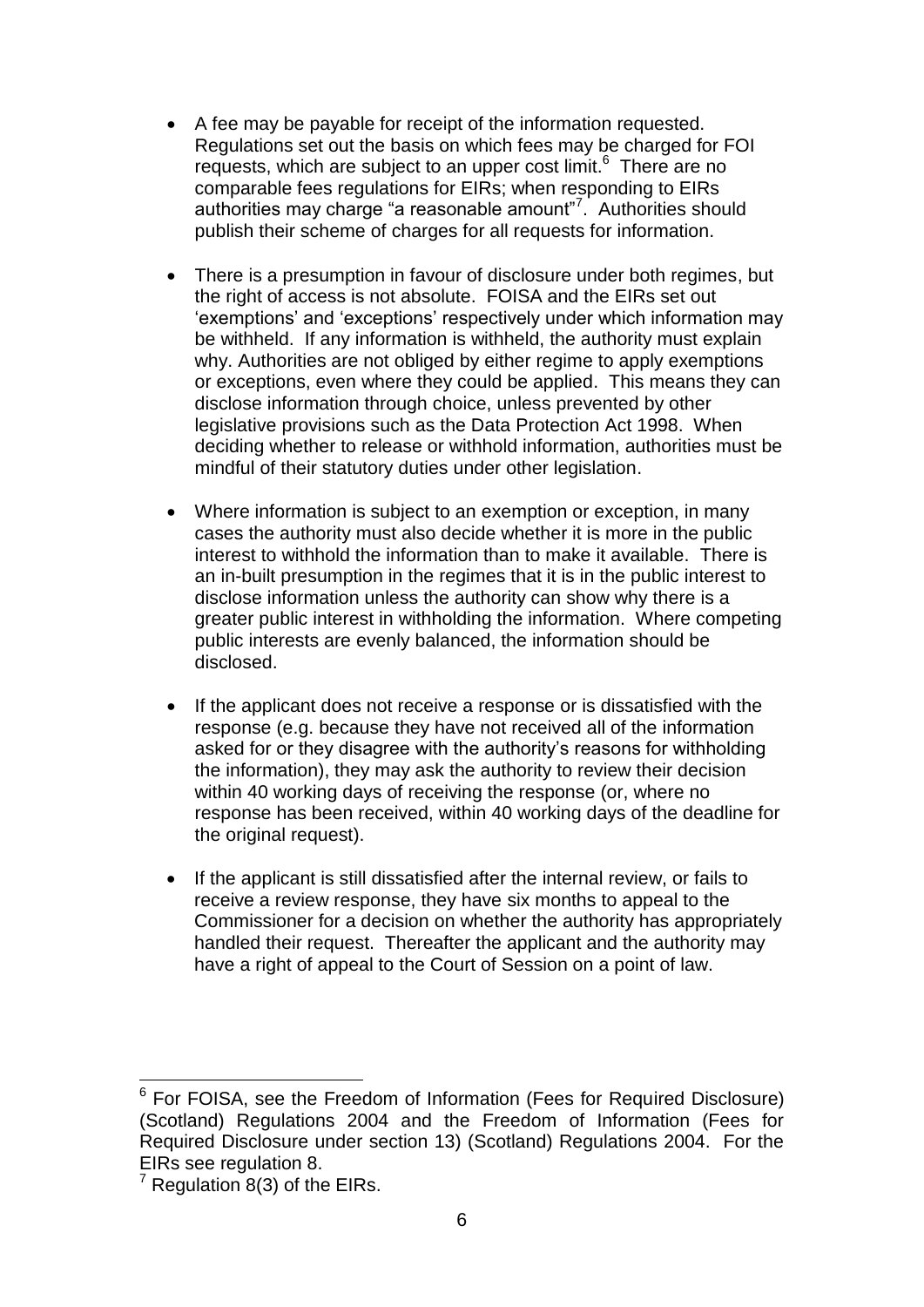• Both regimes encourage the proactive publication of information. Public authorities subject to FOISA must have a Publication Scheme which is approved by the Commissioner. The Scheme, and its supporting Guide to Information, specifies the information (including environmental information) that an authority will routinely publish. Under regulation 4 of the EIRs, authorities must also ensure that the environmental information they hold is made progressively available to the public by electronic means, unless it was collected before 14 February 2003 and is not available in electronic form.

### <span id="page-6-0"></span>**3. Bodies which are subject to the regimes**

The Scottish public authorities which are subject to the regimes are listed in Schedule 1 of FOISA or designated in an order under section 5(1) of FOISA. These include the Scottish Government, local authorities, the NHS, schools, colleges and universities, and the police. Wholly publicly-owned companies (including those wholly owned by more than one authority) are also covered by the regimes.<sup>8</sup> Under the EIRs, additional bodies are subject to the regime if they fall under the control of a public authority covered by EIRs and they have public responsibilities, functions, or provide public services in relation to the environment.

Where a public authority is considering outsourcing any of its functions it should take steps to ensure that there is no resulting reduction in the public's rights to access information through requests and proactive publication. This may be by outsourcing to a wholly-owned company which will be subject to the regimes. Where this is not possible, the authority must take steps to ensure public access to information relating to the functions which have been outsourced, as set out in part 2, section 8 of this Code (particularly information about performance and finances). This might be through the provisions of any contract in place.

## <span id="page-6-1"></span>**4. Role of the Scottish Information Commissioner**

The Commissioner has duties and powers to promote the following of good practice by public authorities. This includes promoting observance of this Code<sup>9</sup>. Scottish public authorities are expected to adhere to the Code unless there are good reasons not to which are capable of being justified to the Commissioner. If the Commissioner considers that an authority is failing to take account of the guidance in this Code, the Commissioner may issue a **practice recommendation** specifying the steps that the authority should, in the Commissioner's opinion, take to conform with the Code<sup>10</sup>.

<sup>8</sup> Under section 6 of FOISA.

<sup>&</sup>lt;sup>9</sup> Under section 43 of FOISA and regulation 18 of the EIRs.

<sup>&</sup>lt;sup>10</sup> Under section 44 of FOISA and regulation 17 of the EIRs.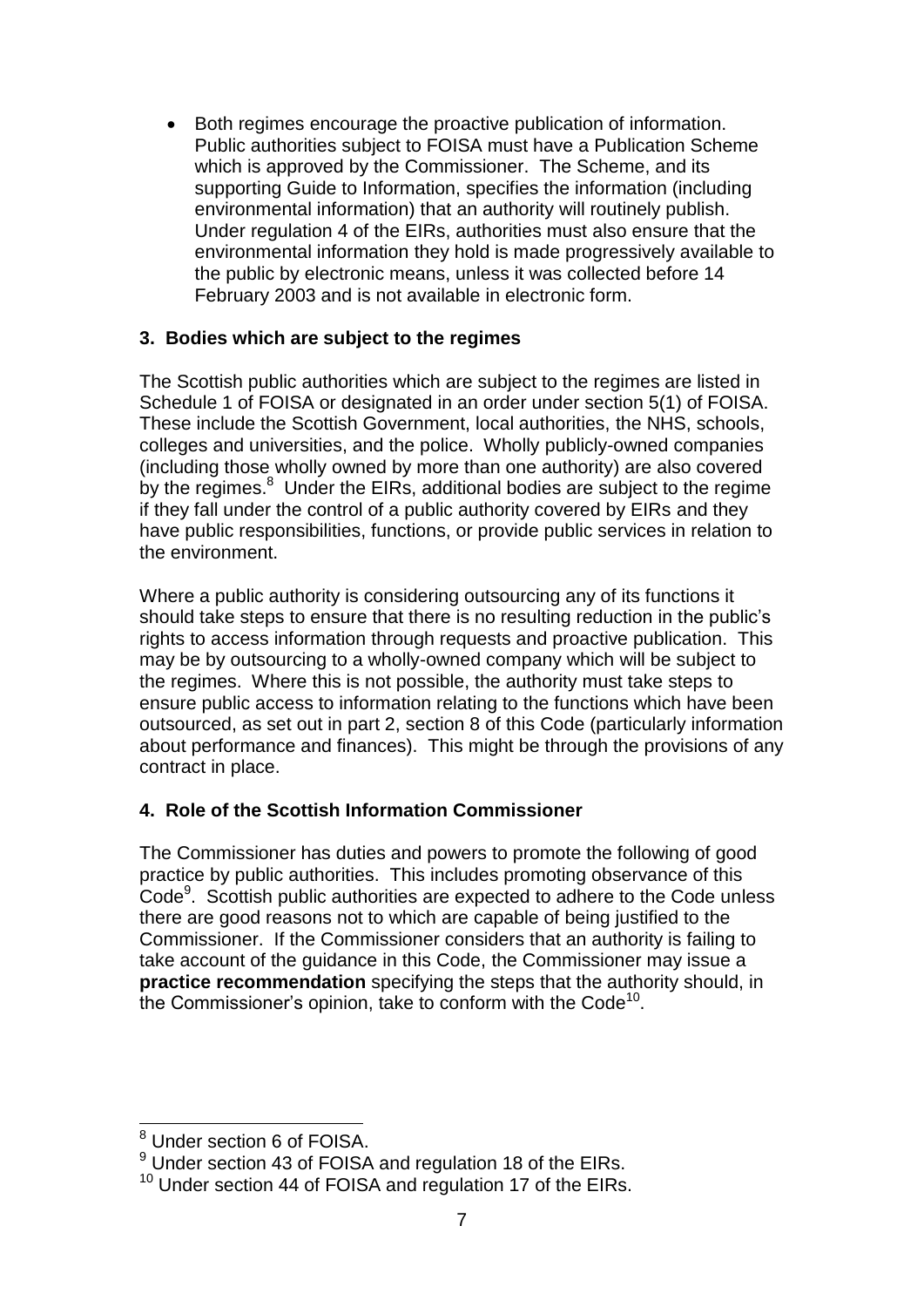The recommendation will set out in writing the particular provisions of the Code with which the authority is failing to comply. A practice recommendation is designed to help the authority improve its compliance with the legislation. Although it cannot be directly enforced by the Commissioner, a failure to comply with a practice recommendation may lead to a failure to comply with the legislation which can result in an **enforcement notice** being issued by the Commissioner.<sup>11</sup> A failure may also be the subject of specific comment in a report by the Commissioner to Parliament.

If the Commissioner reasonably requires any information to determine whether an authority is complying with the Code (or with the provisions of the regimes), the Commissioner may issue an **information notice** which requires an authority to provide the necessary information to the Commissioner within a stipulated time<sup>12</sup>. The notice will explain why the Commissioner requires the information and give details of the authority's right to appeal to the Court of Session against the decision that resulted in the giving of an information notice.

The Commissioner may also refer to non-compliance with the Code in decision notices issued as a result of a request being appealed<sup>13</sup>. If a public authority fails to comply with an information notice, an enforcement notice, or a decision notice, the Commissioner may certify in writing to the Court that the public authority has failed to comply with the notice.<sup>14</sup> The Court may then inquire into the matter and may deal with the authority as if it were in contempt of court.

 $11$  See section 51 of FOISA and regulation 17 of the EIRs.

<sup>&</sup>lt;sup>12</sup> Under section 50 of FOISA and regulation 17 of the EIRs.

<sup>&</sup>lt;sup>13</sup> Under section 47 of FOISA and regulation 17 of the EIRs.

<sup>&</sup>lt;sup>14</sup> See section 53 of FOISA.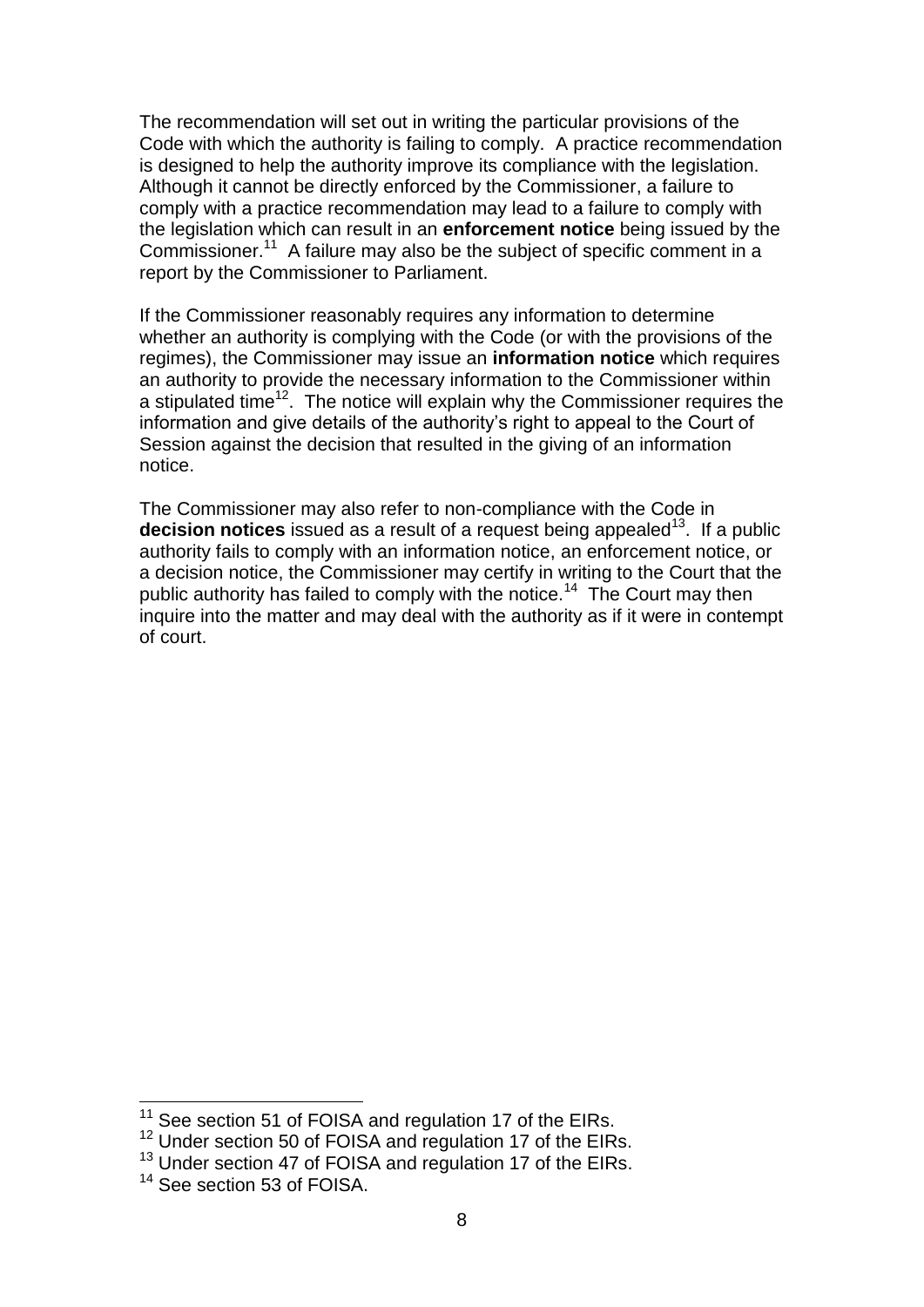# **PART 2**

## **RECOMMENDED BEST PRACTICE**

# <span id="page-8-0"></span>**1. Responsibility for FOI within an authority**

## **1.1 Organisational responsibility**

- 1.1.1 FOI should be recognised as a specific statutory corporate function within an authority. As such, it should receive the necessary levels of organisational support at both strategic and operational levels as well as sufficient resource to ensure compliance with Scotland's access to information regimes.
- 1.1.2 It is good practice for authorities to have an overarching FOI policy statement. The policy should clearly define roles and responsibilities, and provide a framework to ensure that the most effective procedures and practices are established to handle requests for information. The policy should identify a person at senior level who has overall strategic responsibility for FOI.
- 1.1.3 The policy statement should provide, at an operational and senior level, for the monitoring of compliance with the regimes and relevant codes of practice. It should be endorsed by senior management, for example at board level, and should be readily available to staff at all levels.
- 1.1.4 Public authorities must have appropriate policies, procedures, systems, training arrangements and resources in place to support and deliver FOI duties. Authorities should review their FOI procedures and practices regularly to ensure arrangements continue to meet both statutory obligations and best practice.
- 1.1.5 Authorities must ensure that they have robust, proportionate systems to allow them to log, track and monitor the requests for information they receive.
- 1.1.6 Authorities should also review and report on their FOI performance data regularly. Reporting should identify any issues with the handling of requests (e.g. meeting the statutory timescales) or identifying areas of work and/or types of information which are frequently the subject of requests.

## **1.2 Roles and responsibilities**

1.2.1 Meeting the requirements of the legislation and bringing about a culture of openness depends significantly on leadership from the top. Authorities should ensure there is a clearly established responsibility at a senior level within the organisation for overseeing compliance with the regimes and creating a culture supportive of the public's right to know.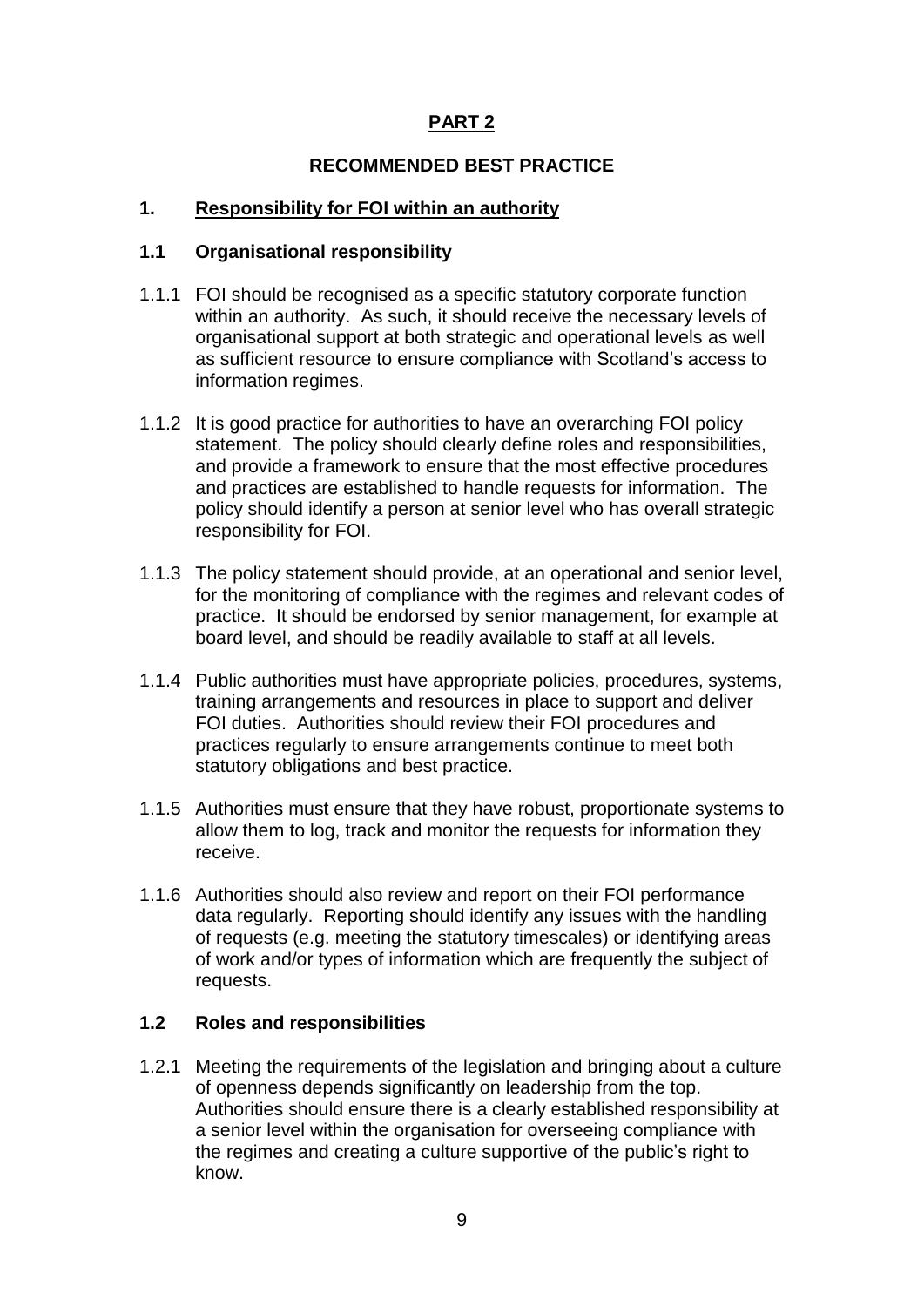- 1.2.2 It is good practice to have a designated senior member of staff with lead management responsibility for FOI within each authority. This lead role should be acknowledged formally within the organisation and reflected in its policies and procedures. Overall responsibility for the effective implementation and regular review of these should lie with the senior member of staff with lead responsibility for FOI. All staff should be aware of who has the lead management role for FOI.
- 1.2.3 Senior managers should ensure that appropriate procedures and practices are established and embedded within the organisation to make sure staff are adequately trained and fully supported at all levels in carrying out their FOI duties. Senior managers should also take responsibility and be accountable for FOI in their areas.
- 1.2.4 Staff with operational responsibility for responding to FOI requests should have the appropriate skills, knowledge and appropriate levels of authority to perform them. There must be suitable arrangements in place to support staff responding to requests e.g. an escalation process that provides staff with a formal route to report issues to senior staff particularly where it is likely that a response will be delayed beyond the statutory timescale for compliance.
- 1.2.5 Authorities must ensure, as a minimum, that all staff:
	- can recognise a request that has been made to them; and
	- are aware of any procedures for forwarding requests or enquiries to staff who are able to answer them.
- 1.2.6 In addition, authorities must ensure that all staff in contact with the public can explain to applicants how to make a request to the authority. Many applicants may be unaware of their rights or unfamiliar with the legislation and staff should be prepared to explain the key provisions of the regimes to potential applicants.

#### **1.3 Training arrangements**

- 1.3.1 Authorities should provide training to ensure that all staff have sufficient knowledge of the regimes.
- 1.3.2 Authorities must ensure that staff with responsibility for issuing responses to requests for information have undertaken appropriate training to ensure that responses meet statutory requirements and this code of practice. Authorities should also ensure that suitable training is provided to staff with responsibility for providing cover during periods of staff absence and/or increased FOI workloads.
- 1.3.3 Authorities should provide specific training for staff with responsibility for conducting reviews.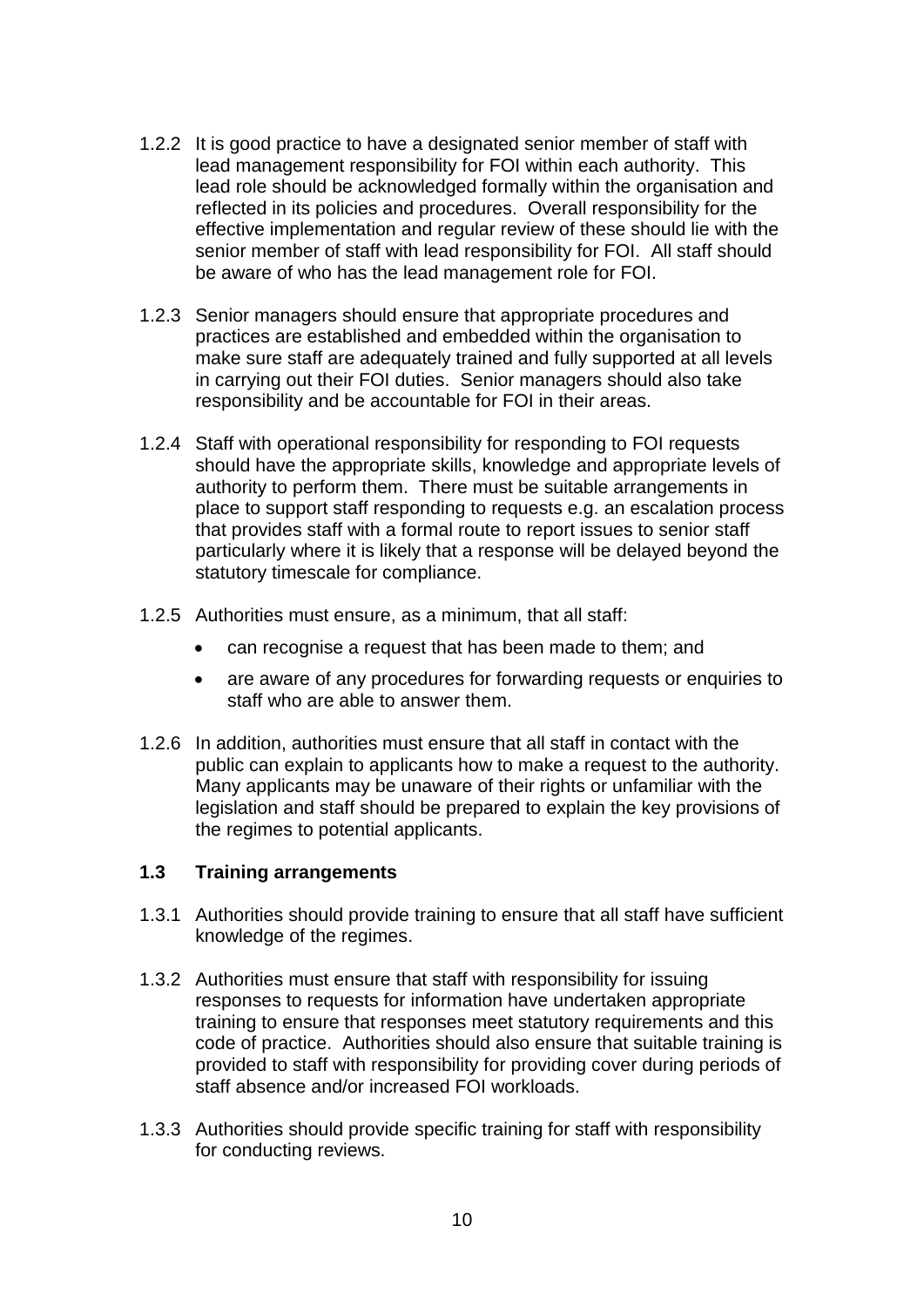1.3.4 Authorities should establish procedures to ensure that training is refreshed on a regular basis. Arrangements should also be flexible, allowing the authority to conduct ad-hoc training activity when necessary.

### **1.4 Staff contingency and cover**

- 1.4.1 Authorities should have in place robust arrangements to ensure that staff absence (whether planned or un-planned), does not affect the authority's ability to respond to requests for information, and requests for review, within statutory timescales.
- 1.4.2 Where practicable, authorities should have a dedicated FOI or general enquiry email inbox for information requests to be sent to. Even so, it is good practice to have in place arrangements for checking a colleague's email inbox if they are absent in case any requests have been sent directly to them (as these would still constitute valid requests to be answered within 20 working days of the email arriving in the inbox). This should be done even where an out of office alert has been activated – under the regimes, a request is still considered as received by the authority even if an out of office alert has been sent back to the requester.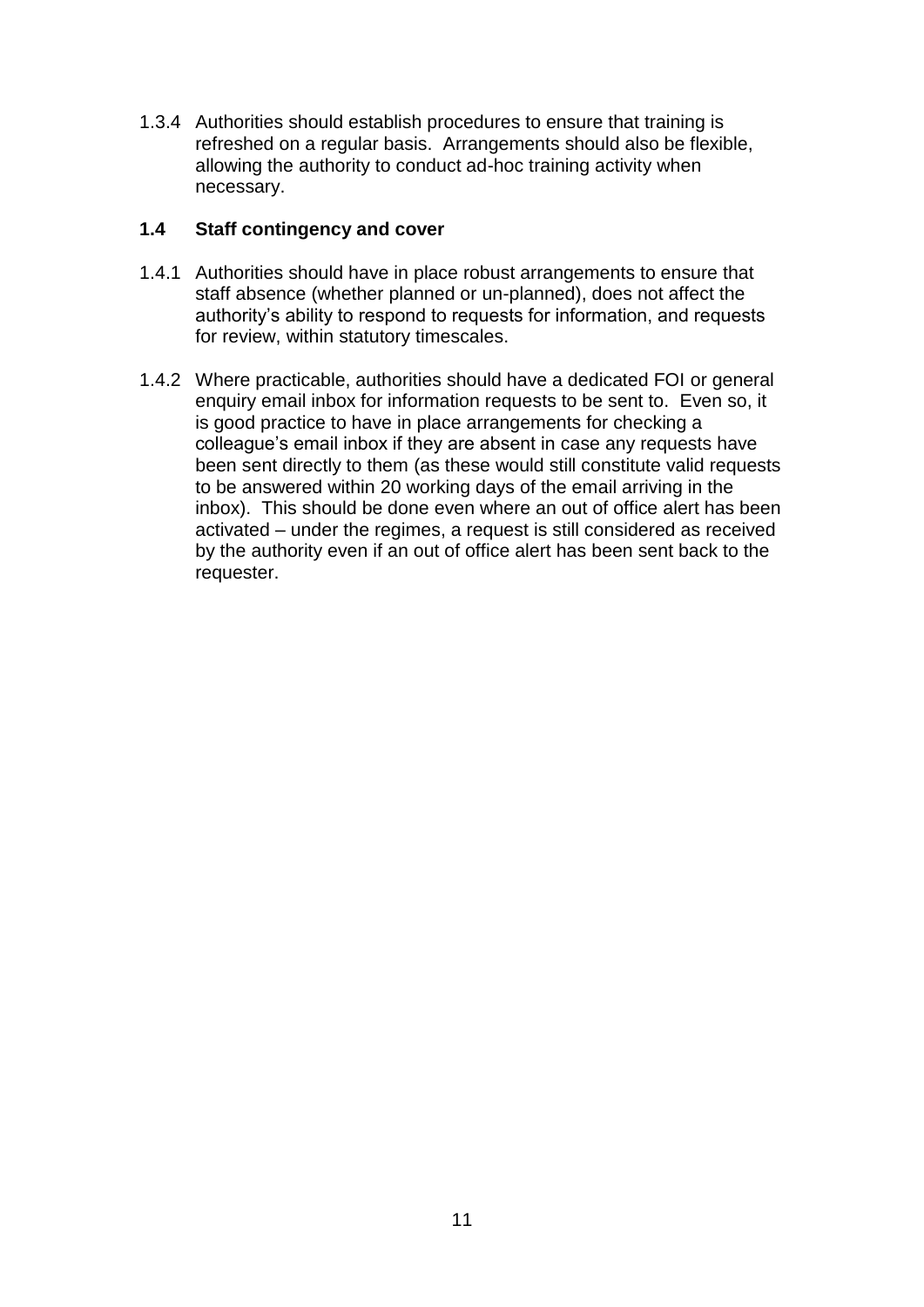# <span id="page-11-0"></span>**2. Recording and reporting statistics**

### **2.1 What should be monitored?**

- 2.1.1 It is for each public authority to determine what information can most usefully be recorded under its administrative procedures, while satisfying itself that it is complying with the law (and is able to demonstrate this). Authorities must ensure that their systems provide adequate statistical information to monitor performance effectively.
- 2.1.2 Monitoring all requests, including routine queries which are handled regularly and answered in full, may be disproportionate.
- 2.1.3 Monitoring activities should be proportionate to the volume of requests handled by an authority and aligned to its performance monitoring arrangements, but should include collecting information about:
	- the number of requests/requests for review received and whether they fall within FOISA or the EIRs;
	- the proportion of requests answered within statutory timescales (there may also be value in monitoring the length of time it takes to respond to overdue requests);
	- the number of requests that have been refused and the reasons for the refusal;
	- the number of times a fee has been charged;
	- the outcome of reviews including the number of times an initial decision has been upheld, partially upheld or overturned, or where there has been a failure to respond to the original request; and
	- the number of cases that are appealed to the Commissioner and the outcome of such appeals.
- 2.1.4 It is good practice for authorities to proactively publish and update their FOI monitoring data online.
- 2.1.5 Authorities should review and report on their FOI performance data regularly. Reporting should identify any issues with the handling of requests e.g. meeting the statutory timescales or identifying areas of work and/or types of information which are frequently the subject of requests.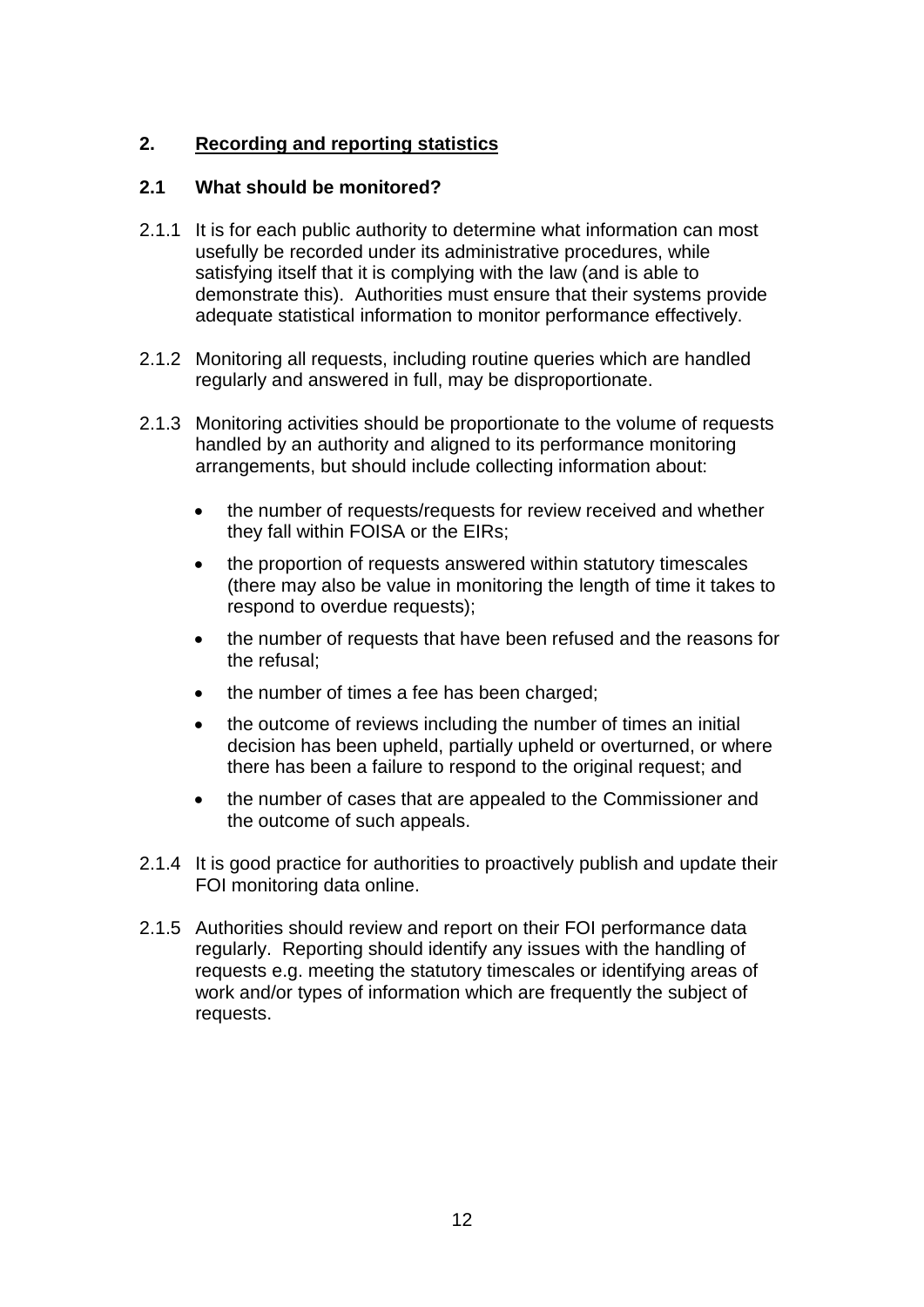# <span id="page-12-0"></span>**3. Proactive publication**

### **3.1 Model Publication Scheme**

3.1.1 It is good practice to follow the Commissioner's recommendation that an authority adopts a Model Publication Scheme and create its own guide to the information it makes available under the model scheme, which forms part of its overall compliance with the publication scheme duty.

# **3.2 Types of information that should be published**

- 3.2.1 Authorities are free to publish as much information, of whatever type, they wish to publish. As a minimum, to meet the requirements of section 23 of FOISA, this should include information about:
	- their functions, how they operate (including their decision-making processes), and their performance; and
	- their finances, including funding allocation, procurement and the awarding of contracts.

## **3.3 Publication schemes should be kept up to date**

- 3.3.1 Authorities must ensure that they are meeting the commitments made in their scheme, and that the content of their publication scheme remains up to date, with new information being added as necessary.
- 3.3.2 It is good practice for an authority to also consider regularly what other information is likely to be of interest to the public and could be published proactively, e.g.:
	- information which is regularly the subject of information requests;
	- information relating to forthcoming/recent decisions or announcements;
	- information about current issues which are attracting, or are likely to attract, significant public interest or media coverage; and
	- information disclosed in response to requests (i.e. disclosure log)
- 3.3.3 Authorities must notify the Commissioner if they are considering removing information from their schemes, or making changes to their charging regime, as this may affect the Commissioner's approval of their publication scheme.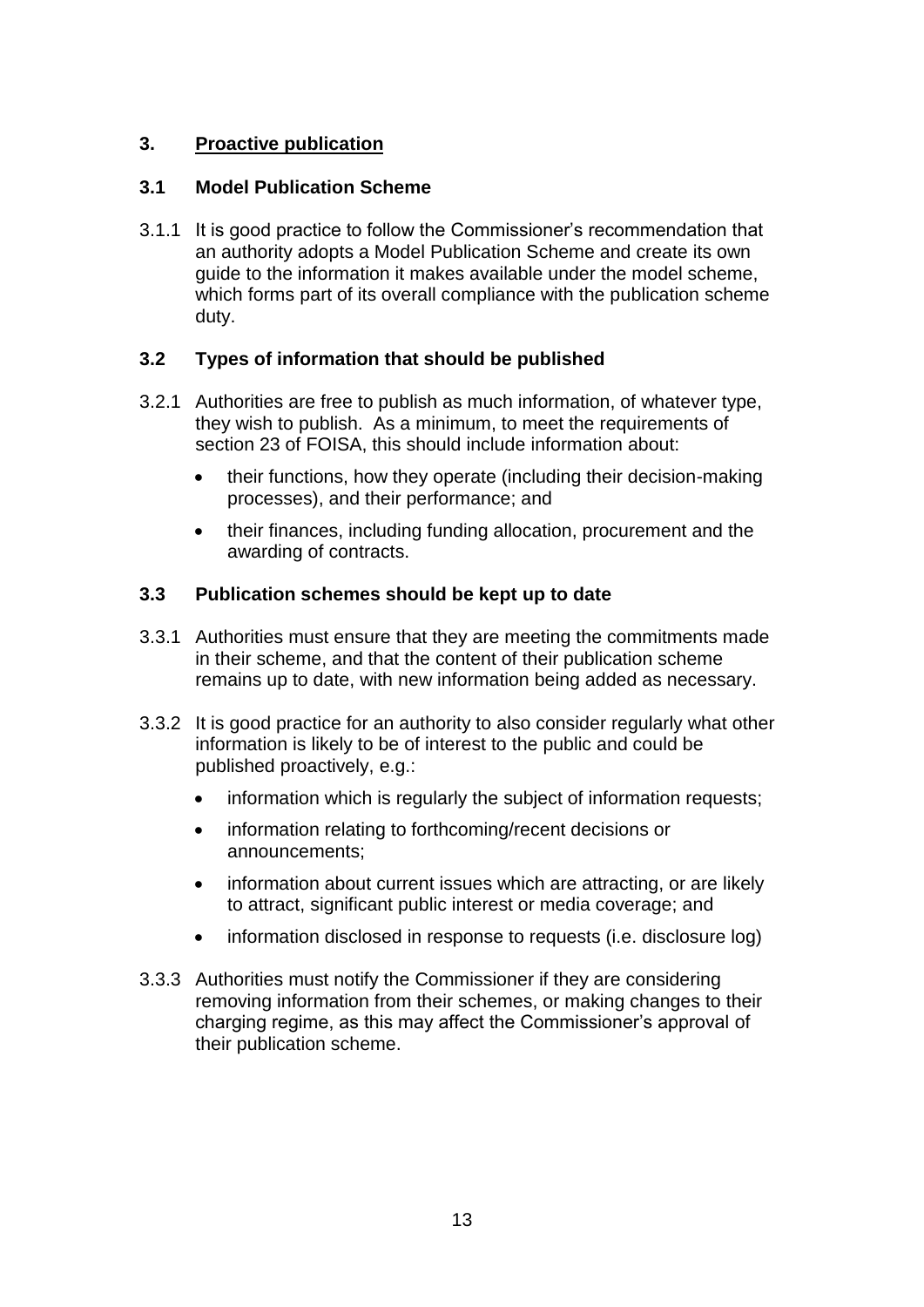# **3.4 Advising third parties about publishing information**

3.4.1 Where a third party is the subject of information which an authority intends to publish, it is good practice to notify them prior to publication, and inform them when it is published. For example, where authorities routinely publish information relating to procurement exercises, the contractors bidding in a tendering exercise should be made aware at the time of bidding that the information they provide may be made public.

# **3.5 Publication of environmental information**

3.5.1 There is no requirement in the EIRs to produce a publication scheme or its equivalent, but there is a requirement to publish a schedule of charges. However, section 23 of FOISA makes no distinction between environmental and non-environmental information in publication schemes, and so environmental information should feature in the content of publication schemes.

### **3.6 Relevant private bodies should ensure that appropriate steps are taken to meet the requirements of regulation 4 of the EIRs**

3,6.1 The EIRs also apply to other bodies which are not designated under FOISA, including some private sector organisations (for example those under the control of a public authority and having public responsibilities, functions, or providing services in relation to the environment). As they are covered only by the EIRs, these other bodies are not under the FOISA duty to adopt and maintain publication schemes, but must comply with the requirements of regulation 4 of the EIRs to actively disseminate environmental information.

## **3.7 Information should be accessible to all and simple to find**

- 3.7.1 Published information should be found readily by the public e.g. on websites, by enabling search functions and/or having an alphabetical directory and/or site map. Information should not be "buried" on a site.
- 3.7.2 Authorities should ensure that information is also available to people who cannot access the internet. This may be achieved by offering to print out information from the website on request.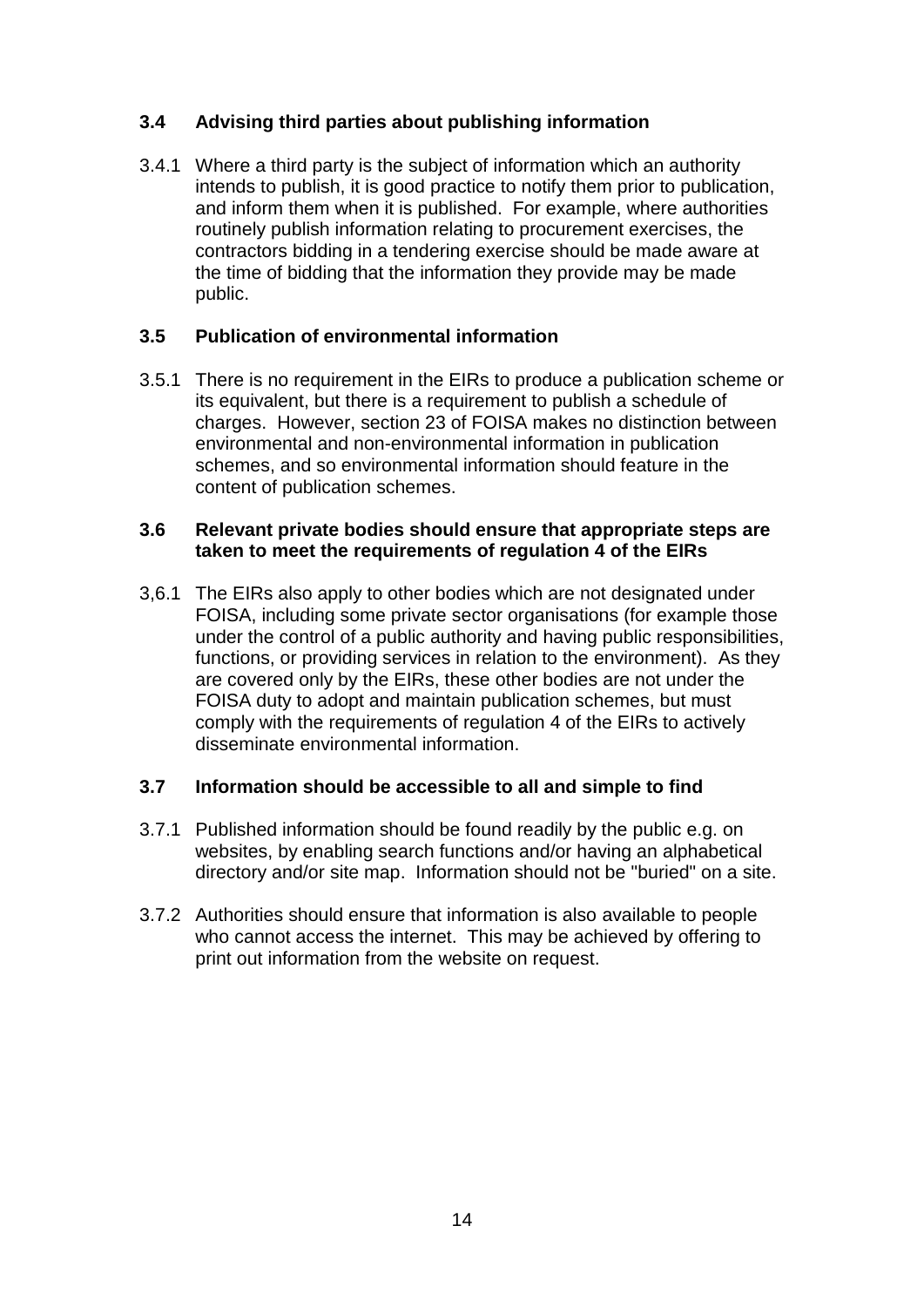# <span id="page-14-0"></span>**4. Receiving a request for information**

# **4.1 Guidance for the public**

- 4.1.1 It is good practice for authorities to provide guidance for the public which explains how to make a valid information request, and the procedure the authority will follow once a request has been received.
- 4.1.2 Guidance for the public should include:
	- an address (including an email address where possible) to which applicants may direct their requests for information or ask for assistance;
	- where possible, the telephone number of someone who can provide advice and assistance
	- procedures, and information about the authority's charging regime;
	- $\bullet$  a link to the Commissioner's guidance for requesters<sup>15</sup>.
- 4.1.3 The guidance for the public should be referred to in an authority's Publication Scheme and Guide to Information.
- 4.1.4 An authority may designate a central contact point for applicants to make requests for information but must recognise that a request received by any individual staff member is, in terms of the legislation, received by the authority.

# **4.2 Valid and invalid requests**

- 4.2.1 Authorities' FOI procedures should include steps to establish the validity of each request.
- 4.2.2 Where an authority rejects a request on the basis that it is invalid, it must still advise the applicant of the right to request a review of the authority's decision and, if the applicant remains dissatisfied, the right to make an application to the Commissioner for a decision on the handling of their request.

# **4.3 Validity of requests submitted through social media**

4.3.1 Authorities with official accounts or pages on social networking websites (e.g. Facebook and Twitter), websites for the publishing of media (e.g. Flickr and YouTube), or blogging sites (e.g. Blogger or Wordpress) must be alert to the possibility of receiving valid requests for information through these channels, rather than through 'traditional' email. If an authority chooses to have an official presence on such a network or website, it has a responsibility to ensure that any potential requests submitted via those sites are considered.

 $\overline{a}$ <sup>15</sup> <http://www.itspublicknowledge.info/YourRights/YourRights.aspx>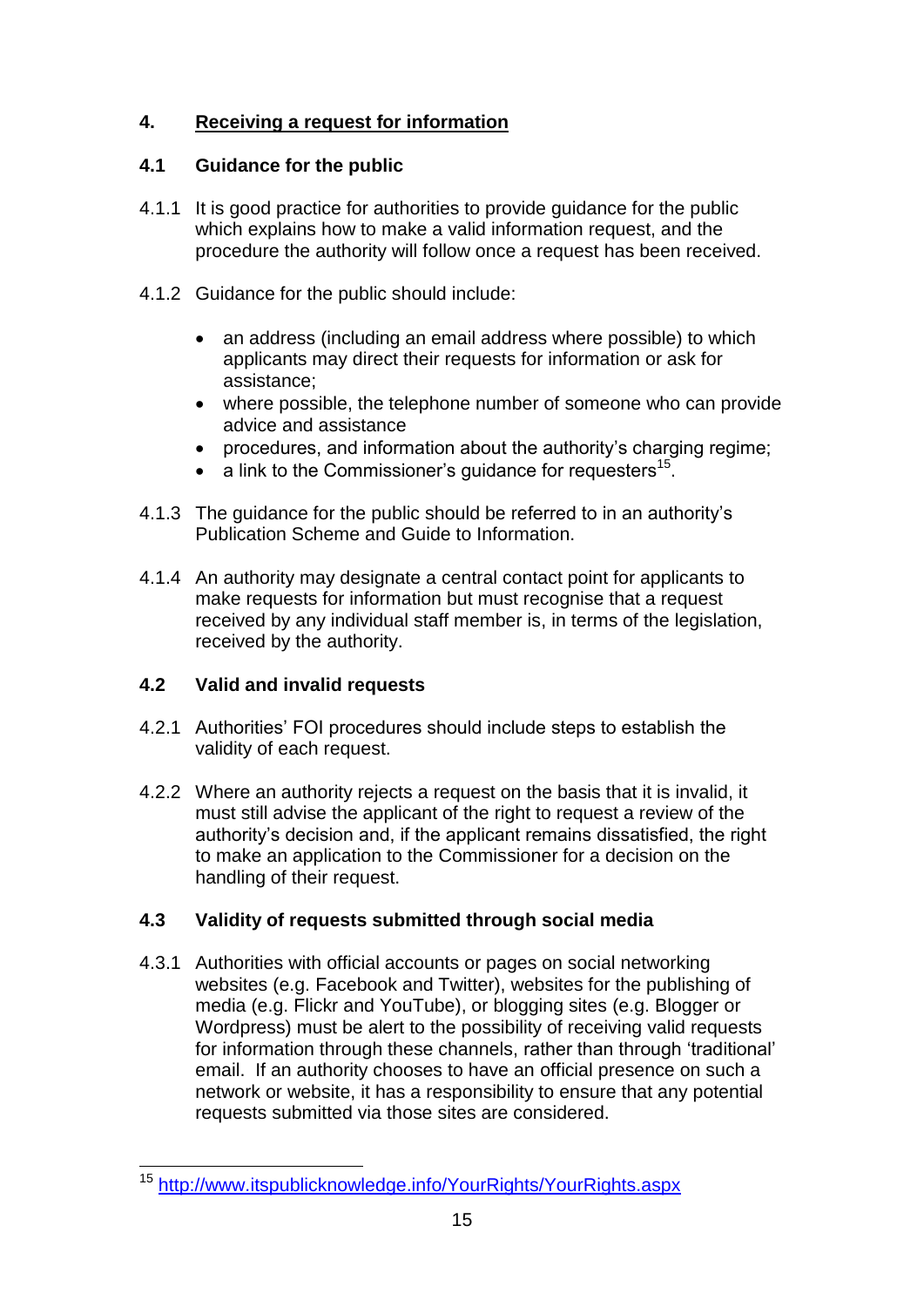- 4.3.2 If an authority has an account on a social media site, it is good practice to ensure that the site/account is monitored on a daily basis for information requests. Alternatively, where available, notification emails should be enabled, with the emails sent to a regularly monitored mailbox. For example, within the settings for a Twitter account<sup>16</sup> email notifications can be activated for whenever the account is mentioned in a tweet.
- 4.3.3 As the Commissioner's guidance to requesters<sup>17</sup> notes, valid requests can theoretically be made through social media. However, in order to be valid they must include the applicant's full name (see 4.6), a means of responding to the applicant in writing and a description of the information they seek (see 5.3). If a request submitted by social media does not specify the name of the applicant, public authorities should, in line with their duty to provide advice and assistance, advise the applicant on how to make the request valid.

## **4.4 Validity of voice mail requests**

- 4.4.1 Where an authority receives a request for information which has been recorded on a voice-mail system, the approach to be taken will depend on whether or not the request is for environmental information. Different considerations apply to FOISA and the EIRs where a request has been made in this way.
- 4.4.2 Whether a voice-mail request should be considered as valid under FOISA will largely depend on the capabilities of the voice-mail system used by the authority receiving the request. If the system allows for voice-mail records to be permanently stored and subsequently referred to and the applicant includes a name and address for correspondence, then the request should be considered as valid. However, if the system does not have this functionality (e.g. the system automatically deletes records after a period of time and there is no facility for the authority to transfer them onto other systems for storage), then the request should not generally be considered to be valid. However, authorities should note their duty to provide applicants with advice and assistance and in such cases should try to contact applicants to advise them to re-submit their request in writing, or in another recordable format.
- 4.4.3 If, on the other hand, a request has been made by voicemail for environmental information, the request is valid regardless of whether the voicemail can be permanently stored or not. This is because the EIRs allow for requests to be made verbally in an unrecorded state.

 <sup>16</sup> <https://twitter.com/settings/notifications> 17

[http://www.itspublicknowledge.info/FAQ/GeneralFAQ/InformationRequestFAQ](http://www.itspublicknowledge.info/FAQ/GeneralFAQ/InformationRequestFAQ.aspx#facebook) [.aspx#facebook](http://www.itspublicknowledge.info/FAQ/GeneralFAQ/InformationRequestFAQ.aspx#facebook)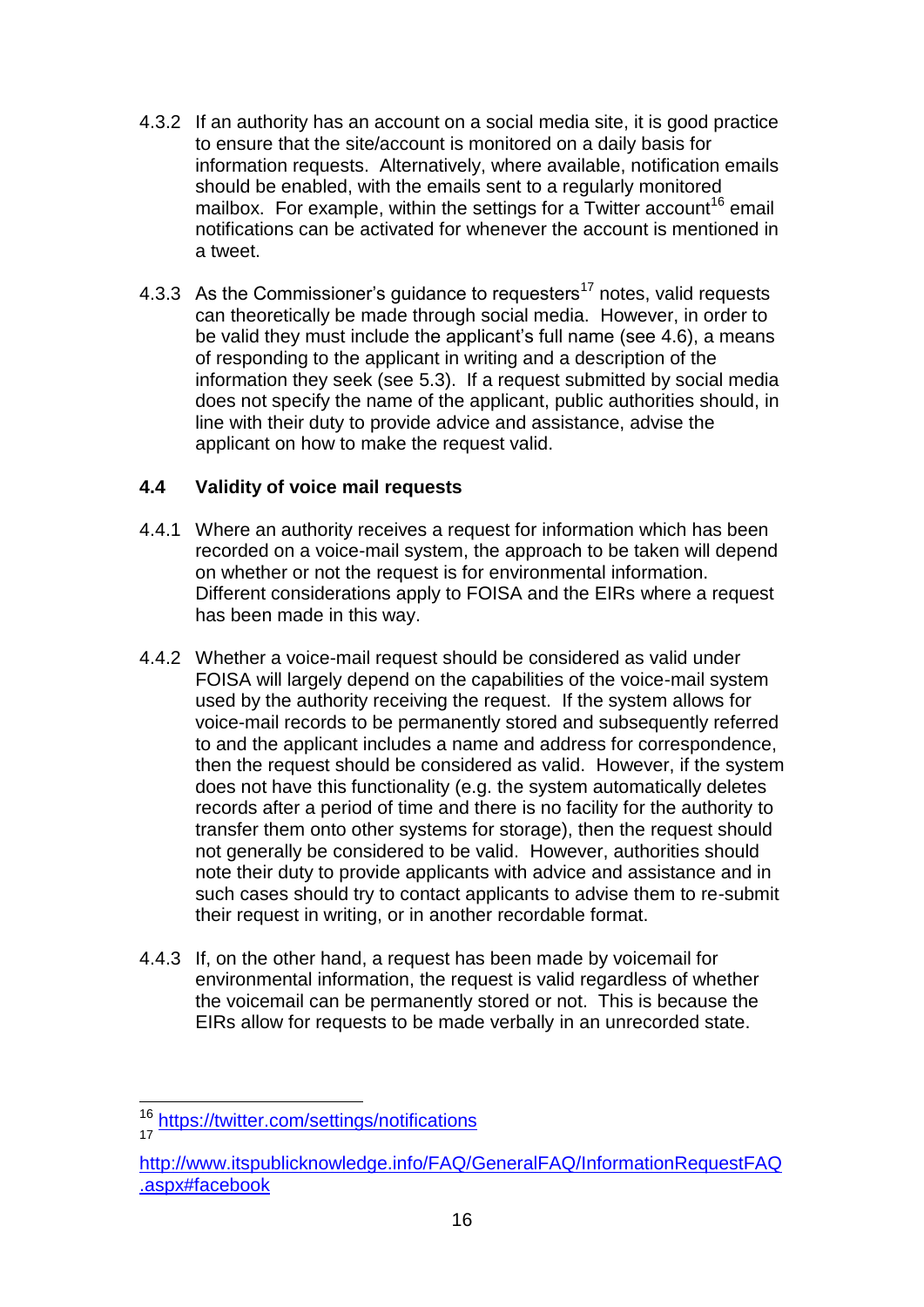## **4.5 Requests included in other correspondence**

4.5.1 Staff should be aware that valid requests for information under FOI may be contained within other correspondence e.g. where a request for information is made within a complaint letter or correspondence on a range of matters.

### **4.6 Provision of an applicant's full name and pseudonyms**

- 4.6.1 Under FOISA, an information request must include the applicant's full name. Using first or given names alone will not be sufficient, even if the applicant is known to the member of staff dealing with the request. The use of a surname plus a title (e.g. Mrs Jamieson) will generally be sufficient. There should be a presumption that any full name provided is genuine, unless there is a clear and demonstrable reason to believe otherwise.
- 4.6.2 Where an applicant has not given a sufficient name, or where an authority is satisfied that an applicant has used a pseudonym, the request will not be valid. In such cases, the authority should advise the applicant that if they give their full name or made a request in their own name the authority would be able to respond to the request in accordance with FOISA. The authority should explain that the Commissioner would not be able to accept any appeal arising from a request if a pseudonym or insufficient name had been used by the applicant.

## **4.7 Requests on behalf of other people**

4.7.1 Information requests can be made by a third party on behalf of an applicant. The request must contain the name of the person on whose behalf the request is being made, often referred to as the "true applicant". If a request appears to have been made on behalf of an unnamed person, the authority should contact the applicant to explain what needs to be done in order for a valid request to be made.

#### **4.8 Authorities should communicate with the applicant about the progress of a request**

- 4.8.1 It is good practice to acknowledge receipt of the request, explaining who will be handling it and when a response will be provided.
- 4.8.2 If there is likely to be any delay to responding to the request an apology should be provided to the applicant together with an estimated response date. Authorities should note that, even if they apologise, the deadlines under both regimes are absolute and failure to comply is a breach of the legislation. The applicant will still have the right to seek a review of the failure to give a substantive response within 20 working days.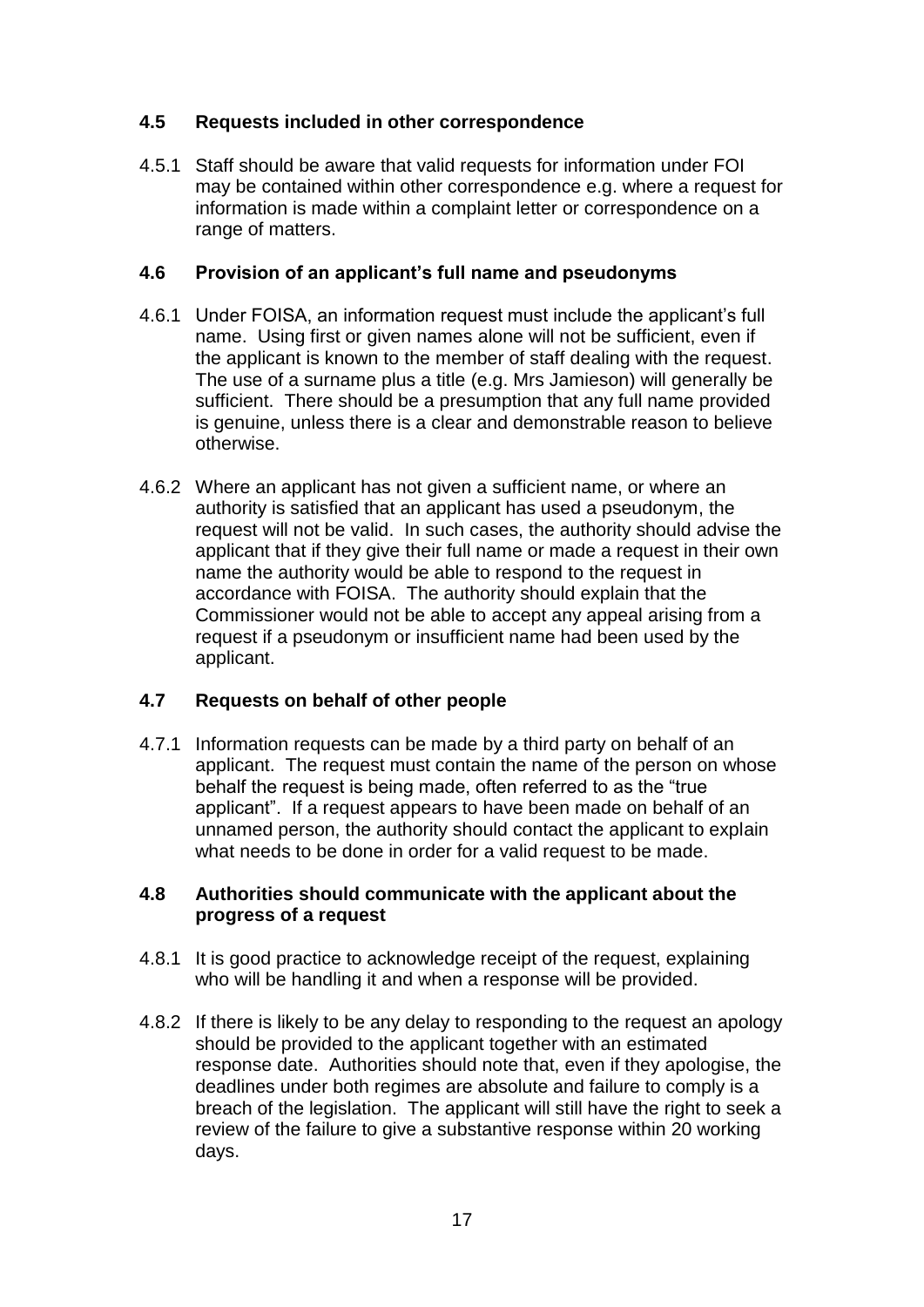# **4.9 Extending the period of compliance under the EIRs**

4.9.1 Where an authority seeks to extend the time it takes to respond to a request for environmental information under the EIRs due to the volume and complexity of the requested information<sup>18</sup>, it must inform the applicant as soon as possible but in any event within the original 20 working day deadline. The applicant should also be informed of their statutory rights (including the right to appeal to the Commissioner) as they may wish to request a review of the authority's decision to seek an extension before the extended period expires.

 $\overline{a}$ 

 $18$  Regulation 7 of the EIRs.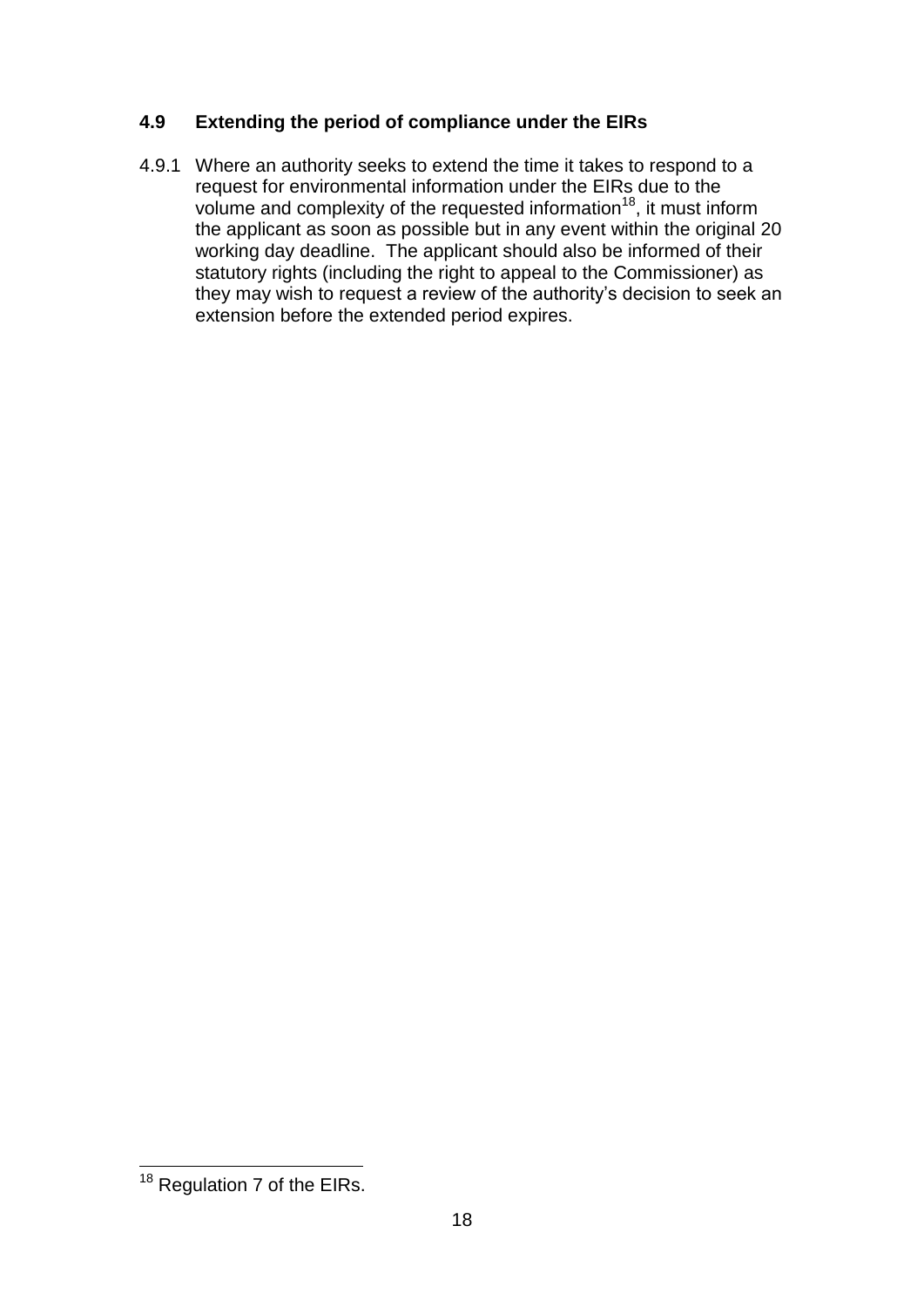### <span id="page-18-0"></span>**5. Providing advice and assistance to applicants, seeking clarification of requests, charging a fee**

### **5.1 Authorities should offer advice and assistance at all stages of a request**

5.1.1 Authorities have a duty to provide advice and assistance at all stages of a request. It can be given either before a request is made, or to clarify what information an applicant wants after a request has been made, whilst the authority is handling the request, or after it has responded.

## **5.2 Requests for documents or copies of documents**

5.2.1 FOISA provides a right of access to information and not a right of access to copies of specific documents. However, authorities should not refuse requests for copies of documents (e.g. a report, a minute or a contract) as long as it is reasonably clear from the request that it is the information recorded in the document that the applicant wants.

### **5.3 Authorities must provide appropriate advice and assistance to enable applicants to describe clearly the information they require**

- 5.3.1 This will be particularly important where an applicant has made a request which is invalid, for example by failing to clearly describe the information sought, or where they have requested documents but it is still not reasonably clear what information they require. The authority must provide appropriate advice and assistance to enable an applicant to make their request in a way which will describe the information they want reasonably clearly. The authority should remember that applicants cannot reasonably be expected to always possess identifiers such as file reference numbers or the description of a particular record. Applicants should not be expected to always have the technical knowledge or terminology to identify the information they seek.
- 5.3.2 The extent to which an authority is required to provide such advice and assistance will depend on the particular circumstances of the applicant<sup>19</sup>. For example, although both FOISA and the EIRs are generally "applicant blind", there will be cases where it will be evident that the request is made by people who might be expected to describe precisely what it is that they wish to receive (for example a solicitor making a request on behalf of a client). There will also be cases where requests are made by individuals who cannot be expected to express themselves with such precision and who need more support. Authorities should also have regard to their duties under the Equality Act 2010 in ensuring accessibility for all.

<sup>&</sup>lt;sup>19</sup> This point was made clear in the Court of Session Decision, Glasgow City Council and Dundee City Council v Scottish Information Commissioner [2009] CSIH 73, issued on 30 September 2009.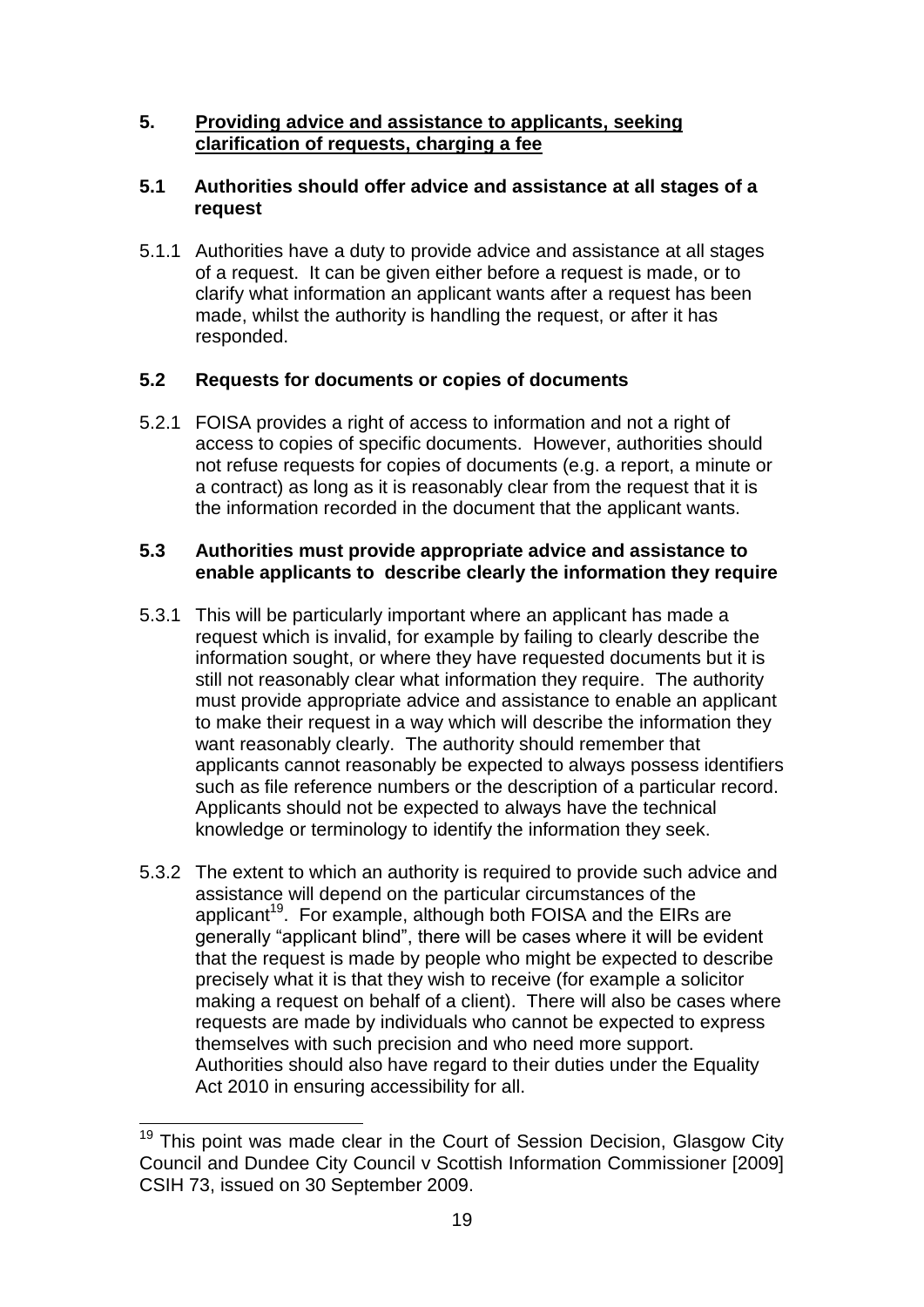- 5.3.3 If an authority is unclear about what information the applicant wants, it should obtain clarification by performing its duty to provide reasonable advice and assistance to the applicant. Where a request is not reasonably clear, advice and assistance could include:
	- providing an outline of the different kinds of information which might meet the terms of the request;
	- providing access to detailed catalogues and indexes, where available, to help the applicant ascertain the nature and extent of the information held by the authority;
	- providing a general response to the request setting out options for further information which could be provided on request;
	- contacting the applicant to discuss what information the applicant wants.
- 5.3.4 The aim of providing advice and assistance is to give the applicant an opportunity to discuss their application with the authority, with the aim of helping the applicant describe the information being sought reasonably clearly, so that the authority is able to identify and locate it. Applicants should not be given the impression that they are obliged to disclose the intent behind their request or that they will be treated differently if they do so.

## **5.4 Authorities should not delay in seeking clarification**

- 5.4.1 Where a public authority has received a valid request, but needs more information from the applicant to identify and locate the information, the authority should ask the applicant to clarify what information is sought as soon as reasonably possible. It is good practice to do so immediately rather than delay. The statutory 20 working-day deadline for responding to a request will not start until clarification has then been received from the applicant.<sup>20</sup>
- 5.4.2 Advice and assistance should be provided as soon as reasonably possible. The Commissioner is likely to be critical of any authority which takes an unreasonable length of time to provide advice and assistance in order to delay the applicant submitting a valid request.

<sup>&</sup>lt;sup>20</sup> As set out in sections 1(3) and 10(1)(b) of FOISA, and regulation 9(2) & (4) of the EIRs.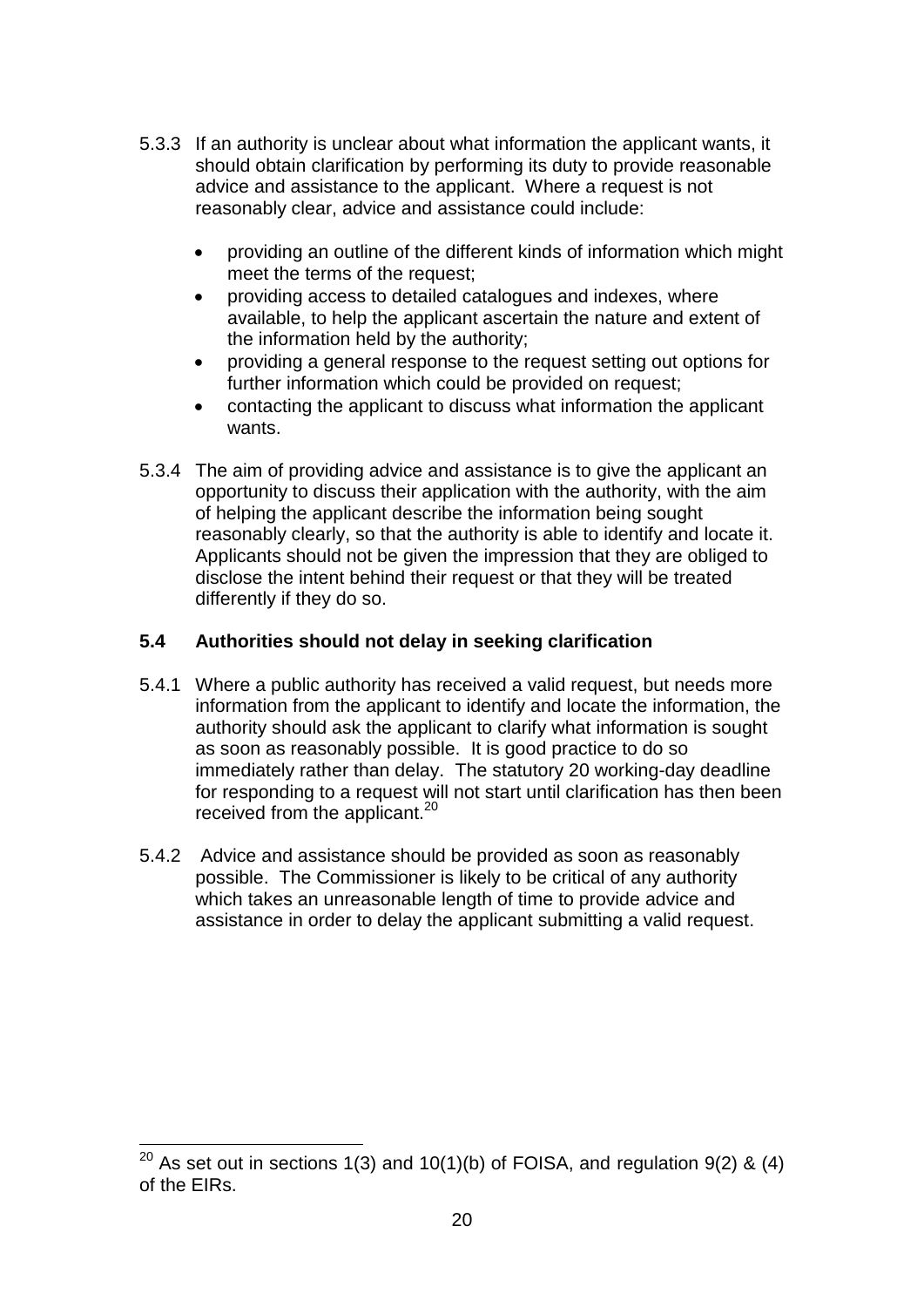### **5.5 When sufficient clarification is not provided**

- 5.5.1 If, after seeking clarification and all reasonable assistance has been given, the applicant still cannot describe the information requested in a way which enables the authority to identify and locate it, then the authority is not required to proceed with the request. $21$
- 5.5.2 In these circumstances, the authority should explain why it cannot take the request any further and provide details of its own review procedure and the applicant's rights to apply to the Commissioner for a decision.
- 5.5.3 Where clarification is sought from the applicant but no response is received, the authority should remind the applicant after around 20 working days that it cannot proceed until the applicant responds. If no clarification is received after 40 working days the authority should write to the applicant explaining that the case is now considered to be closed but providing details of its own review procedure and the applicant's rights to apply to the Commissioner for a decision.

#### **5.6 Where a fee is payable and content of fees notices**

- 5.6.1 Under FOISA, authorities are entitled to charge for the direct and indirect costs incurred in locating, retrieving and providing information. Full details of what can and cannot be charged for are contained in the Fees Regulations.<sup>22</sup> However, authorities are not entitled to charge for:
	- any costs incurred in determining whether it actually holds the information;
	- any costs incurred in determining whether information should or should not be disclosed; or
	- the time spent deciding what parts of a document/report should be redacted (although the actual process of redacting can be charged).
- 5.6.2 Where a fee is payable the authority should notify the applicant as soon as possible and within the 20 working day time limit. The fees notice must set out the projected costs of handling the request. Authorities must ensure that the projected costs should be a reasonable estimate of the costs likely to be incurred and based only on the estimated actual costs to the authority. The statutory 20 working-day deadline for responding to a request pauses when the fees notice is issued and will resume once the applicant has paid the fee.

 $\overline{a}$  $21$  Under section 1(3) of FOISA the authority is not obliged to give the requested information until it has received the clarification sought. Under regulation 10(4)(c) of the EIRs the request may be refused if it is formulated in too general a matter and the authority has complied with its duty to provide advice and assistance.

 $22$  Freedom of Information (Fees for Required Disclosure) (Scotland) Regulations 2004 (the Fees Regulations).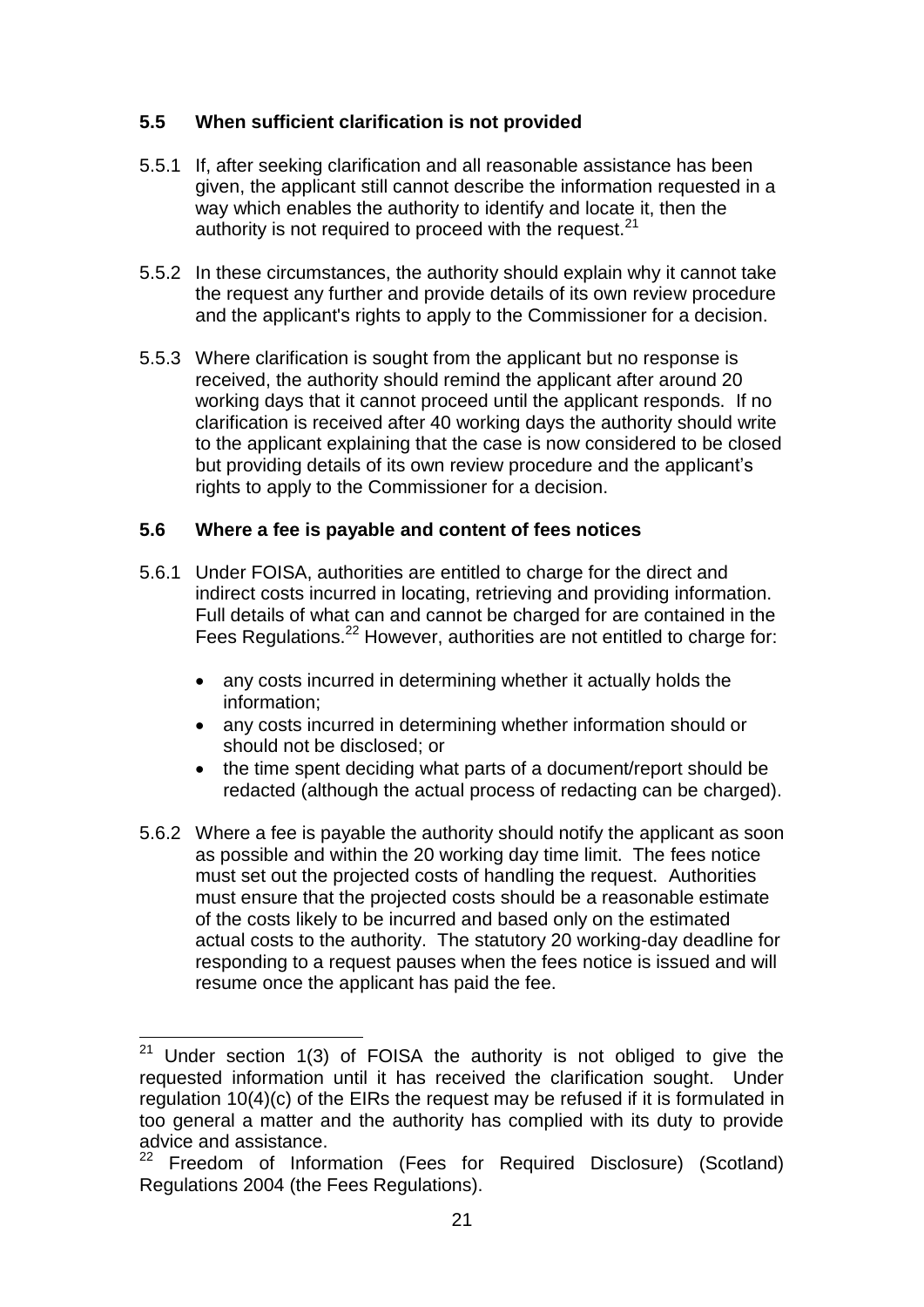- 5.6.3 The public authority should tell the applicant that they must pay the fee within three months of the date of the fees notice (60 working days under the EIRs) or the public authority is no longer any obligation to give the applicant the information. If the applicant is unwilling to pay the fee, the authority should consider what information could be provided free of charge that may be of relevance to the applicant's request and suggest how the applicant may wish to narrow the scope of their request accordingly.
- 5.6.4 Where no response is received after the issuing of the fees notice, the authority should remind the applicant after around 20 working days that it cannot proceed until the applicant responds. After 40 working days the applicant's right to review the issuing of the fees notice expires, at which point the authority should write to the applicant explaining that the case is now considered to be closed. However, if the fee is paid after 40 working days but before three months have passed, the case must be reopened and the right to review reinstated.
- 5.6.5 Upon payment of a fees notice, the timescale for responding resumes from the point when the fees notice was issued. If 10 working days had passed between receipt of the request and the issuing of the fees notice, this means that only 10 working days remain to respond once the fee has been paid. It is therefore both good practice and common sense to issue a fees notice as soon as possible after receiving the request.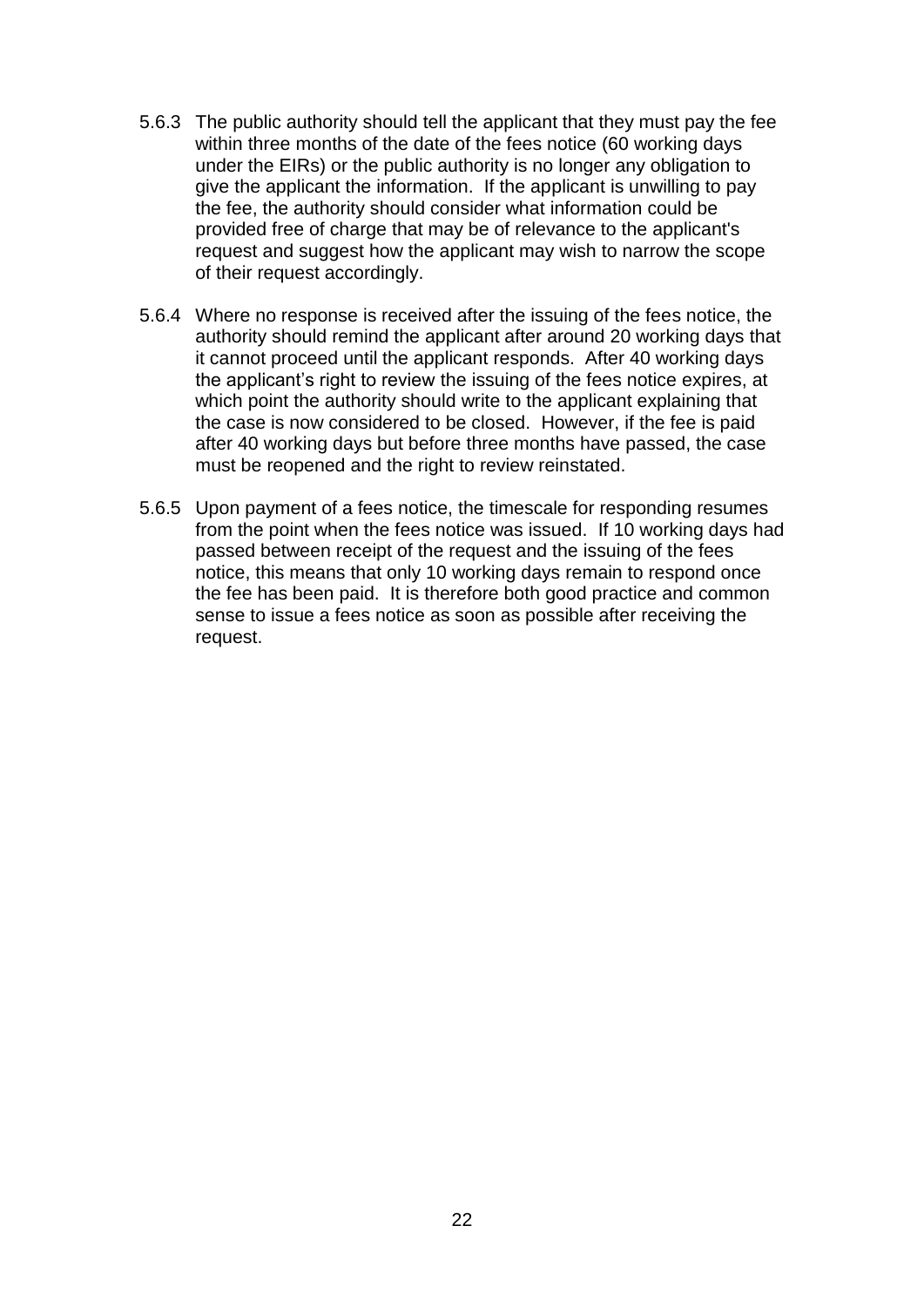# <span id="page-22-0"></span>**6 Locating and retrieving information and record keeping**

# **6.1 Record Keeping**

6.1.1 Guidance on effective records management is set out under the Code of Practice on Records Management<sup>23</sup>, issued by the Scottish Ministers under section 61 of FOISA. The Public Records (Scotland) Act 2011 $^{24}$ , places obligations on many public authorities to adopt and maintain a records management plan.

# **6.2 Locating and retrieving information**

- 6.2.1 Authorities should make arrangements to allow staff to locate and retrieve information easily. This will allow authorities to respond to requests and requests for review quickly, and provide reassurance that all relevant sources where the information might be held within the organisation have been checked.
- 6.2.2 Searches should be proportionate and focus on systems (whether paper-based or electronic) where staff with a working knowledge of the records relating to the information request consider what information might be held. Reference to "systems" do not relate only to IT systems but may include any other system, including paper records, informal systems such as officers' notes, and temporary records. Authorities should think beyond conventional places where information might be held to satisfy themselves that full and robust searches have been undertaken.
- 6.2.3 Authorities should, where appropriate, maintain a record of searches conducted, including details of who carried out the searches and the systems that were checked. Records of searches provide helpful evidence to reviewers and, in the event of an appeal, to the Commissioner. It is also best practice for authorities to keep on record any discussions they have with applicants and where relevant, third parties.

# **6.3 Confidentiality Markings**

<span id="page-22-1"></span>

6.3.1 Authorities should note that marking information as "confidential" (or another similar internally generated security classification) is not necessarily a material consideration in decisions about disclosing or withholding information under the regimes. Although there are circumstances where information might correctly be considered as confidential, authorities must consider each request on its own merits within the terms of the regimes and be able to clearly show to the applicant and the Commissioner why the information should not be disclosed.

<sup>&</sup>lt;sup>23</sup> <http://www.scotland.gov.uk/About/FOI/18022/13383>

<sup>24</sup> <http://www.legislation.gov.uk/asp/2011/12/contents/enacted>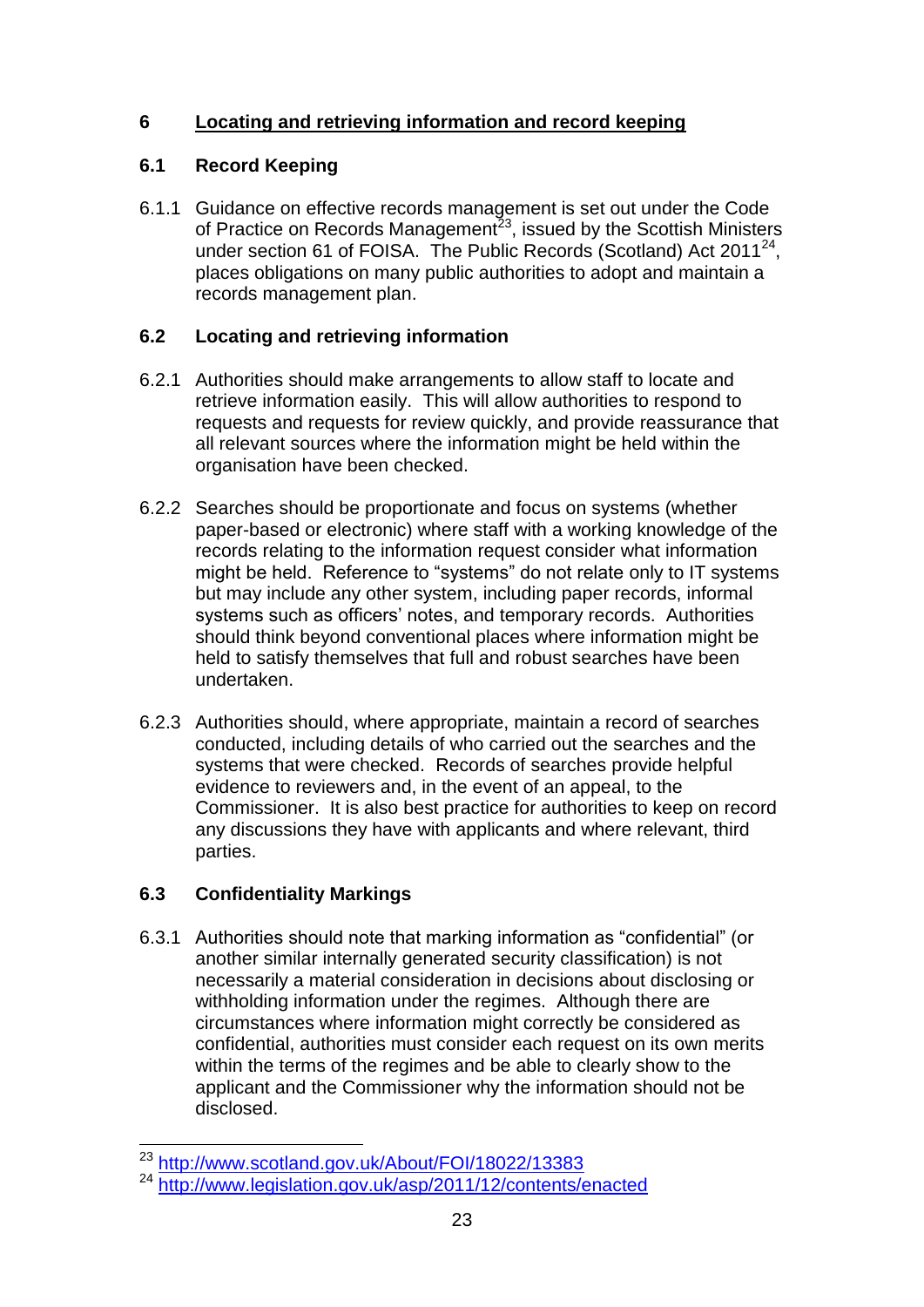# **7. Consulting third parties**

### **7.1 Making third parties aware of authorities' duties**

- 7.1.1 Authorities should ensure that third parties which supply them with information are aware of the authority's duty to comply with the regimes and that information will have to be disclosed upon request unless an exemption under FOISA or an exception under the EIRs applies. For example, tenderers must be aware of authorities' duties under the regimes and the process of answering requests in advance of any requests being received.
- 7.1.2 Authorities should exercise caution about making any confidentiality agreements with third parties in relation to information they are to supply. For example, when inviting consultation responses, authorities should resist providing any undertaking that all responses will be treated as confidential.

### **7.2 Where consultation is likely to be appropriate**

- 7.2.1 There is no definitive list of circumstances in which consultation would be appropriate, and much depends on the facts and circumstances of the particular case. Consultation is likely to be appropriate where a third party's interest in the handling of a request will be significant, for example because they are the primary focus of the information (e.g. as a business or an individual) or because disclosure would significantly affect them.
- 7.2.2 Consultation is recommended in all cases where:
	- the views of the third party may help the authority to determine whether an exemption or exception applies to the information requested. For example, if disclosure would cause substantial prejudice to that third party's interests, or constitute a breach of confidentiality, the authority would need evidence to support that view; or
	- the views of the third party may help the authority determine where the public interest lies.

## **7.3 Where consultation is less likely to be necessary or appropriate**

- 7.3.1 Consultation is less likely to be necessary where:
	- the authority already has evidence from the third party that disclosure would, or would not, prejudice their interests; or
	- the views of the third party can bear no influence on the authority's decision (for example where there is other legislation either preventing or requiring disclosure).
- 7.3.2 Consultation may not be appropriate where: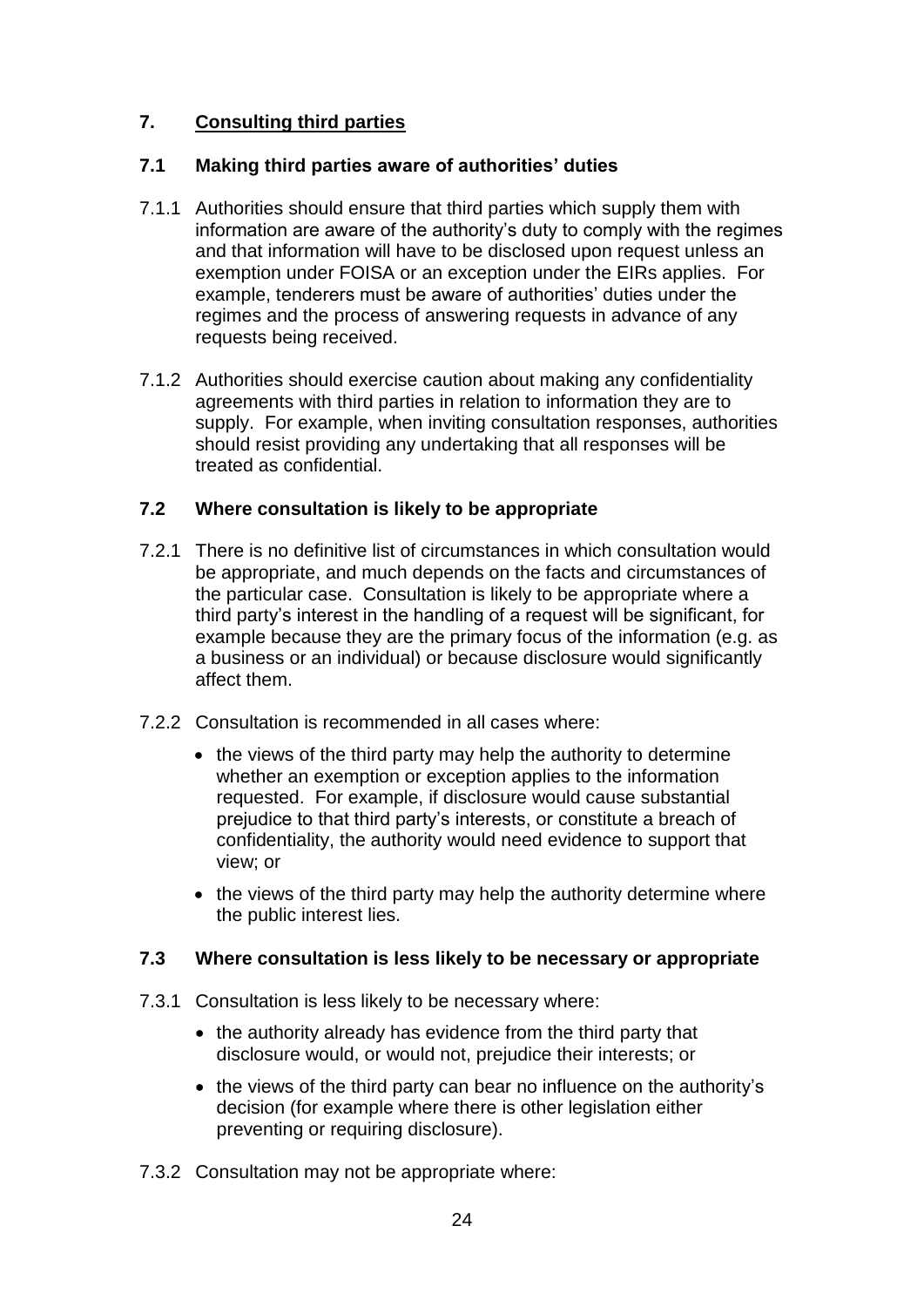- in the authority's view there is no basis for withholding the information;
- the cost of consulting third parties would be disproportionate (for example, because many third parties are involved); or
- where the authority holds evidence of earlier consultation on the status and sensitivity of the information and nothing (including the views of the third party) has changed.
- 7.3.3 In such cases, the authority should consider what is the most reasonable course of action for it to take in light of the requirements of the regimes, the potential effects of disclosure and the public interest. It will usually be appropriate to notify the third party about the disclosure of information.

### **7.4 Meeting statutory deadlines**

- 7.4.1 Meeting the statutory deadline for responding to a request must always take priority over consulting third parties. This will often mean that an authority can only allow third parties a short time to respond; this time should not be extended if that will prevent authorities responding on time. If the authority does not identify the need to consult third parties until near the deadline, instead of consulting, they should just notify third parties at the same time as they respond to the applicant.
- 7.4.2 Authorities should identify interested third parties as soon as possible to give them the sufficient time in which to respond to consultation.

## **7.5 Inviting views from third parties**

- 7.5.1 When inviting third parties for their views, an authority should focus the invitation on the information that has been requested. It should always be made clear to the third party that their consent is not being sought and they do not have a veto on release. It is for the Scottish public authority that received the request, not the third party (or representative of the third party), to determine whether or not information should be disclosed. A refusal by a third party to consent to disclosure does not, in itself, mean that information should be withheld.
- 7.5.2 If the applicant is an individual their identity should almost always remain withheld from third parties as this is personal data and its disclosure is likely to be in breach of the Data Protection Principles. There may be occasions when the identity of the applicant is relevant to the request but it should not be shared with third parties unless permission is sought and granted, or the request was made in the public domain (e.g. via whatdotheyknow.com).
- 7.5.3 The Royal Household is the appropriate third party for an authority to consult about requests for, or relating to, Royal information. The Household is the channel of communication between Members of the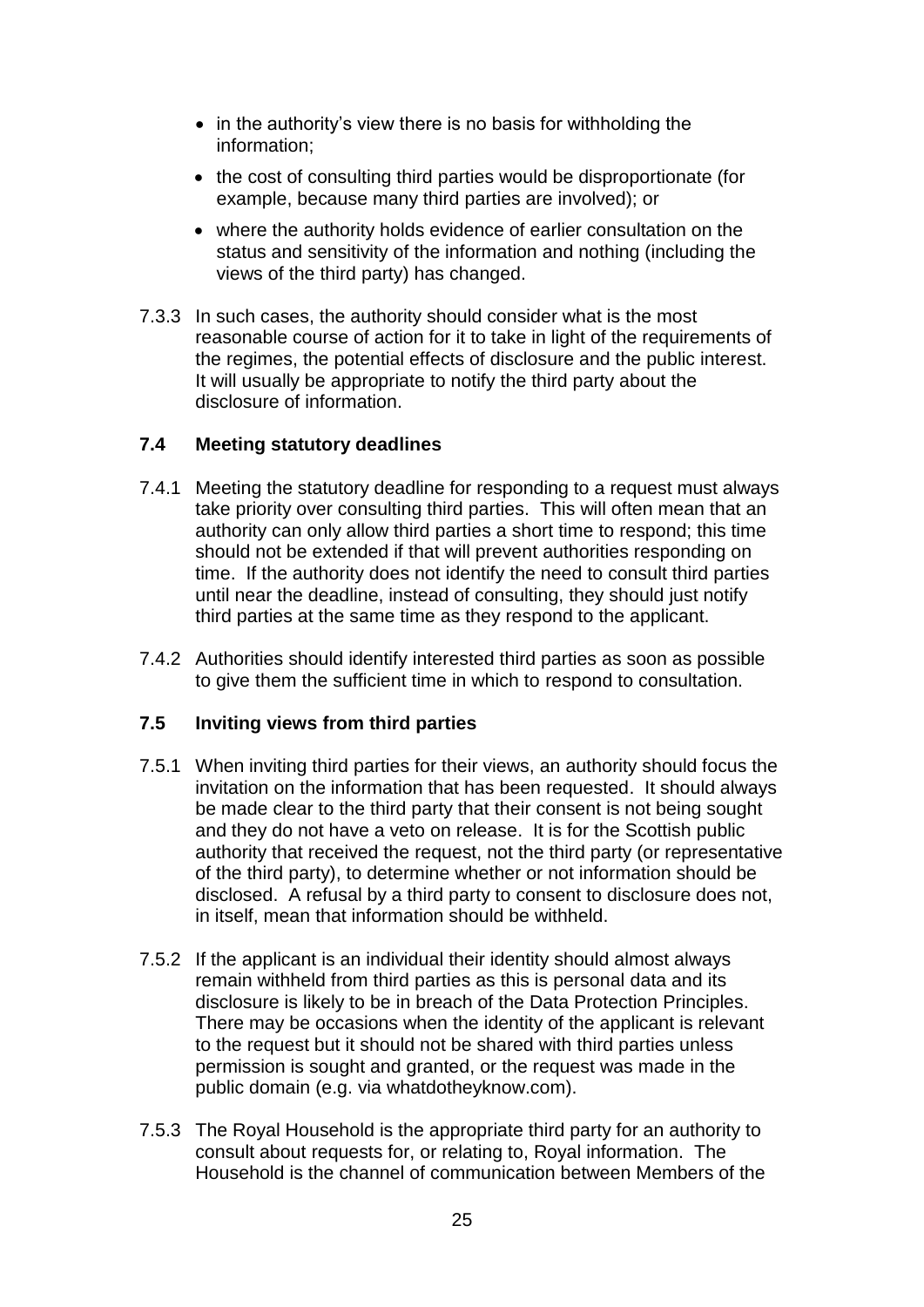Royal Family and public authorities on all matters relating to FOI. The Secretariat in the Private Secretary's Office at Buckingham Palace is authorised to liaise with authorities on behalf of the offices of all Members of the Royal Family about such matters. The Secretariat's contact details are:

**Secretariat** Private Secretary's Office Buckingham Palace London SW1A 1AA

E-mail: foi@royal.gsx.gov.uk

- 7.5.4 The Royal Household is consulted where a request or requested information relates to any Royal matters, such as:
	- correspondence or notes of meetings with Her Majesty, other Members of the Royal Family or Royal Household officials or representatives;
	- Royal visits;
	- the personal affairs of Her Majesty and Members of the Royal Family.
- 7.5.5 As the Household is consulted on large numbers of requests by authorities from across the UK, as well as Scotland, it is good practice to notify them as soon as a request arrives. This gives the Household time to consider any potential sensitivities and helps them to reply promptly when an authority consults them about their proposed decision.

# **7.6 Consulting representative bodies**

7.6.1 Where a large number of third parties are involved the authority may consider that it would be sufficient to consult a representative sample of them. If those parties have a representative organisation that can express views on their behalf, the authority may consider that it would be sufficient to consult that representative organisation.

## **7.7 When a response is not received**

7.7.1 The fact that the third party has not responded to consultation does not relieve the public authority of its duty to make information available, or its duty to reply within the statutory timescales.

# **7.8 Notifying third parties about the release of information**

7.8.1 When an authority has made a decision to release information it may, as a courtesy, notify any third parties who have a material interest that information relevant to them has been released in response to a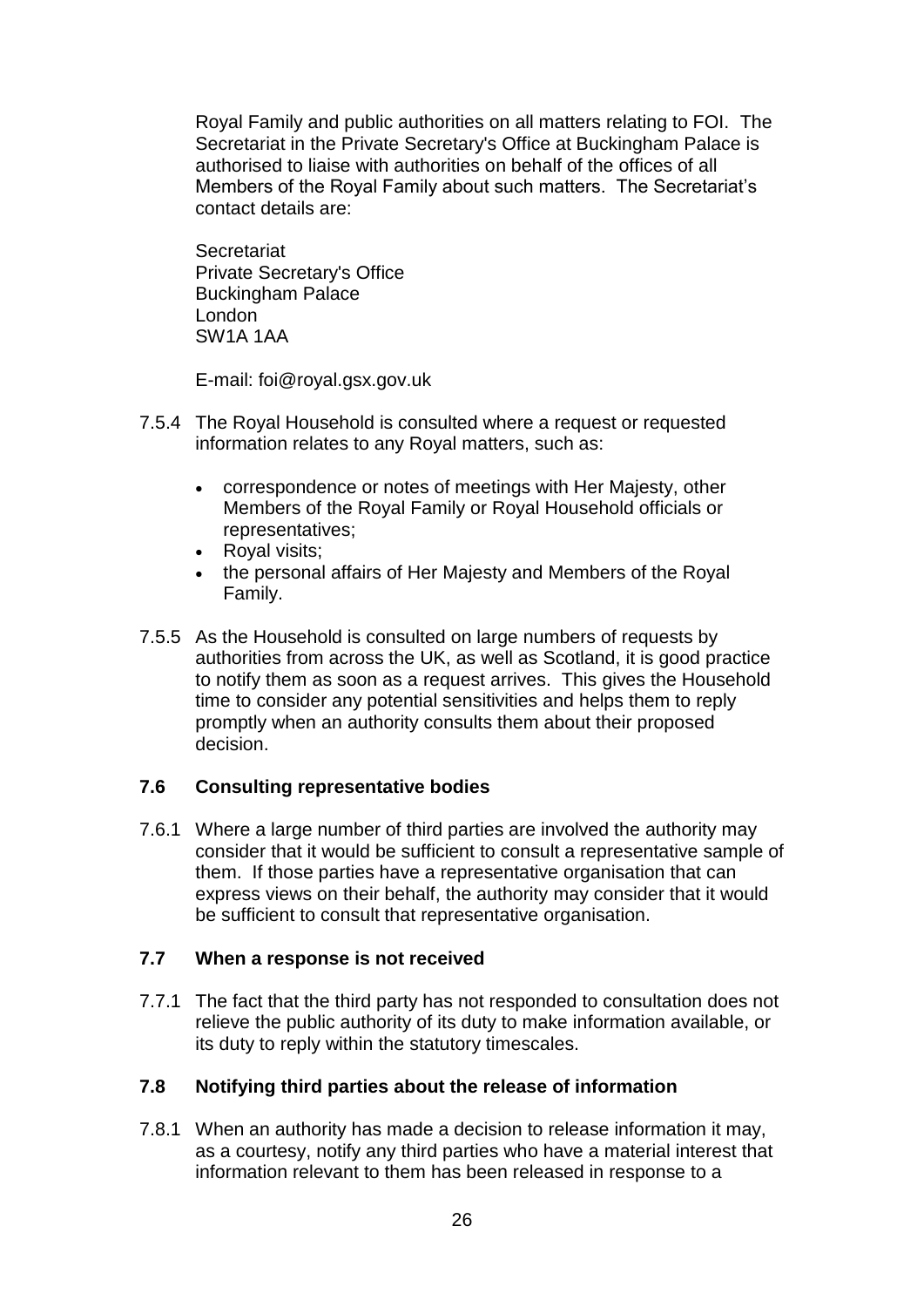request, regardless of whether they have been consulted. This ensures that the release does not come as a surprise. Notification is at the discretion of the authority and would depend on the individual circumstances of the information and what is judged to be a material interest.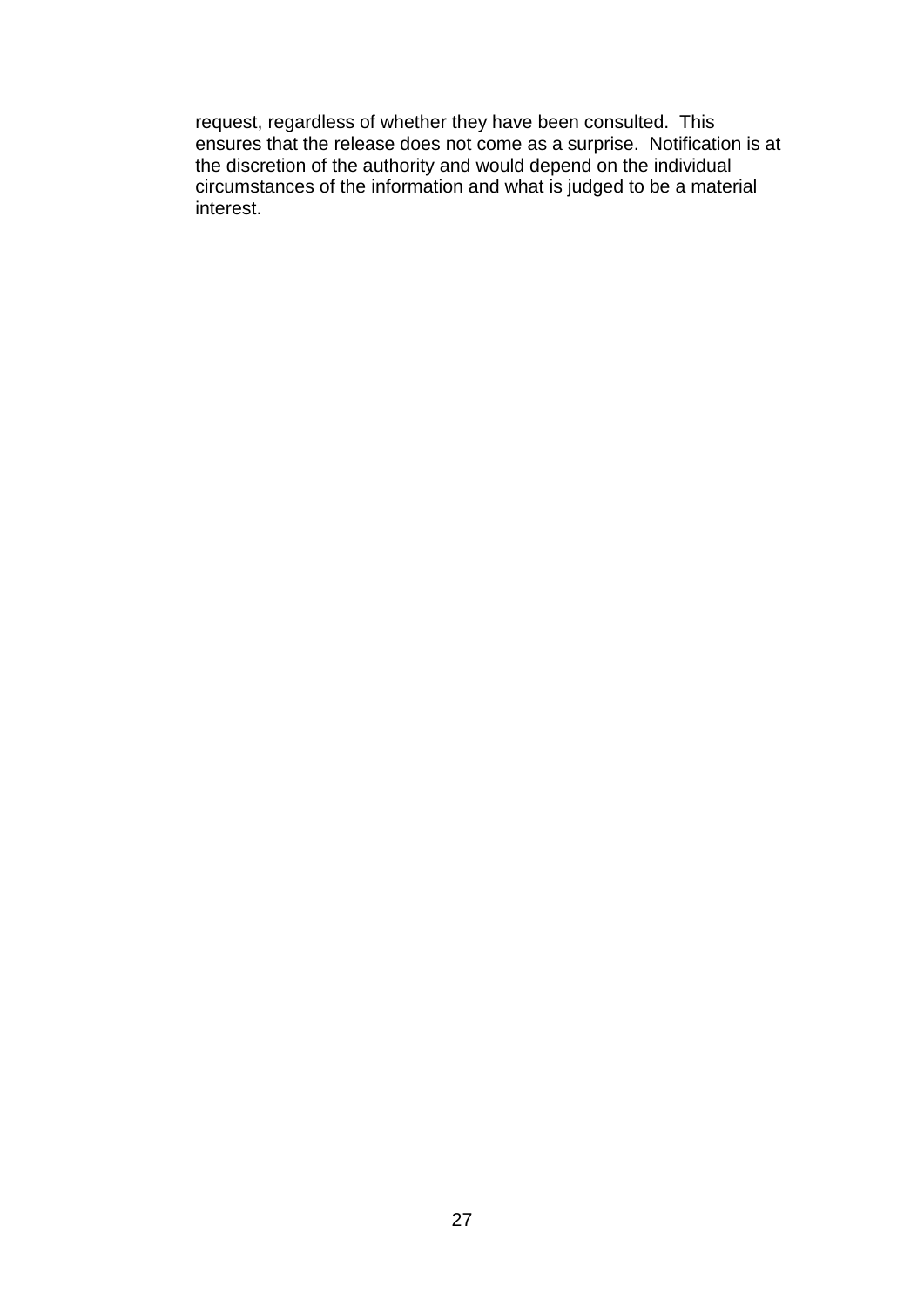### <span id="page-27-0"></span>**8. The disclosure of information relating to contracts or procurement processes**

### **Introduction**

This part of the Code provides guidance in dealing with and making available contractual and procurement-related information, whether proactively or in response to an information request. In particular, this section sets out:-

- 'guiding principles' which authorities should consider in balancing the public's right to know with the need to protect legitimate commercial concerns; and
- best practice in dealing with contractual and procurement-related information.

It is not possible in this Code to provide definitive statements about whether specified types of contractual and procurement-related information should be made available. Each authority must make its own decision in light of the facts and circumstances of the particular case. However, in outlining the guiding principles and best practice, the Code seeks to promote a more consistent approach to the disclosure of procurement-related information by authorities.

### **Guiding Principles**

In making available contractual and procurement-related information, whether proactively or in response to an information request, the following guiding principles should be considered.

## **8.1 Principle 1: Transparency in the use of public funds**

- 8.1.1 The public must be reassured that public bodies are spending taxpayers' money wisely. The type of contractual and/or procurement information produced may vary depending on the situation, but where held the public should be able to access:
	- how much money is being spent;
	- with whom that money is being spent;
	- the nature of the services, goods or works that money is buying;
	- what redress is available if those services, goods, or works are below an agreed standard;
	- any cost benefit analysis that has been undertaken;
	- any carbon footprint analysis that may have been undertaken;
	- any equality assessment that may have been undertaken:
	- any sustainability assessment that may have been undertaken; and
	- any privacy impact assessment that may have been undertaken or justification as to why one has not been carried out.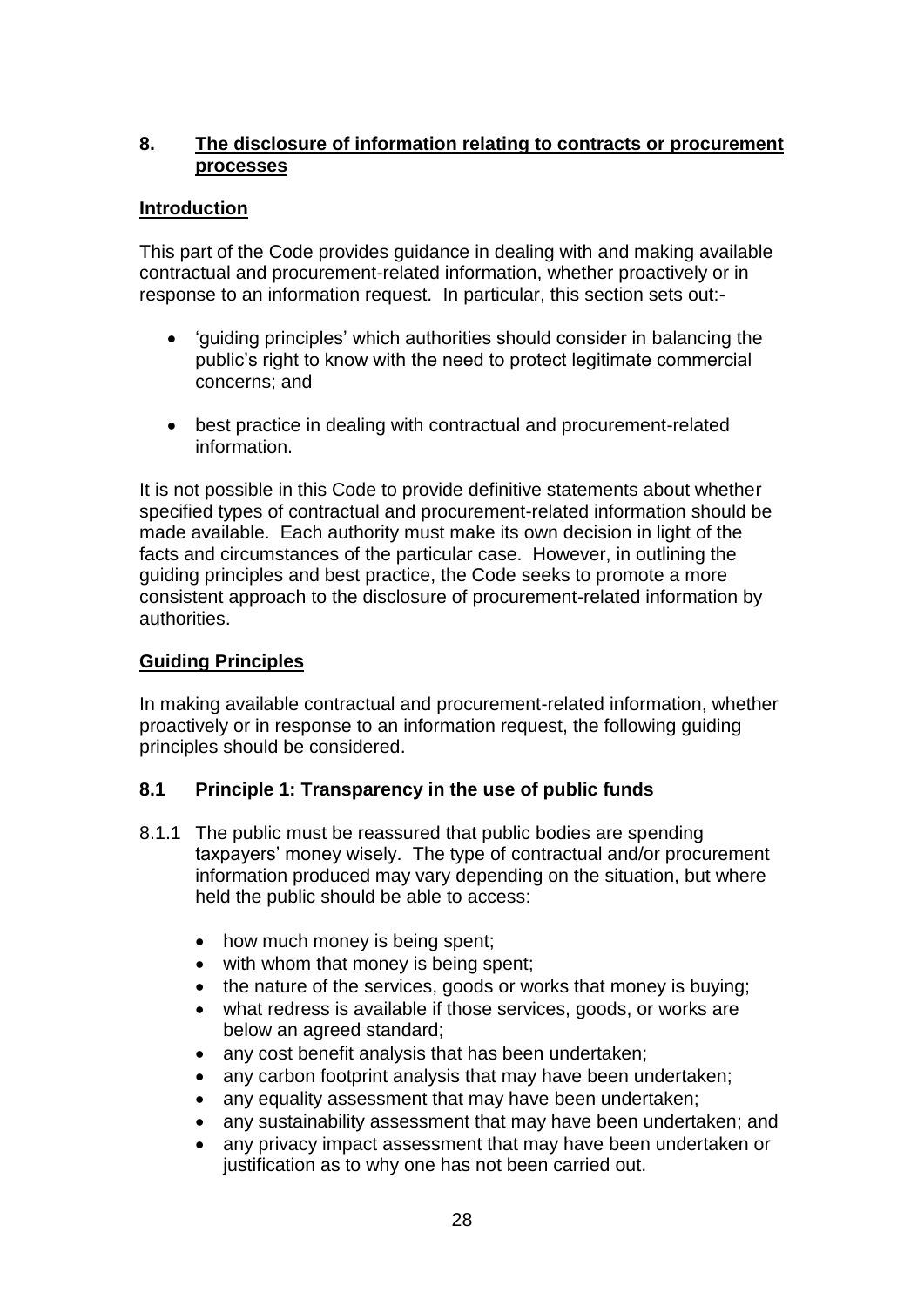8.1.2 In particular, the public has the right to know the full financial implications of long term and high value contracts, such as PFI/PPP contracts (subject to the exemptions/exceptions of the regimes).

#### **8.2 Principle 2: Demonstrable diligence in managing contractors to ensure best value for money**

- 8.2.1 Information should also be made available which makes clear the extent to which the authority is actively managing its contractor.
- 8.2.2 For example, where it is appropriate to the individual contract, the public should be able to see whether:
	- project management and procurement best practice principles are being applied;
	- suitable checks and balances are in place to ensure proper monitoring of project performance;
	- those checks and balances are being actioned effectively; and
	- intervention on the part of the public authority is happening where necessary.

### **8.3 Principle 3: Respecting commercial interests**

- 8.3.1 The regimes and this Code are not intended to undermine a public authority's commercial relationships with the private sector. To protect the legitimate concerns of the private sector, authorities should consider appropriate use of the section 33(1)(b) exemption in FOISA (commercial interests) or the exceptions under regulations 10(5)(e) and 10(5)(f) (commercial interests and breach of confidentiality) of the EIRS when considering disclosure of contractual and procurement-related information. Otherwise, there could be a risk that:
	- companies would be discouraged from dealing with the public sector, fearing disclosure of information that may damage them commercially, or
	- companies would withhold information where possible, making the choice of the best contractor more uncertain as it would be based on limited and censored data.

#### **Good practice**

- **8.4 When beginning any new procurement exercise, public authorities should ensure that bidders/suppliers understand the extent to which their information may be disclosed by the authority (either proactively or in response to an information request).**
- 8.4.1 *Including disclosure provisions in the procurement documentation.*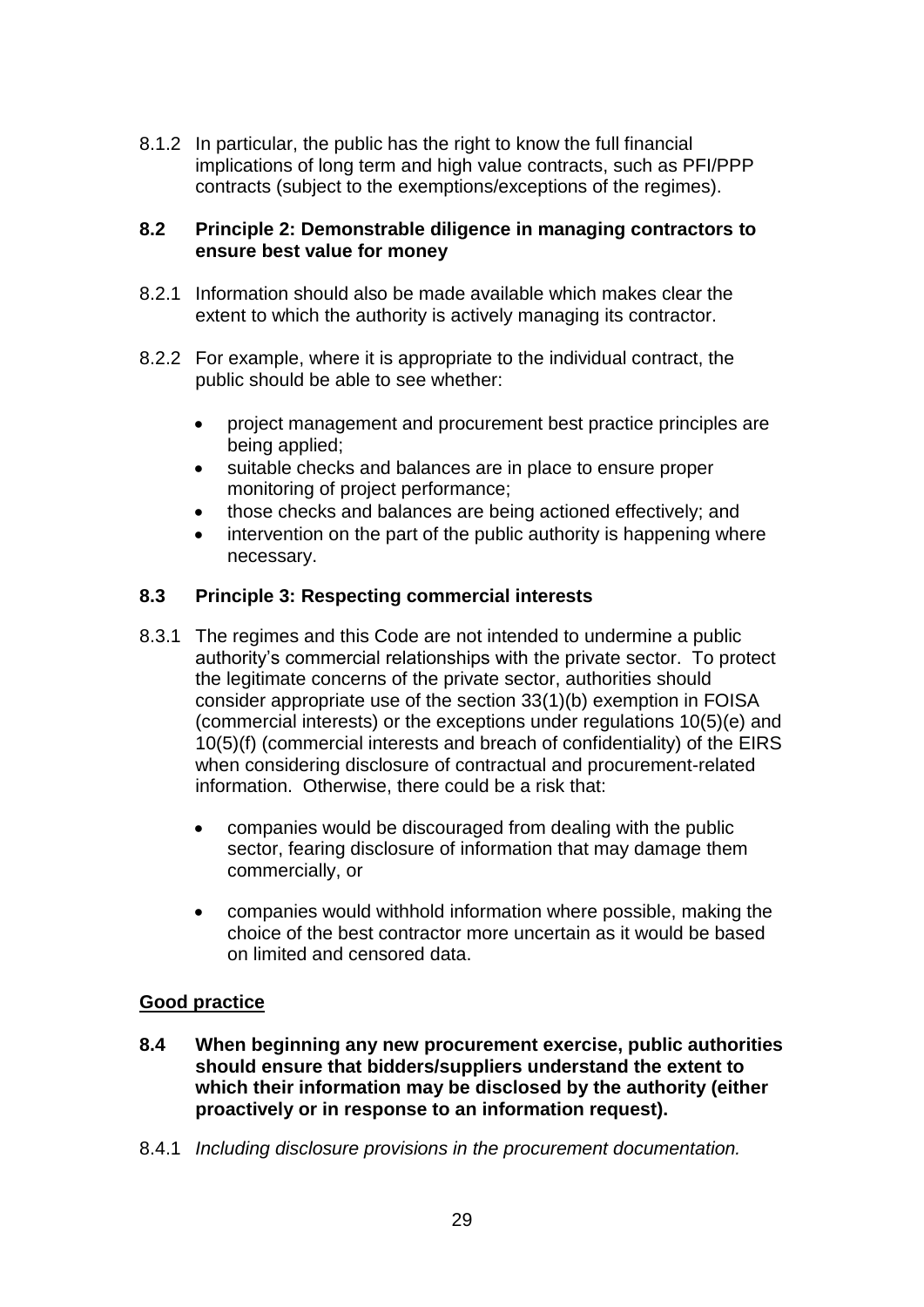- 8.4.2 Bidders should be made aware in Pre-Qualification Questionnaire and Invitation to Tender documentation that an authority is not able to hold information in confidence unless it is genuinely sensitive in nature and therefore is exempt from release (for example because commercial interests may be harmed $^{25}$ , or its disclosure would constitute an actionable breach of confidence $^{26}$ ).
- 8.4.3 Withholding information under certain exemptions (e.g. commercial interests) requires that substantial prejudice is demonstrated – the authority must be able to show that real, actual, significant harm would be caused by disclosure.
- 8.4.4 They should also be aware that the authority will not implicitly accept confidentiality terms, and that any confidentiality markings, whilst being noted, may have little weight if the information is requested (for example if it is apparent that the information is not sensitive).
- 8.4.5 However, an authority should recognise a bidder's legitimate commercial concerns. As such, best practice dictates that a bidder should be asked to identify information it provides to the authority that it believes to be truly sensitive, and to explain why and how long it is likely to remain so. The authority should make clear to the bidder that it cannot be bound by their views, but that they will help inform the authority in determining what information it can and cannot make available on request.
- 8.4.6 The authority should undertake to consult with the bidder if it receives a request for any information previously highlighted as being sensitive, within the identified sensitivity period. The sensitivity of information will vary depending on the timing of the request. For example, information may be sensitive during the tender exercise, but may cease to be sensitive once the contract has been awarded.
- 8.4.7 The bidder should also be consulted if there is any doubt about the information's sensitivity, regardless of the specified period. If the authority considers that information is exempt from release because its release may prejudice the bidder's commercial interests, it must obtain evidence from the bidder to support this view. Of course, the final decision on the release or withholding of information rests with the authority.

 $25$  Exemption under section 33(1)(b) of FOISA, or exception under regulation  $10(5)(e)$  or (f), or regulation  $10(5)(c)$  of the EIRs.

 $26$  Exemption under section  $36(2)$  of FOISA, or exception under regulation 10(d) of the EIRs.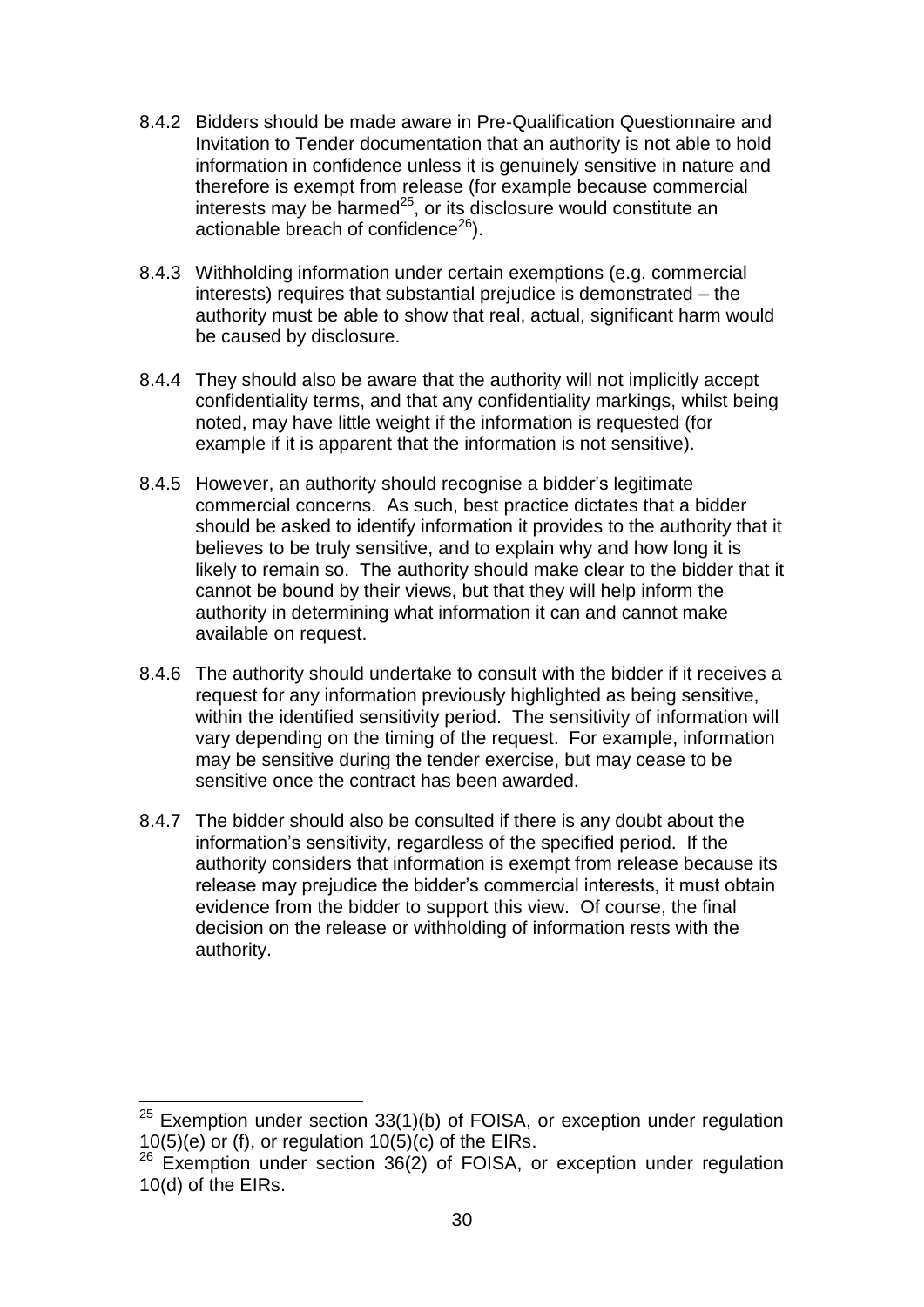- 8.4.8 This approach may not be appropriate for all tenders and contracts (for example it may be disproportionate or the volume of tenders/contracts may make it impractical). If so, the criteria applied to contract review which is detailed below ('Reviewing older contracts which came into force before 1 January 2005 for confidentiality provisions') should be considered.
- 8.4.9 *Inclusion of disclosure provisions in contracts.*
- 8.4.10 The terms and conditions of a contract should contain disclosure provisions regarding information provided during the competition phase, but may also be expanded to include the disclosing of information by the contractor. Although not strictly a consideration under this Code (as it only applies to public authorities), it is sensible to tackle all these issues under a single 'disclosure of information' (or similar) provision. Such provisions will be particularly relevant where the contractor is designated a 'public authority' for the purposes of the particular contract by an order made under FOISA. Authorities should also notify contractors whose contracts involve environmental functions, responsibilities or services that they may themselves be directly subject to EIRs in relation to those contracts.
- 8.4.11 It is recommended that a provision is included in the contract to the effect that the authority will aim to consult the contractor on any request for information which has been identified as being sensitive. (As described above in 8.4, where exemptions are being applied on the basis that release would harm a third party, the authority must have evidence from the third party that this is the case.)
- 8.4.12 As regards information identified by either party as sensitive, authorities may consider including that information in an annex which also sets out the reasons for sensitivity and the period of sensitivity. This will facilitate disclosure of the remainder of the contract should a request for information be received or if it is being published proactively.
- 8.4.13 As already indicated, there must be transparency in the use of public funds. In particular, contracts must reflect the fact that the public have the right to know the financial implications of PFI/PPP contracts (and other contracts entered into by the public sector at public expense), for example how much money is being spent, with whom, for what purpose and over what period.

#### **8.5 Consultation with suppliers on disclosure requests**

8.5.1 As already indicated, consideration should be given to making express provision as to when consultation with bidders/suppliers will be appropriate where requests for information involve information provided by them. (Section 7 of this Code on 'Consulting third parties' provides general guidance on this issue.)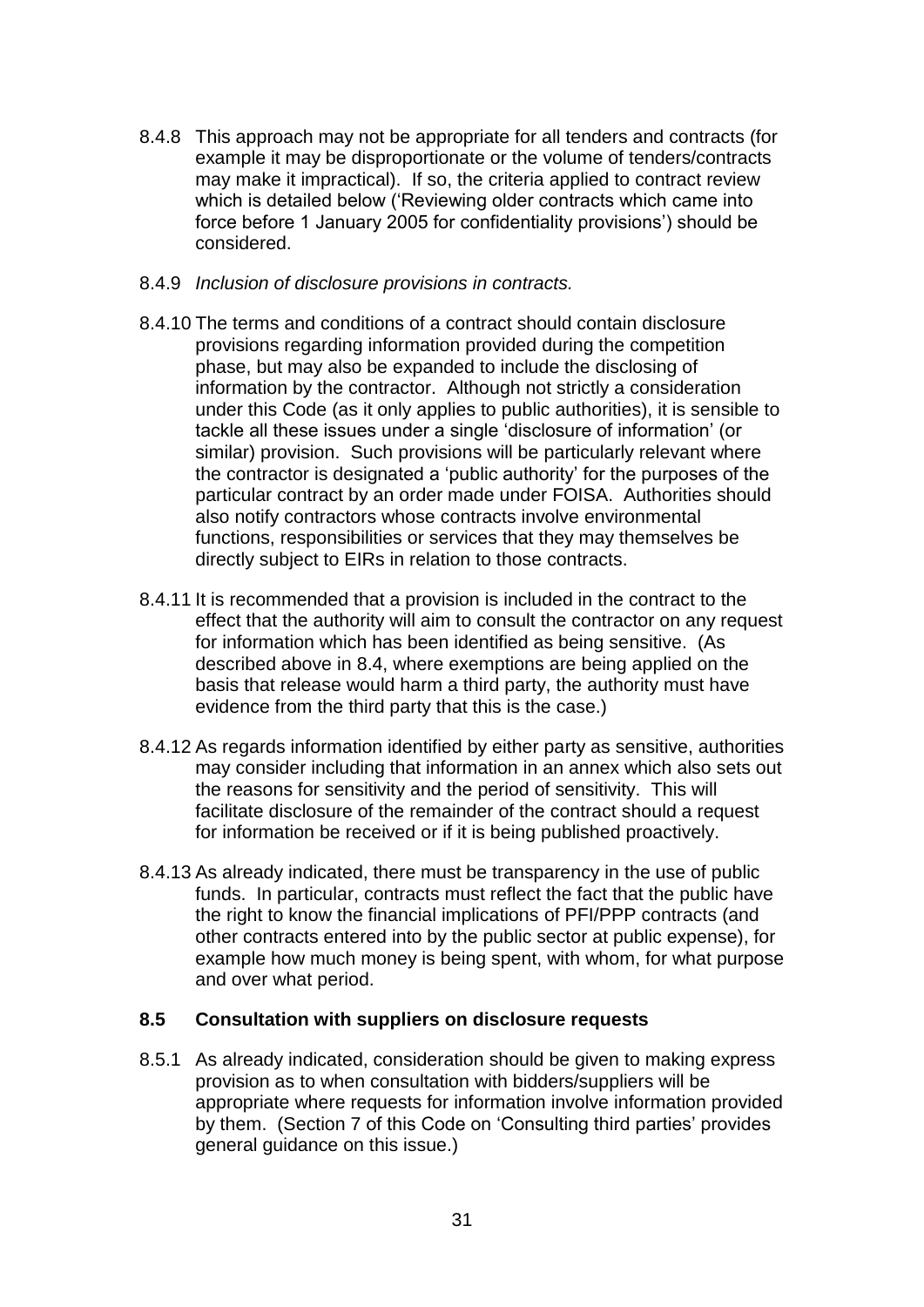- 8.5.2 Where bidders/suppliers have been given the opportunity to identify sensitive material and have done so (and any declared period of sensitivity has not expired), then clearly consultation is needed if the request relates to that information. However, if it does not, then consultation is likely to be unnecessary. If the bidder/supplier has not identified any sensitive information, then consultation should likewise be unnecessary (unless the authority considers that an exemption/exception may apply on the grounds that the information's release would nevertheless prejudice the bidder/supplier's interests). The authority will wish to consider whether, as a courtesy in such cases, bidders/suppliers are notified that a request has been made and are given the opportunity to comment as appropriate. The bidder/supplier then has a 'do nothing' option if the request is of no concern to them. The authority still has a duty to respond within the relevant timescales.
- 8.5.3 As discussed in 8.7, information in respect of older contracts will have been provided prior to any understandings on information sensitivity being agreed. Therefore requests for older material that could have some commercial sensitivity should involve consultation with bidders/suppliers.
- 8.5.4 Even when a supplier or third party has indicated that information should be withheld and the public authority agrees that exemptions or exceptions may apply, that does not mean that the public interest will necessarily weigh in favour of withholding information. Unless an absolute exemption applies, the public interest test will need to be considered in each case, in light of the facts and circumstances prevailing at the time of the request.

#### **8.6 Time limits for withholding information**

8.6.1 Most contractual and procurement-related information is only sensitive for a definable period of time. It is not, however, possible to be prescriptive about when the sensitivity will decrease; this time period will vary widely depending on the type of procurement information in question and the stage reached in the tender exercise. The sensitivity of price information may decrease after a relatively short period, whereas 'trade secret' information may be sensitive for much longer.

#### **8.7 Reviewing older contracts which came into effect before 1 January 2005 for confidentiality provisions**

8.7.1 Some authorities will have existing contracts that pre-date the coming into force of the regimes in 2005. These contracts may have widereaching confidentiality provisions that are unsupportable under the regimes. Information covered by a confidentiality provision will only be exempt (for example under either sections 33(1)(b) or 36(2) of FOISA) if the information is truly a trade secret or commercially sensitive, or disclosure would be an actionable breach of confidence. In these cases the authority should consult the relevant suppliers to: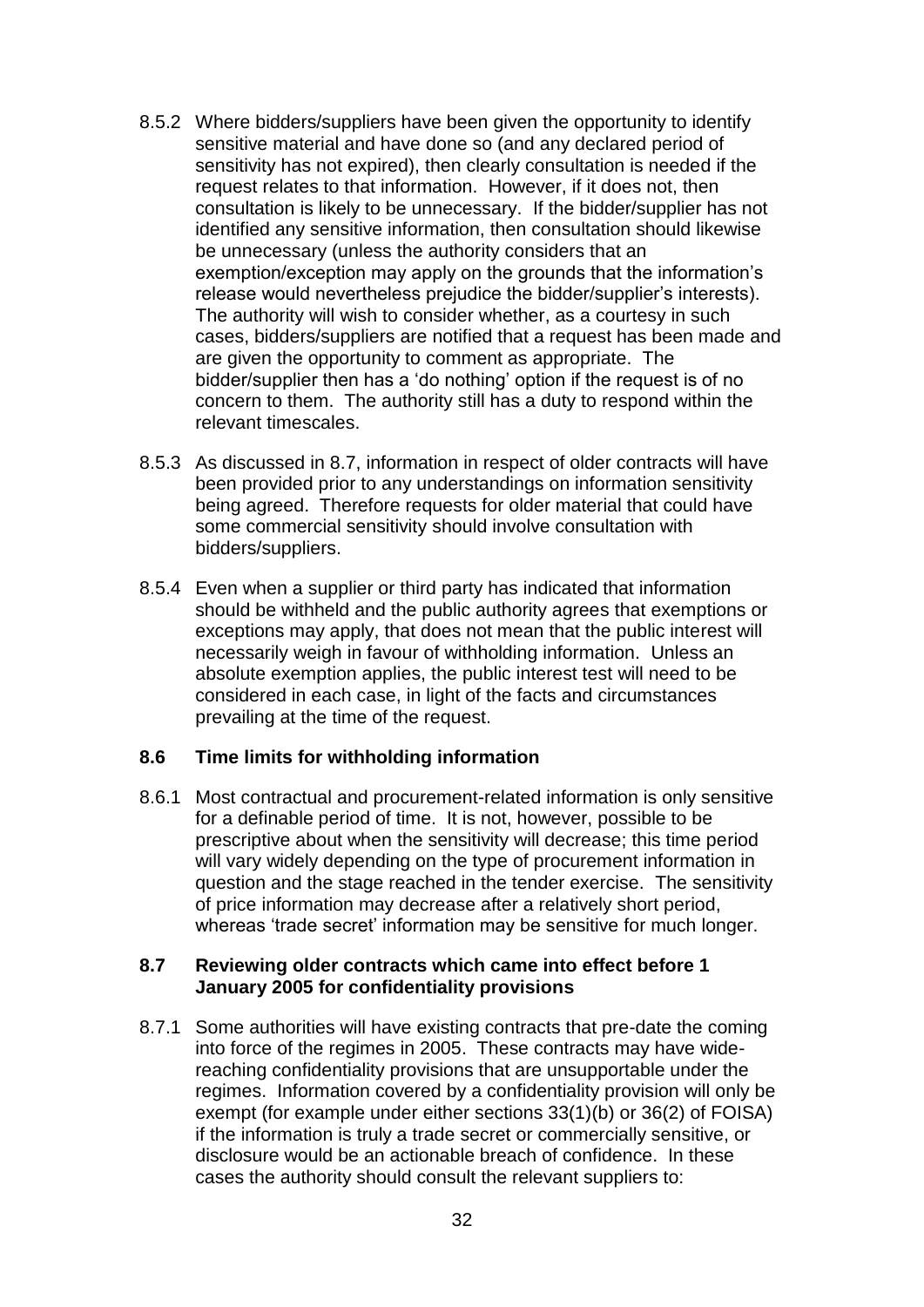- a) advise them that information covered by the contract may need to be disclosed under the regimes, irrespective of any confidentiality provision; and
- b) agree procedures for consultation in the event that an information request is received.
- 8.7.2 It may be impractical or disproportionate to review every extant contract. Authorities may however wish to focus on contracts that are:
	- large value;
	- critical to the authority's function:
	- controversial:
	- longer term and still have a number of years to run; or
	- otherwise likely to attract information requests.

#### **8.8 Proactive publication in contracts and procurement**

- 8.8.1 It is best practice for authorities to consider proactively publishing information relating to the procurement process and contracts, rather than wait until information requests are submitted to them.
- 8.8.2 In deciding what information to publish, authorities may wish to focus in the first instance on publishing contracts in which there is a particular public interest (for example those which they consider to be of high value or long-term, or otherwise high profile). In particular, authorities should consider publishing information relating to the financial implications of long term and high value contracts, such as PFI and PPP contracts.
- 8.8.3 If an authority routinely publishes information under its publication scheme which is relevant to its contractual and procurement activities, it is easier for the public to access the information, and authorities can decide what information to publish as part of a systematic management process, instead of responding to individual requests with tight timescales.

#### **8.9 Relationship between information rights under procurement legislation and FOI**

8.9.1 Legislation such as the Public Contracts (Scotland) Regulations 2015 (as amended) and Procurement Reform (Scotland) Act 2014 gives tenderers involved in some tendering exercises the right to ask for information. For example, an unsuccessful tenderer may have the right to ask why their tender was unsuccessful or about the characteristics and relative advantages of the successful tenderer. The authority has the right to withhold information in some cases. The reasons for withholding information are not identical to FOISA exemptions/EIRs exceptions.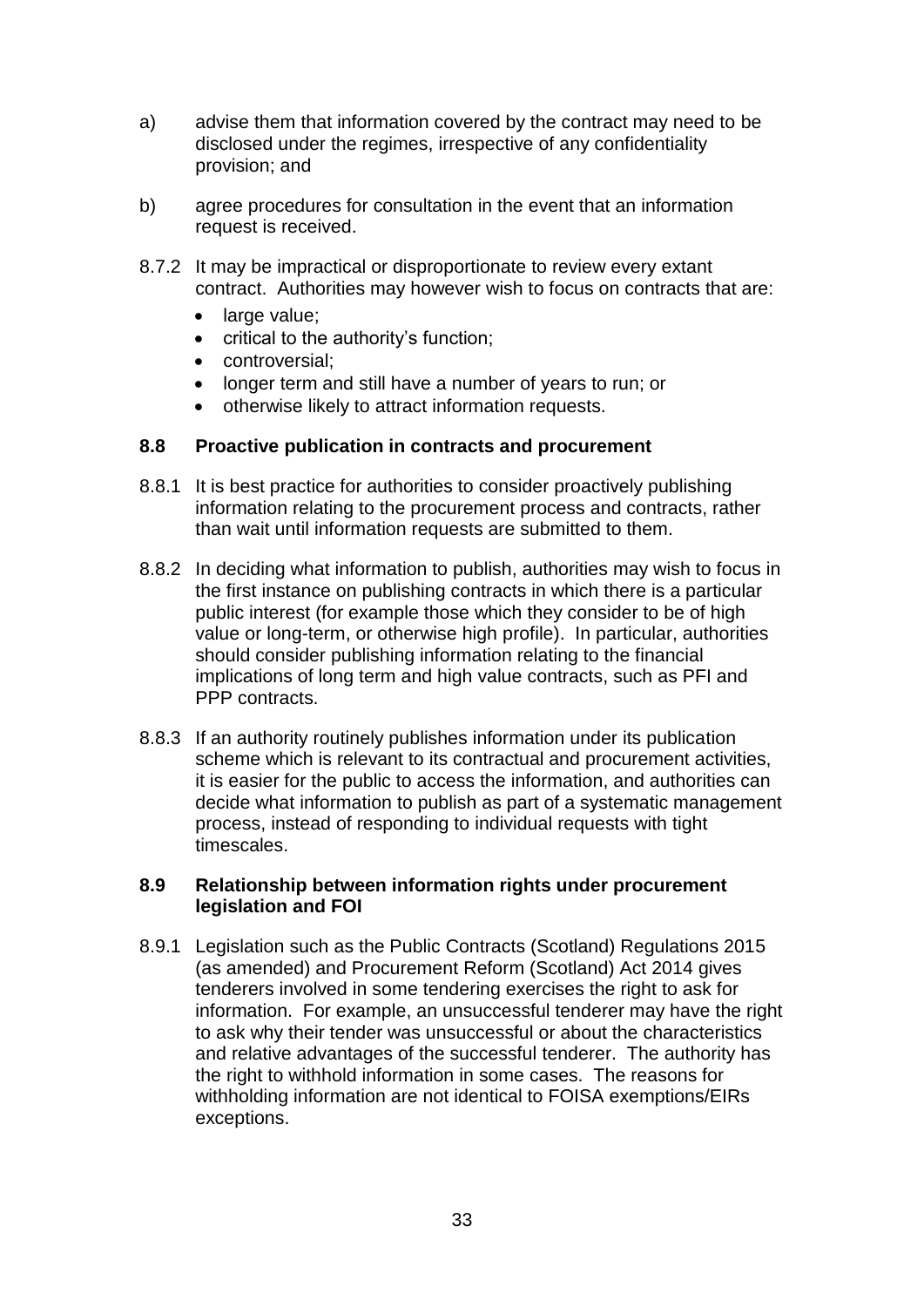# <span id="page-33-0"></span>**9. Responding to requests**

### **9.1 Duty to respond promptly to a request**

- 9.1.1 Under sections 10(1) and 21(1) of FOISA all public authorities are required to respond 'promptly' to a request or review (and, in any case, within a statutory 20 working days).
- 9.1.2 Requests and reviews received by grant-aided and independent special schools are also subject to the Freedom of Information (Scotland) Act 2002 (Time for Compliance) Regulations 2016. The Regulations allow any working day which is not also a 'school day' to be disregarded for the purposes of the statutory 20 working day deadline for complying with an FOI request or review made to such schools.
- 9.1.3 The purpose of the Regulations is to allow the grant-aided and independent special schools sufficient time to respond to FOI requests and reviews, taking into account school holiday periods when a school maybe closed and/or staff are not available. However, the Regulations do not relieve those schools of their obligation to reply to a request or review 'promptly'.
- 9.1.4 Therefore, even on 'non-working days' (for the purposes of FOISA and the Regulations), if staff (with the appropriate skills, knowledge and level of authority) are working in a grant-aided or independent special school, it is good practice to work as normal on any FOI requests or reviews to ensure that responses are issued promptly.

## **9.2 Duty to advise and assist when responding to a request**

9.2.1 The obligation to provide advice and assistance continues at the point of issuing a response. For example, if directing the applicant to a website, the authority should take all reasonable steps to direct the applicant to the relevant section.

## **9.3 When an authority does not hold the information requested**

- 9.3.1 The legislation only applies to recorded information which is held by the authority at the time when the request is received. Authorities cannot therefore apply exemptions/exceptions to information they do not hold. Where an authority issues a response informing the applicant that it does not hold the requested information, it is good practice for an authority to explain to the applicant why it does not hold the information. A request for review is less likely to be made if authorities inform applicants why they do not hold the information they have requested.
- 9.3.2 Where an authority does not hold the information, but can identify an authority that may hold it, it is good practice to contact that authority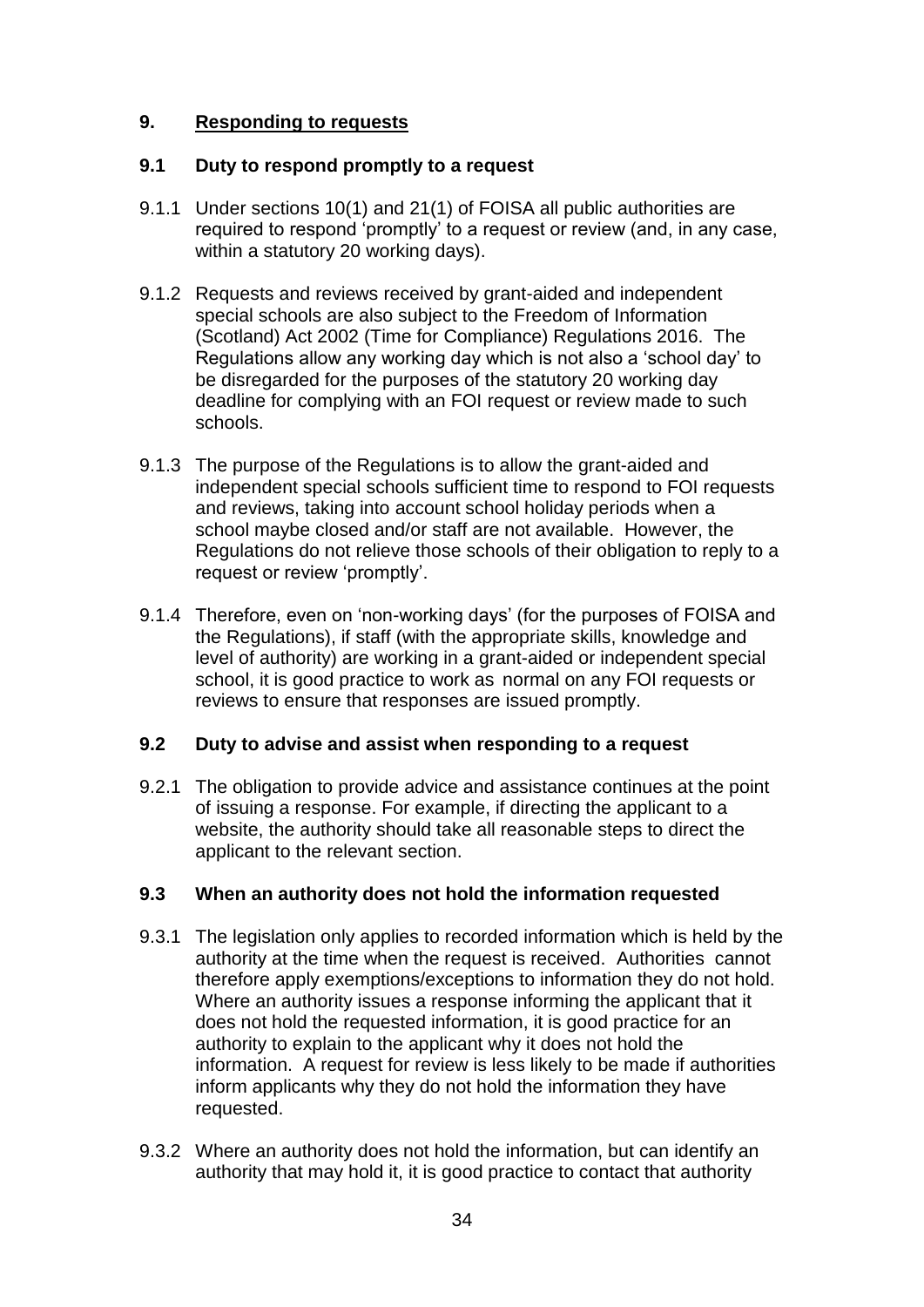and confirm whether they do indeed hold the information. When consulting a second authority the identity of the person requesting the information should not be disclosed unless that person has agreed to this.

- 9.3.3 Where an authority does not hold the information but is aware that it is held by another public authority, it should in its refusal notice provide the applicant with contact details of the authority holding the information and suggest that the applicant makes a new information request to that authority. Where the two authorities are publicly perceived as linked, the differences between them should be explained to the applicant.
- 9.3.4 In addition, if the request is for environmental information which is not held by the receiving authority, but known to be held by another public authority, the receiving authority may instead offer to transfer the request to the other authority. The authority should contact the applicant promptly to inform them that it does not hold the information but that it may be held by another public authority and either provide the contact details of that authority or offer to transfer the request. No request should be transferred from one authority to another without the express agreement of the applicant.
- 9.3.5 Where an applicant chooses to exercise their right under the EIRs to transfer their request, the receiving authority must arrange for the transfer to take place upon receipt of the applicant's consent. Once the request has been transferred, the authority must notify the applicant by issuing a refusal notice under regulation 13 of the EIRs. Upon receipt of the transferred request the authority now with responsibility for responding to the applicant must do so in accordance with the requirements of the EIRs, with a new 20 working day time limit beginning from the date of receipt.

## **9.4 Where excessive costs apply**

- 9.4.1 Where the cost of responding to a request made under FOISA will exceed the upper cost limit (currently  $£600<sup>27</sup>$ ) or the burden of responding to a request under the EIRs would be manifestly unreasonable<sup>28</sup> the authority is not obliged to comply with the request.
- 9.4.2 Authorities should create an estimate of how the cost of complying with the request would exceed the cost limit. This estimate will provide important information to which the authority can refer:
	- in considering any subsequent request for review; or
	- in the event that an appeal is made to the Commissioner.

<sup>&</sup>lt;sup>27</sup> Section 12 of FOISA.

 $28$  Regulation 10(4)(b) of the EIRs.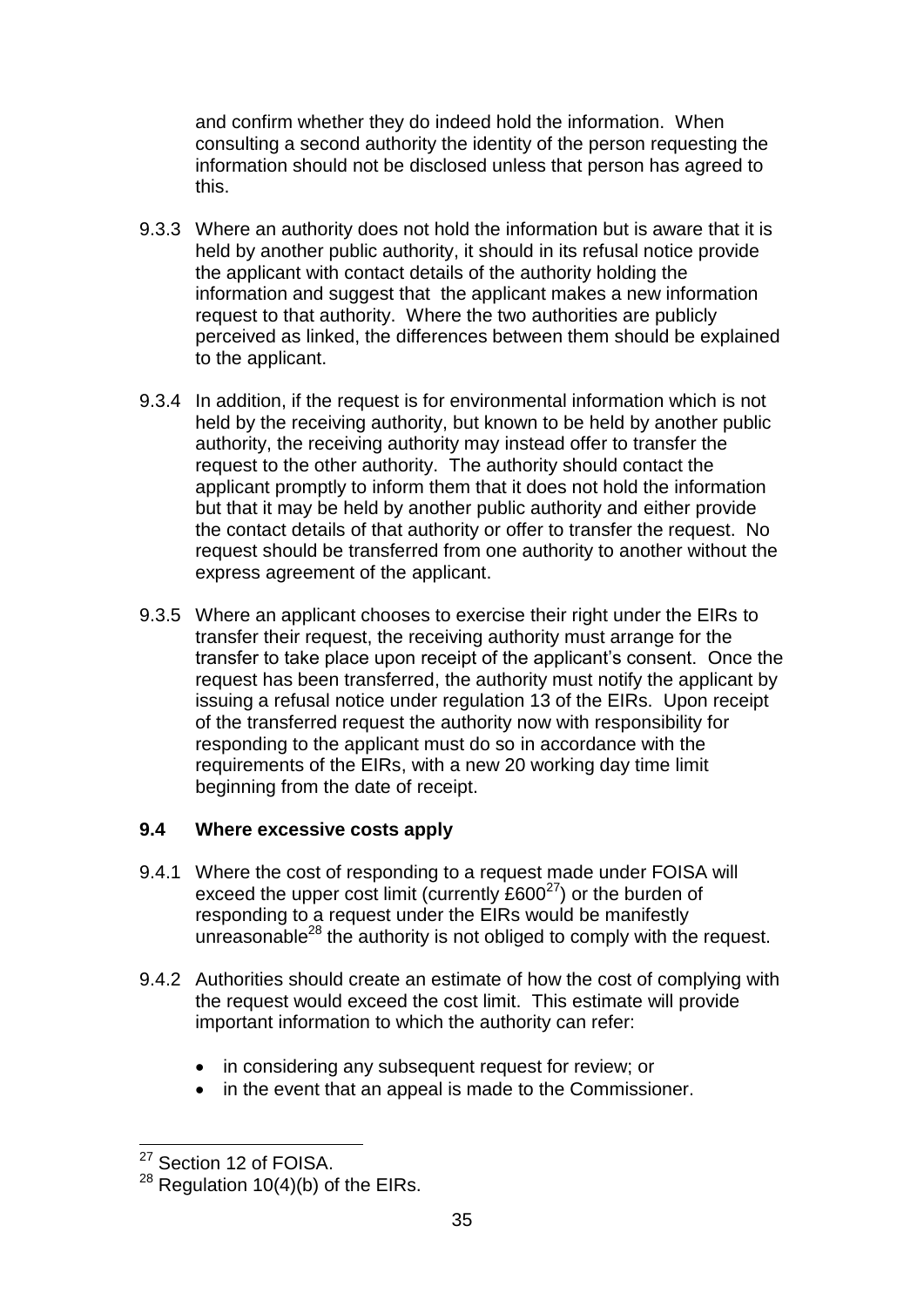9.4.3 When refusing a request on cost grounds, it is good practice for the authority's response to provide clear advice on how the applicant could submit a new, narrower request within the cost limit. In giving advice you may wish to take account of how much the cost limit has been exceeded. Any narrowed request would be a separate new request and should be responded to accordingly.

## **9.5 When information is otherwise accessible**

- 9.5.1 Where a public authority refuses a request on the grounds that the information is otherwise accessible, it must send the applicant a refusal notice which acknowledges that it holds the information and explains why the exemption at section 25(1) of FOISA (or exception at regulation  $6(1)(b)$  of the EIRs) applies<sup>29</sup>.
- 9.5.2 The authority should not assume that the applicant will know where and how the information can otherwise be obtained. If the information is already publicly available (e.g. on the authority's website) the authority should tell the applicant how to access it and provide adequate signposting, for example, providing direct links to online information. In all cases the authority should bear in mind its general duty to provide advice and assistance to applicants.

## **9.6 Information intended for future publication (relevant to FOISA)**

- 9.6.1 An authority may refuse to disclose information if it already plans to publish it within the 12 weeks from the date of the request<sup>30</sup>. When an authority cites this exemption in a refusal notice, it is good practice to provide the intended date of publication.
- 9.6.2 There may be occasions where, having cited the exemption in section 27(1) in response to a request for information, an authority is then unable to publish the requested information on the planned date of publication. If the authority fails to publish the information within the period, it should, in line with its duty to advise and assist, contact the applicant and explain the reason for the delay. It should give the revised date of publication if this is known.
- 9.6.3 While an applicant has no automatic right to receive the information as soon as a delay in publication exceeds the 12 week time limit, any significant delay would make it more difficult for the authority to continue to claim that it is reasonable to withhold the information.

 $29$  Under FOISA the authority should have already established the information is "reasonably obtainable" to the applicant, not just generally. Under the EIRs, the information has to be publicly available and easily accessible to the applicant.

 $30$  Section 27(1) of FOISA.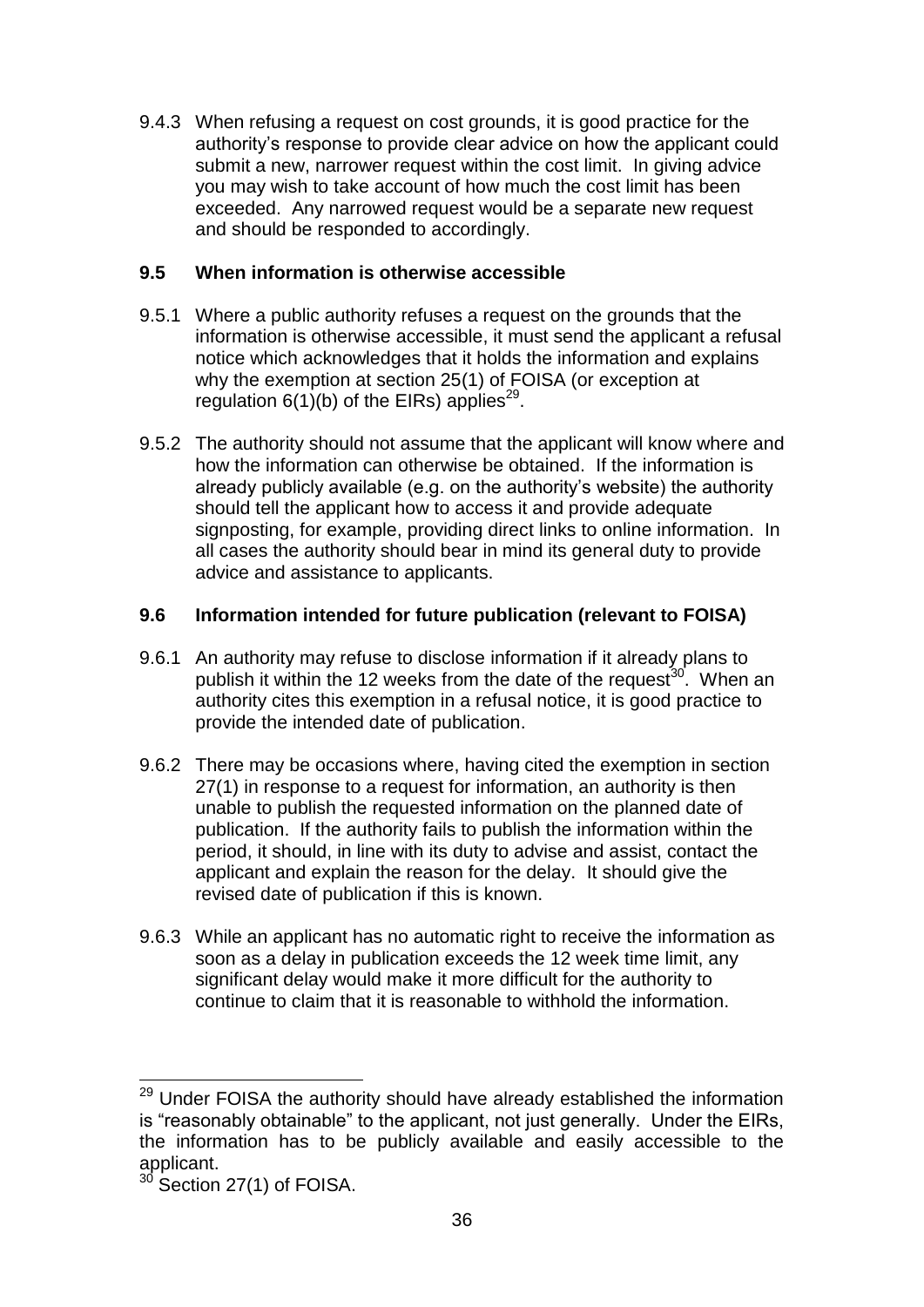9.6.4 If the applicant did not challenge the authority's earlier decision to withhold the information on the basis of the section 27(1) exemption, they may have missed the 40 day deadline for asking for a review of the original decision. If the applicant then seeks a review in such circumstances, it is good practice for authorities to carry out a late review.

### **9.7 Quality assurance measures**

- 9.7.1 It is good practice for authorities to check responses for accuracy and quality before they are issued. The arrangements an authority puts in place should be proportionate to its needs and different arrangements may be introduced depending on the nature, complexity and/or sensitivity of a request.
- 9.7.2 Authorities are expected to put in place measures to achieve both consistency and rigour in their responses to requests and requests for review.

## **9.8 Letter/email templates**

9.8.1 It is good practice for authorities to establish standard letter/email templates to be used by staff responding to FOI requests and requests for review. Templates should ensure that key rights are always provided to applicants at each stage of the process. They can also be useful for providing guidance where exemptions or exceptions are being used (including where applicable consideration of the public interest test) to ensure that all refusal notices meet with the requirements of the regimes.

## **9.9 Providing additional information**

- 9.9.1 There is no requirement under the legislation for authorities to create new information in response to a request. The compilation of information, e.g. in order to respond to a request for statistics, will not generally be considered as creating new information.
- 9.9.2 The duty to provide advice and assistance does not extend to providing additional information which falls outside the scope of the information request, or locating information held by other public authorities. However, in some situations it may be helpful to provide context to a response to avoid the information disclosed being misunderstood or misinterpreted.

#### **9.10 Format information is provided in and equality considerations**

9.10.1 Under FOISA, as far as is reasonably practicable, authorities must provide the information requested in the applicant's preferred format (if the applicant has indicated a particular format). If a request is made for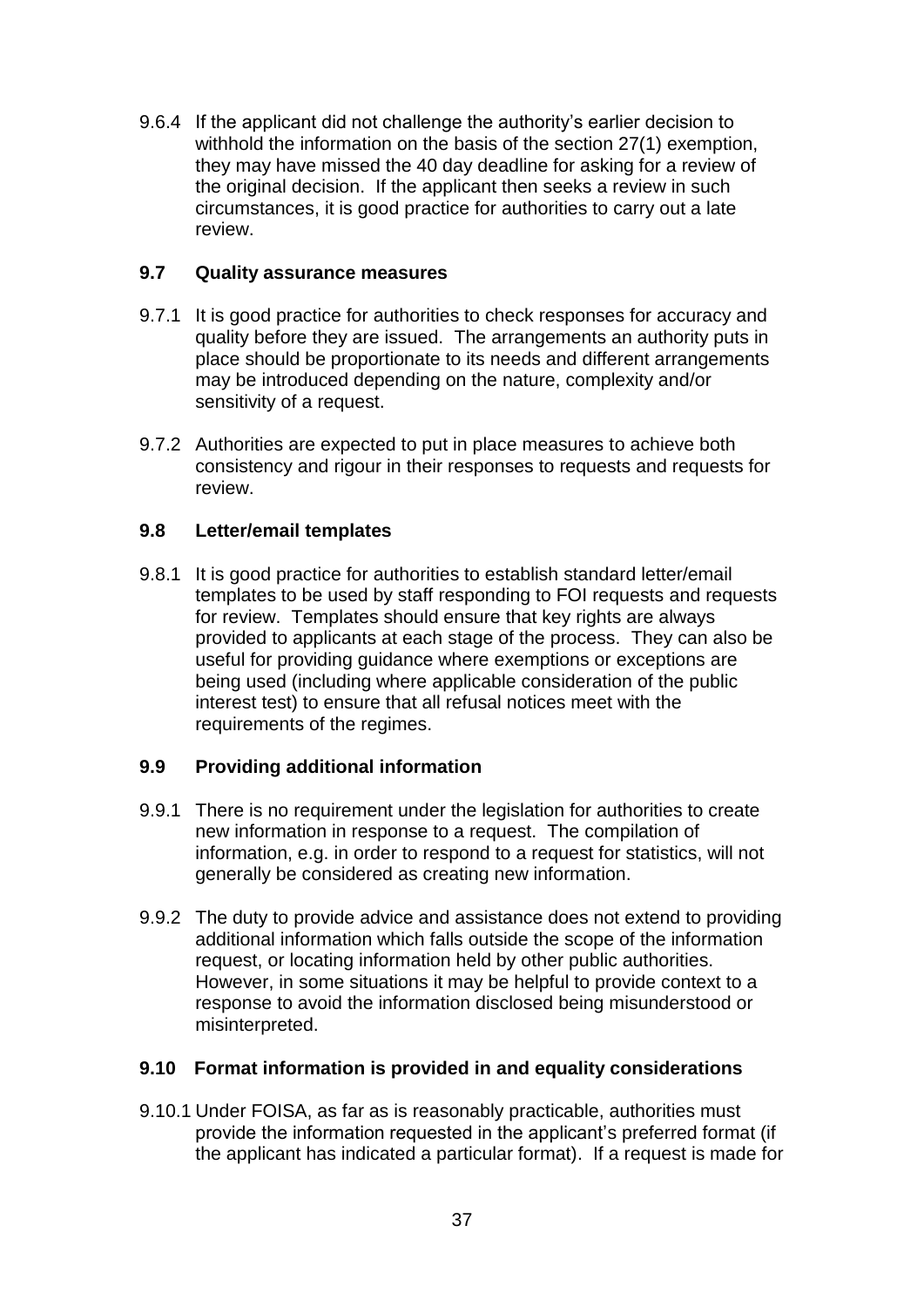information in a particular format, and the information is already held in that format, it should not be converted into another format for release.

- 9.10.2 If the information is not yet held in the preferred format, the authority must consider whether it would be reasonably practicable to convert the information into that format. In considering what is "reasonably practicable", the authority should have regard to all the circumstances applicable to the request. Where an authority considers providing the information in the requested format not to be "reasonably practicable", it should inform the applicant of the reasons for its decision $31$ .
- 9.10.3 In deciding whether a response to a request for information can be provided in a particular format, authorities must take into account the requirements of the Equality Act  $2010^{32}$  as there may be a further requirement under the Equality Act to make a reasonable adjustment, for example, by providing a copy of a document on audio tape.

## **9.11 Copyright**

9.11.1 There is a waiver for the copyright provisions in the Copyright Designs and Patents Act 1988. This permits authorities to disclose information which contains third party copyright in response to a request. However, this waiver does not apply to the person who receives the information. It is therefore good practice to explain where third party copyright may lie within information that is released. Reference to copyright rules should only be included in responses where it is appropriate to do so and should not be included as a standard reference in all responses.

## **9.12 Providing details of review procedures**

- 9.12.1 Authorities should provide details of the rights to request a review and to make an appeal in all response notices. Authorities are not required to do this where all of the information requested is disclosed, but it is still best practice to do so in case the requester is dissatisfied with the response (e.g. they believe there is more information held, or are unhappy with how the request was handled).
- 9.12.2 The details provided must include:
	- The right to request a review from the authority within 40 working days. The notice should explain how to make the request for review, and should highlight that the applicant must state why they are dissatisfied with the response. It should also state that, in the

 $\overline{a}$  $31$  In terms of regulation 6 of the EIRs, an authority should comply with an applicant's request that the information be made available in a particular format unless it is reasonable for it to make the information available in another form or format; or the information is already publicly available and easily accessible to the applicant in another form or format.

<sup>32</sup> <https://www.gov.uk/equality-act-2010-guidance>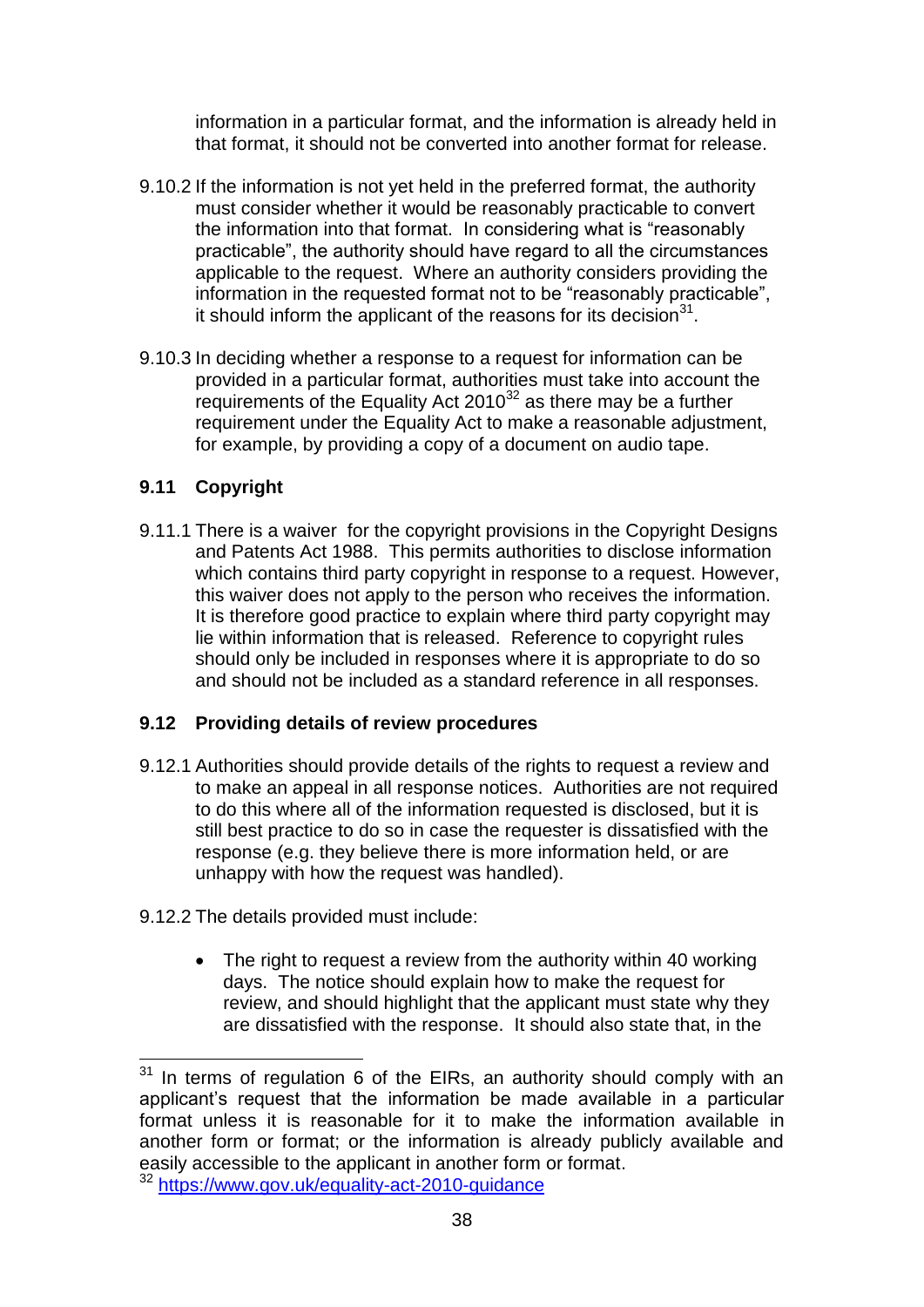event of an appeal to the Commissioner, the Commissioner will generally only be able to investigate the matters raised in the request for review. The authority must also provide contact details for submitting the request for review.

• The right, if the applicant is still dissatisfied following the outcome of the review, to make an application for decision to the Commissioner within six months of the response. It is good practice to include a link to the Commissioner's website or, where appropriate, contact details for the Commissioner's office.

### **9.13 'Business as usual' requests**

- 9.13.1 Under the regimes, any written request for recorded information to a Scottish public authority is technically a request under FOISA or the EIRs. This includes the routine requests authorities often refer to "business as usual" where:
	- the requests are simple and straightforward
	- the authority releases all the requested information on time, and
	- it is unlikely that the applicant will be dissatisfied with the response.
- 9.13.2 Any response which does not meet all of the above criteria must include full details on review procedures (see 9.11).

### **9.14 Responding to requests via Twitter**

- 9.14.1 While it is theoretically possible for a valid request for information to be made within the 140 character limit of Twitter, it is not possible for a full response which complies with Part 1 of FOISA to be given within such a limit (i.e. setting out the applicant's right to review and appeal). Therefore, when responding to a request made through Twitter, an authority should either:
	- upload a full response letter (and requested information, if appropriate) to the authority's website, then send the applicant a link to the full response; or
	- ask the applicant for an email or postal address to which the full response (and information, if appropriate) can be sent.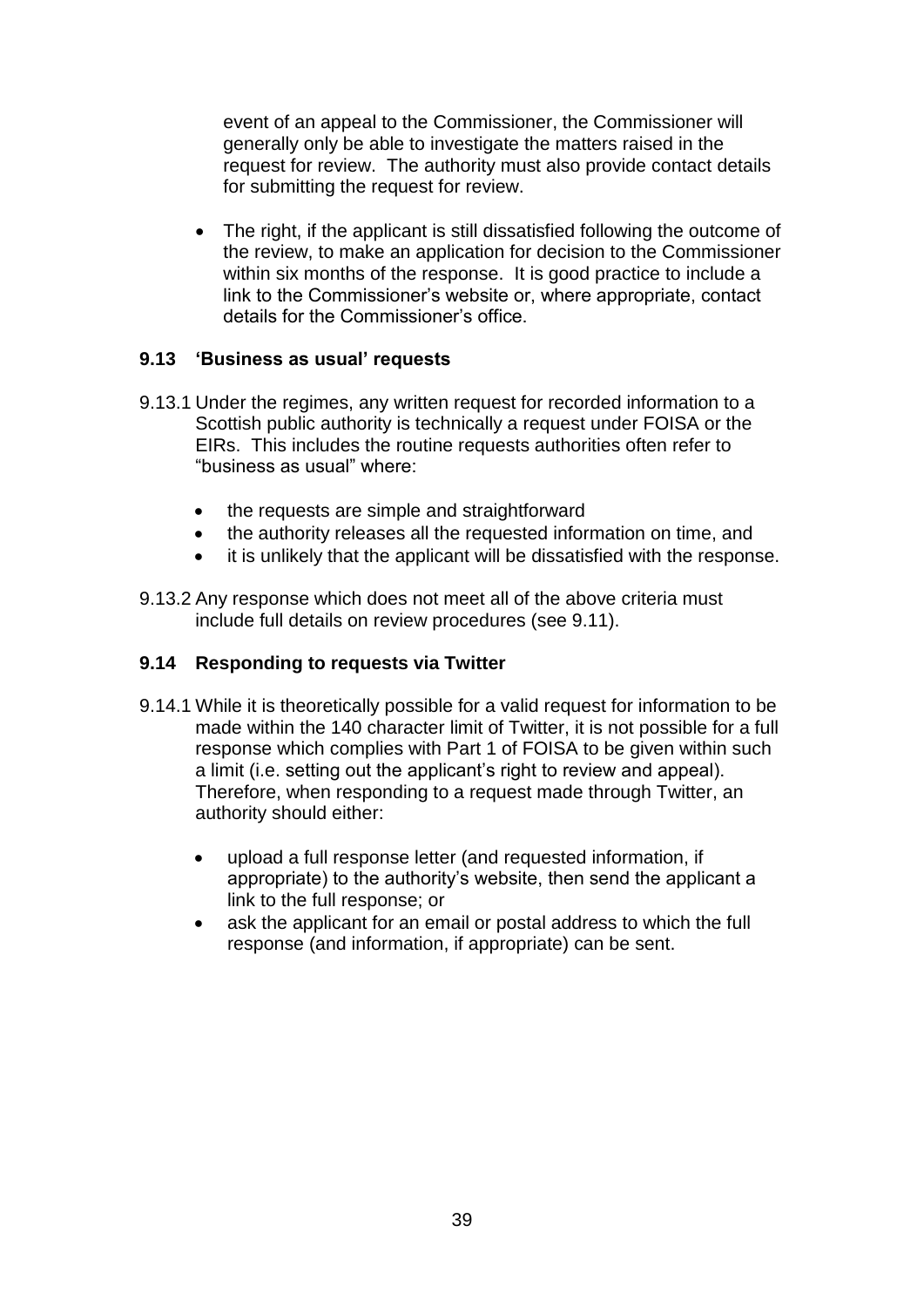## <span id="page-39-0"></span>**10. Handling reviews**

### **10.1 Receiving requests for review**

10.1.1 A request for review is made to the authority, not to an individual officer. It is therefore important that all staff in the authority can recognise a request for review and ensure that it receives an appropriate response.

# **10.2 Valid and invalid requests for review**

- 10.2.1 A request for review will not be valid where an applicant requests a review before the timescale for compliance with the request has expired, and the authority has not yet responded. In such a case, the authority should advise the applicant that:
	- the response to the request will be provided within the timescale for compliance (if this is the case); and
	- if, following issue of the response, they are still dissatisfied (or in the event the response is not provided by the deadline) then the applicant may make a new request for review

## **10.3 Requests for review of a response**

- 10.3.1 If an applicant writes to the authority expressing dissatisfaction with the way in which the authority has dealt with their request following a response, the authority should treat this as a formal request for review, provided it meets the requirements of section 20(3) of FOISA or regulation 16 of the EIRs. The applicant does not need to specifically ask for a review.
- 10.3.2 Applicants do however need to specify why they are dissatisfied with the original response for the review request to be valid. If this is not clear, or the request fails to comply with the requirements of the regimes, the authority has a duty to advise and assist the applicant in making a valid review request. The statutory timescale will not begin until a valid review request is received by the authority.
- 10.3.3 The aim of a review is to allow the authority to take a fresh look at its response to an information request, to confirm the decision (with or without modifications) or, if appropriate, to substitute a different decision. The review procedure must therefore be fair and impartial and allow decision makers to look at the request afresh. It should also enable different decisions to be taken. Review procedures should be sufficiently flexible to allow for differing circumstances such as the complexity and sensitivity of the information.
- 10.3.4 It is good practice for the reviewer to be a person who did not respond to or advise on the original request (where possible or practicable).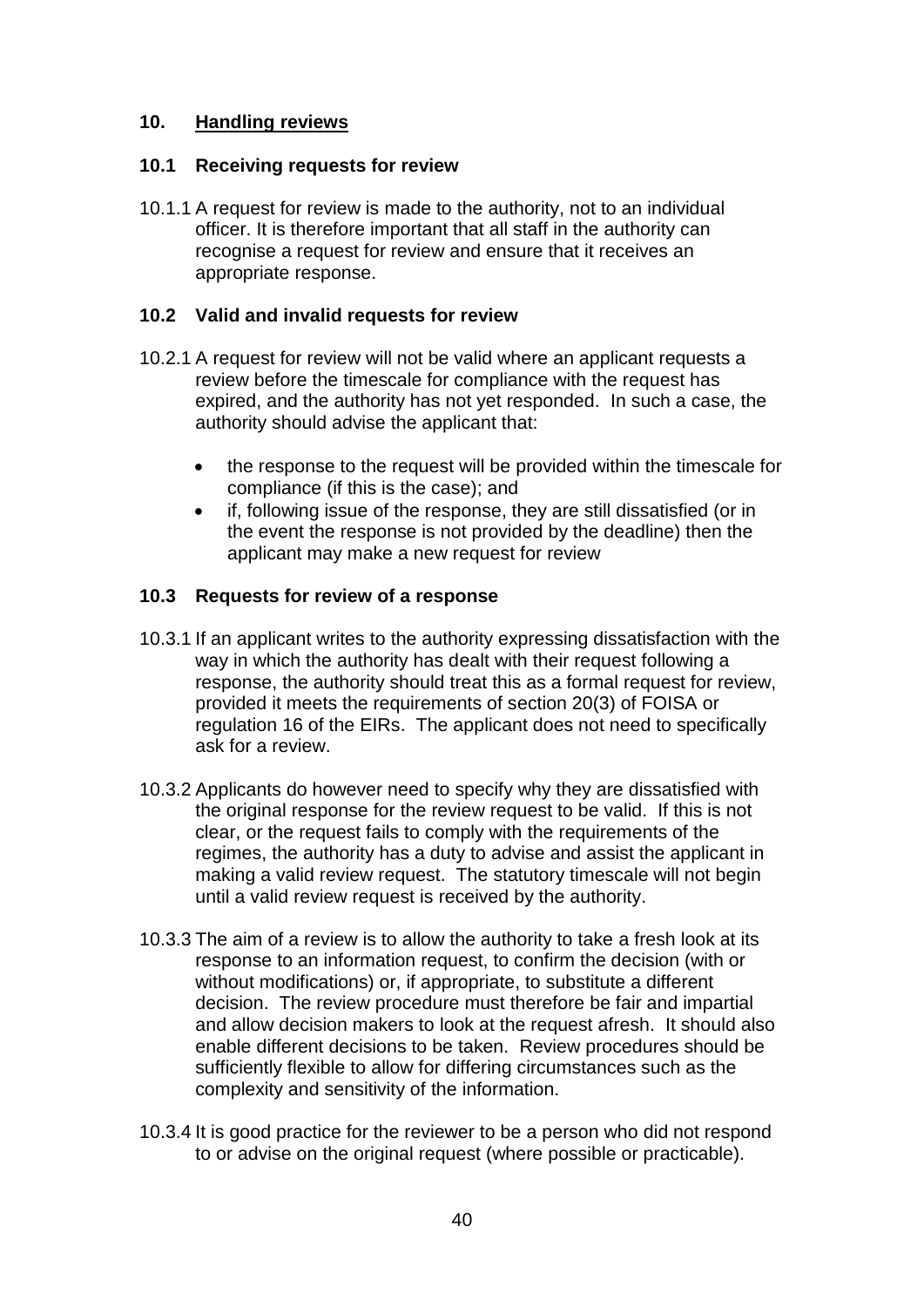- 10.3.5 Authorities must put in place appropriate and accessible procedures for handling reviews. These procedures should:
	- nominate, or assist in nominating, the staff responsible for carrying out reviews and to whom those staff are accountable;
	- set out the process to be followed by the reviewer(s) to ensure that the review is comprehensive and robust; and
	- require the reviewer(s) to record the process undertaken and then produce a review report, including any lessons learned.

## **10.4 Requests for review of a failure to respond to the original request**

- 10.4.1 An applicant may complain to an authority if they have not received a response to their request within the statutory timescales. This should be treated as a formal request for review of a failure to respond.
- 10.4.2 Where the authority accepts that it has failed to respond on time, the reviewer should apologise for the authority's failure and provide the decision on the original request to the applicant. The review response must set out the applicant's right to appeal to the Commissioner. There is no opportunity for the authority to invite a further request for review.
- 10.4.3 The reviewer should also identify the reasons for the procedural failure and, where appropriate, make recommendations for action to prevent recurrence.

## **10.5 Providing details of appeal procedures**

- 10.5.1 Every review response must provide details of their right to appeal to the Commissioner within six months of the response.
- 10.5.2 The details provided must include the postal address of the Commissioner's office, along with contact telephone number and email address. These can be found on the Contact Us page of the Commissioner's website $^{33}$ . It would also be good practice to provide a link to the Commissioner's appeal portal $^{34}$ .

# **10.6 Learning lessons from reviews**

10.6.1 It is good practice to put in place procedures for learning lessons from reviews and ensuring that any recommendations are taken forward to prevent recurrence of any failures.

 $\overline{a}$ <sup>33</sup> <http://www.itspublicknowledge.info/ContactSIC/Contact.aspx> 34

[http://www.itspublicknowledge.info/YourRights/Unhappywiththeresponse/Appe](http://www.itspublicknowledge.info/YourRights/Unhappywiththeresponse/AppealingtoCommissioner.aspx) [alingtoCommissioner.aspx](http://www.itspublicknowledge.info/YourRights/Unhappywiththeresponse/AppealingtoCommissioner.aspx)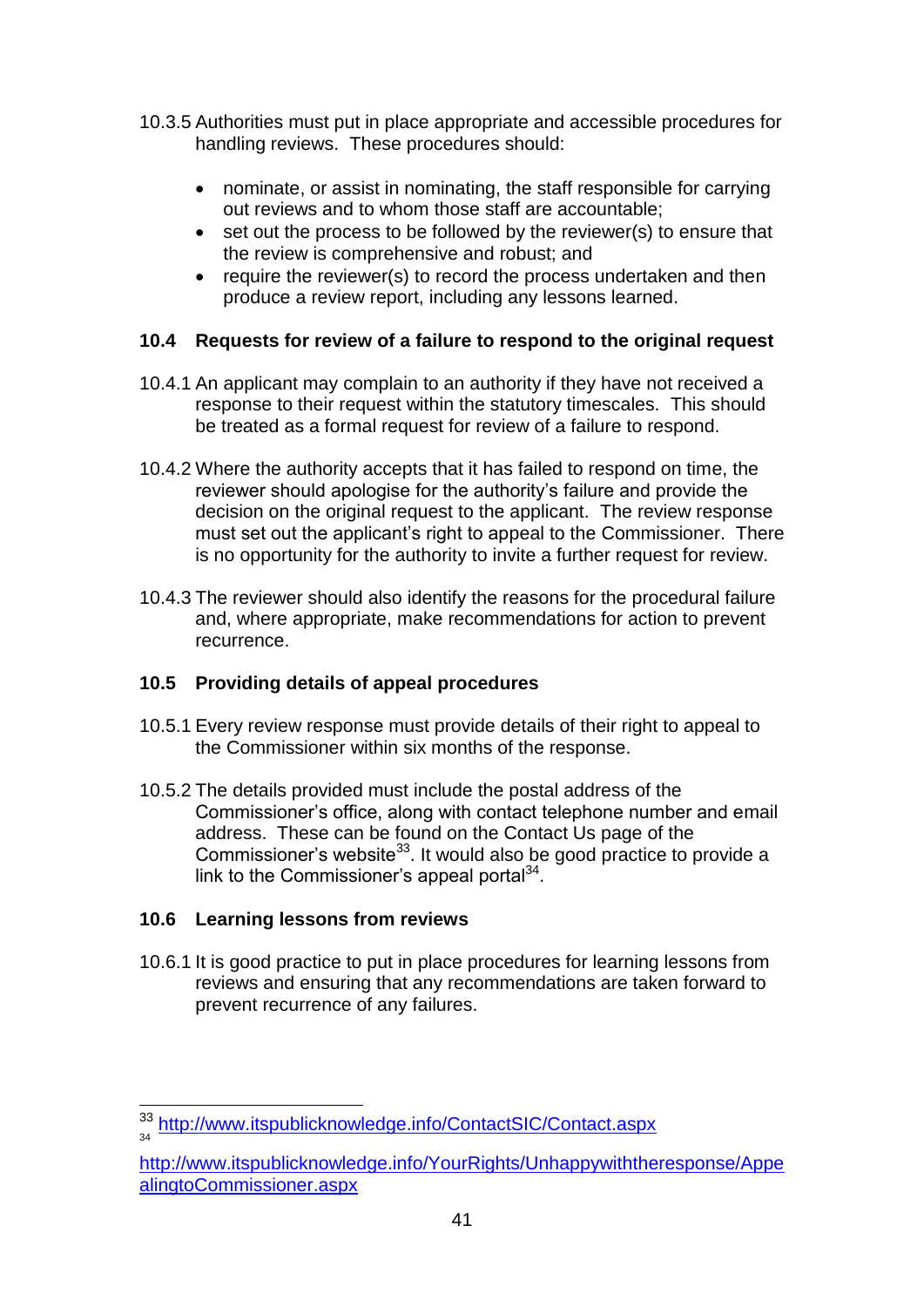## <span id="page-41-0"></span>**11. Appeals to the Scottish Information Commissioner**

### **11.1 Responding to the Commissioner**

- 11.1.1 Where an appeal has been made to the Commissioner regarding an authority's handling of an information request, the Commissioner will provide the authority with an opportunity to comment on the application. This opportunity also allows the authority to present submissions on its handling of the request and to include additional reasoning in support, for example, of its position that the information requested is not held by the authority, or the arguments put forward in support of the decision to not disclose information.
- 11.1.2 It is good practice for authorities to take the following steps to help ensure appeals are handled efficiently and cost-effectively:
	- Provide a copy of the withheld information to the Commissioner within the timescales requested;
	- Provide a schedule of documents and number documents individually, and clearly identify which exemptions/exceptions are applied to each piece of withheld information;
	- Provide clear explanations of why exemptions/exceptions apply, including (where applicable) why the balance of the public interest lies in favour of withholding the information. These explanations should be specific to the information being withheld. The burden of proof is always on the authority to demonstrate that the exemptions/exceptions apply, and the Commissioner is unlikely to agree that exemptions/exceptions apply where only generic reasons have been provided;
	- Provide a clear indication of what information has been disclosed already, if applicable;.
	- If the request has been refused on the grounds of excessive cost, provide the Commissioner with a cost estimate (see 9.4.2) including, where appropriate, the cost of dealing with a sample of the information;
	- Provide background information and any other relevant information that the authority believes will support its case;
	- Provide a clear robust response to any questions asked by the Commissioner;
	- If an authority finds new information during an investigation, disclose it to the applicant immediately and inform the Commissioner. Or, inform the Commissioner and the applicant if